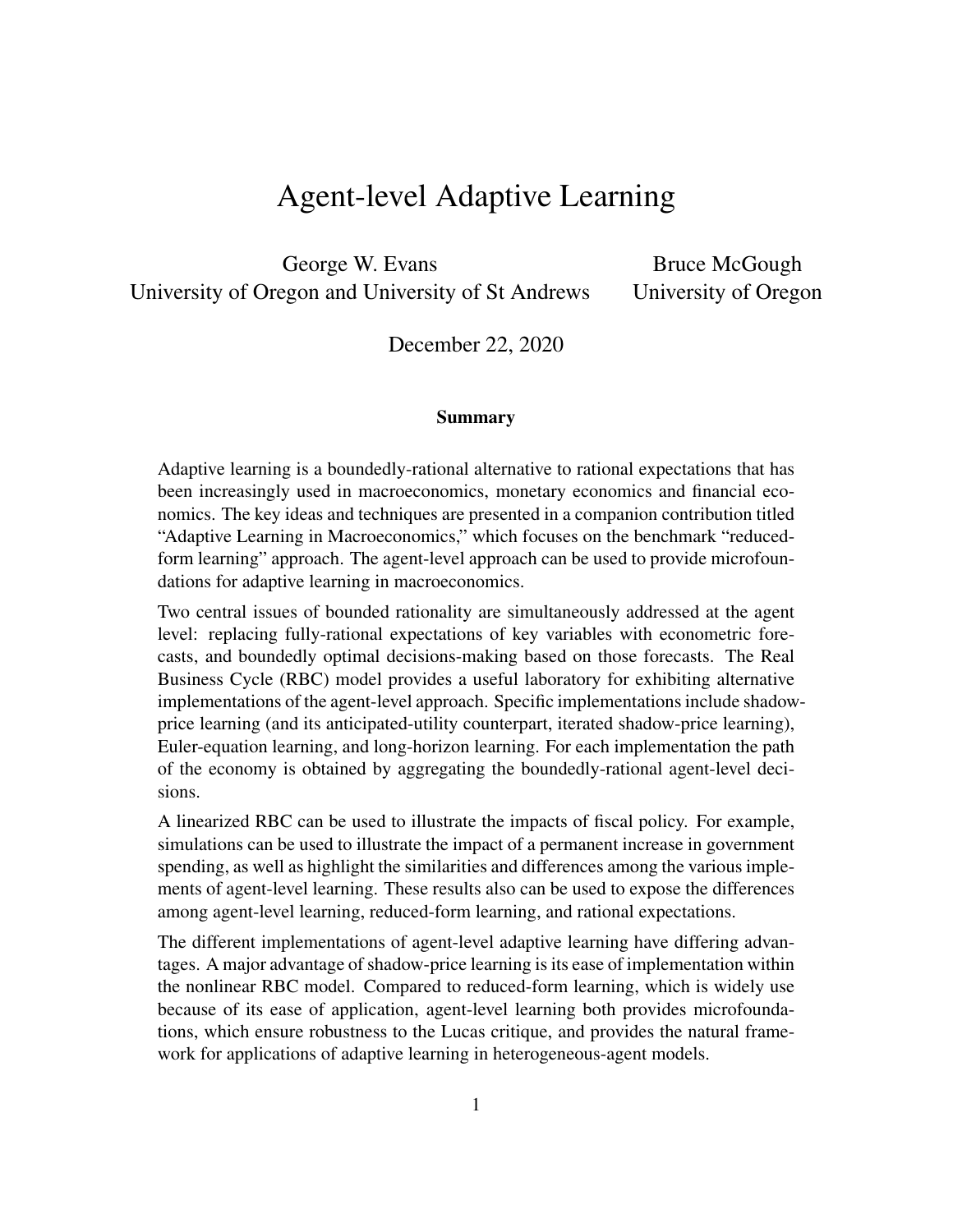Keywords: Agent-level decision-making, shadow-price learning, Euler-equation learning, longhorizon learning, value-function learning, reduced-form learning bounded optimality, aggregation, restricted perceptions equilibria, fiscal policy, non-linear real business cycle models

## Introduction

The benchmark implementation of adaptive learning in linear or linearized macroeconomic models is the reduced-form (RF) approach. Under this approach, the model's reduced-form expectational difference equations are modified by replacing the rational expectations operator with a boundedly rational alternative. Via this method of modeling adaptive learning, stability of rational expectations equilibria (REE) can be assessed, complex learning dynamics can be introduced, and empirical and policy analysis can be conducted. The reduced-form implementation of learning, which is covered in detail in our companion Encyclopedia article, Evans and McGough (2020) (EM2020), provides a natural and efficient mechanism through which rational expectations can be replaced by adaptive learning counterparts. However, some care must be taken when introducing bounded rationality and adaptive learning into micro-founded dynamic stochastic general equilibrium (DSGE) models, especially when the invariance of the micro-foundations is central, e.g. when conducting policy analysis. After all, reduced-form learning incorporates bounded rationality after agent-level decisions, market clearing and aggregation are imposed, yet surely boundedly rational agents make boundedly rational decisions that are reflected in market-clearing and aggregation outcomes. Are these outcomes the same as, or even related to the outcomes obtained under reduced-form learning? And how, exactly, do boundedly rational agents make boundedly rational decisions? These are the questions addressed by agent-level learning.

The introduction of adaptive learning at the agent level requires the specification of the learning implementation's behavioral primitives, equilibrium notions and stability concepts. The *cognitive consistency principle* – that the sophistication of a model's agents should be comparable to the sophistication of the modeler – guides the behavioral assumptions. These assumptions identify how boundedly rational agents make forecasts *and* how they make decisions based on these forecasts. The equilibrium notions clarify the details of how coordination of per-period decisions is achieved and, when possible, specify the appropriate notions of boundedly optimal beliefs and behaviors. The stability concepts characterize whether the per-period, *temporary equilibrium* outcomes are achievable, and how and whether the induced economic dynamics result in the convergence of beliefs and behaviors to their optimal counterparts. Careful focus is directed to the discussion and development of the behavioral primitives and equilibrium notions, leaving the stability concepts to passively present themselves. See Evans and McGough (2018c) for a more nuanced discussion of stability.<sup>1</sup>

A useful platform for the development of agent-level learning is the benchmark Real Business Cycle (RBC) model, with public spending used to induce policy dynamics. Rational agents in

<sup>&</sup>lt;sup>1</sup>For an application of boundedly optimal decision making based on value function learning, when agents face a discrete choice decision, see Evans, Evans, and McGough (2020).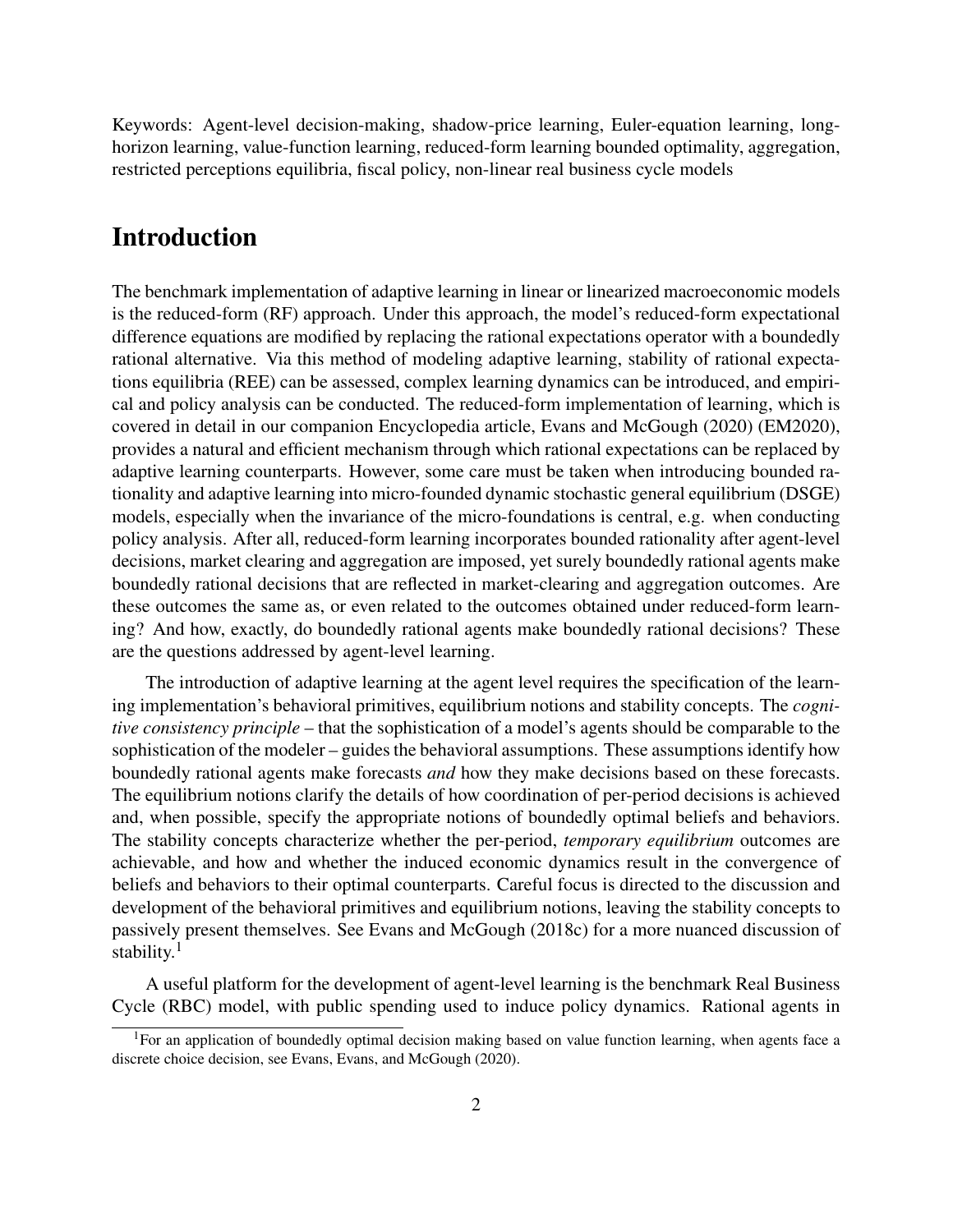the RBC model make optimal forecasts based on their beliefs and make optimal decisions based on their forecasts; the associated equilibrium concept – specifically, a *restricted perceptions equilibrium* (RPE) – guarantees that their decisions result in aggregates that evolve under stochastic laws consistent with their beliefs. This characterization of agent behavior emphasizes that, when introducing bounded rationality at the agent level, two closely-related stands must now be taken by the modeler: the specifications of how boundedly-rational agents form forecasts *and* how they make decisions given these forecasts. This latter stand, sometimes referred as *boundedly-optimal decision-making*, discriminates among implementations of agent-level learning.

There is a variety of behavioral primitives characterizing bounded optimality in the literature, with almost all of them applied to linearized models. Early contributions to this literature include Bray and Savin (1986), Marcet and Sargent (1989a) and Marcet and Sargent (1989b): see EM2020 for discussion of these important works. More recent implementations include the Euler-equation approach and long-horizon learning. Briefly, under the Euler-equation approach agents make oneperiod-ahead forecasts and form per-period decision schedules based on their corresponding firstorder conditions (FOC) and flow constraints; under long-horizon learning, agents make forecasts at all forward leads and form per-period schedules based on their corresponding lifetime budget constraint. In each case these schedules are then coordinated each period in temporary equilibrium to generate the economy's aggregate outcomes.<sup>2</sup>

There are modifications to the standard rational expectations model of agent-level decisionmaking that are not encompassed by the approach taken here. For example, Mankiw and Reis (2002) develop a model of *sticky information* in which agents make fully optimal decisions based on information that they receive randomly at an exogenously given arrival rate. The *rational inattention* approached developed by Sims (2003) adopts the view that agents optimally choose how much information to receive when faced with band-width constraints: see Mackowiak and Wiederholt (2009) for an application of this approach. Gabaix (2014) has developed the *sparcity* approach, which assumes that optimizing agents use coarse approximations to the state space when formulating their dynamic program. Sargent (1993) discussed additional alternatives, including neural networks, classifier systems, and genetic algorithms. More recently, Hansen and Sargent (2007) use robust optimal control to analyze decision-making by agents who account for model misspecification.

A natural way to implement bounded optimality is the *shadow-price (SP) approach*, which posits that agents make per-period marginal decisions using estimates of the shadow price of savings to capture the requisite inter-temporal trade offs. Within the context of the non-linear model, under SP learning agents make forecasts using estimated linear models, while the attendant control decisions and market clearing involve no approximations. The model is in an RPE if agents' forecasting models are optimal among linear models with the same regressors. Simulations show that the shadow-price approach provides tractable access to equilibrium dynamics, all the while

<sup>&</sup>lt;sup>2</sup>Euler-equation learning, which has been implicitly assumed in many adaptive learning models with long-lived agents, is discussed in in the context of a linearized New-Keynesian model in Evans and Honkapohja (2006). Longhorizon learning was introduced in New-Keynesian models in Preston (2005) and employed, for example, in Eusepi and Preston (2010) and Eusepi and Preston (2012).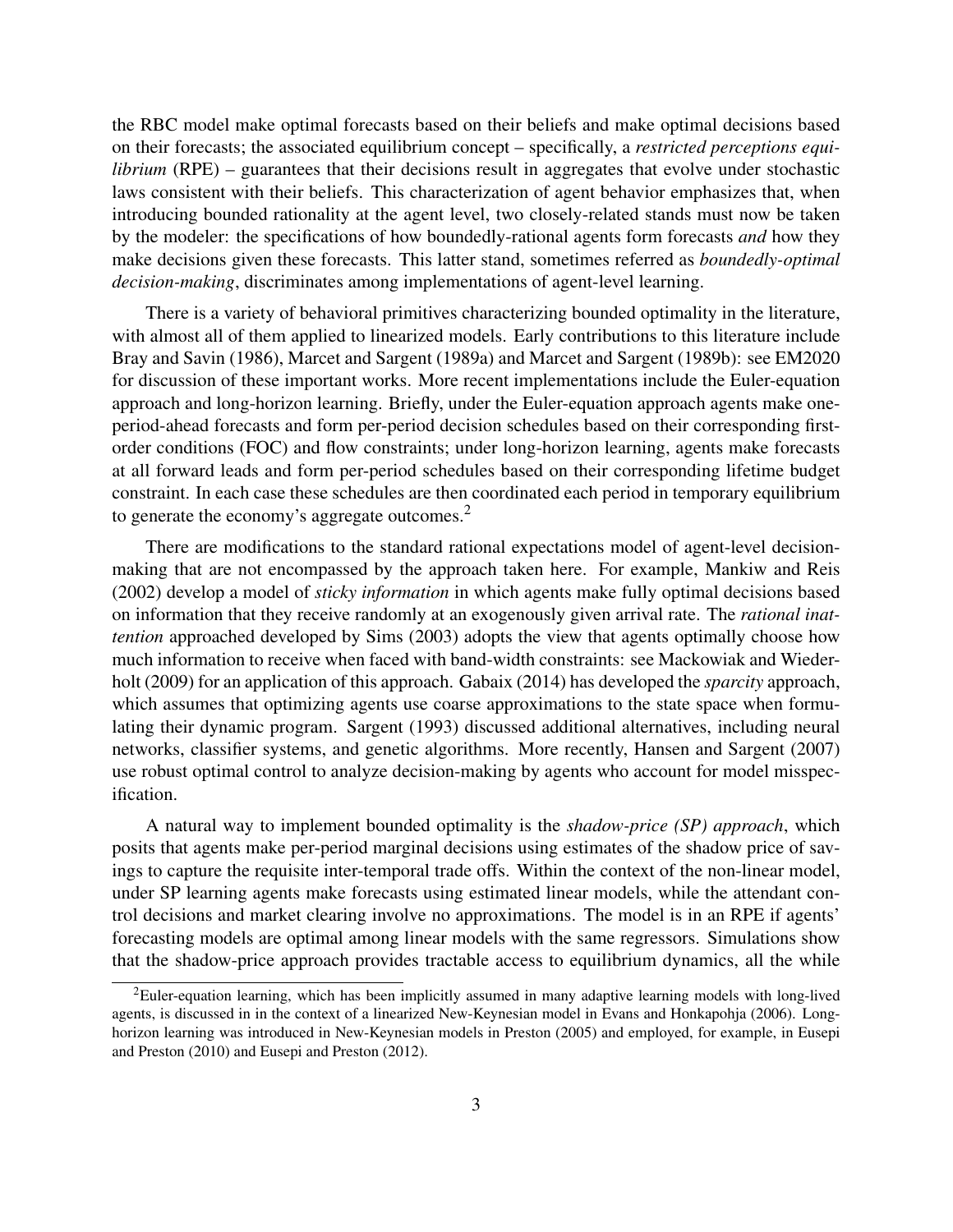allowing for retention of the RBC model's intrinsic non-linearities.

Much of the macro literature focuses on linearized versions of dynamic stochastic general equilibrium models, and implementations of agent-level learning can also be applied in these settings. The RBC model can provide a benchmark illustration of the differences between the model's REE, the reduced-form learning dynamics, and the dynamics induced by alternative agent-level implementations, including SP-learning, Euler-equation learning, and the long-horizon approach. In the simple, linearized RBC setting, SP learning and Euler equation are equivalent, though they differ subtly from reduced-form learning, and more strikingly from long-horizon learning. This difference, which reflects the close association of long-horizon learning and the anticipated-utility approach, is discussed in detail; further, an iterated version of SP learning nests Euler-equation learning and anticipated utility.

## *Overview*

The analysis begins with a review of commonly used agent-level approaches within the context of the linearized Ramsey model. With this background as motivation, the non-linear RBC model is developed with considerable care, which will serve as a general modeling environment. First, the rational expectations hypothesis is adopted, and the model's REE is characterized as a fixed point to a *T-map* that acts on plausible transition dynamics. Agent-level learning is then introduced by considering the anticipated-utility approach within the context of the non-linear model. Here agents perceive the model's transition dynamics to be linear, and they make decisions fully optimally against these perceptions by solving the corresponding Bellman systems. The model's RPE is characterized as a fixed point of a T-map that takes linear perceptions to linear projections.

The anticipated-utility model is used to motivate and develop the shadow-price approach. The shadow price of the state is naturally interpreted as the derivative of Bellman's value function, and this interpretation provides the link to anticipated utility. Instead of assuming agents uncover the value function implied by their linear perceptions, the SP approach posits that agents estimate dependence of the derivative of the value function – the shadow price – on observables, and use these estimates to forecast shadow prices and take decisions. Again, the model's RPE is characterized as a fixed point of a T-map that takes linear perceptions to linear projections, but this time the projections include the forecast model for the shadow price. The computational tractability of the shadow-price approach is demonstrated by conducting a policy experiment in the non-linear modeling environment. Issues related to the implementation of agent-level implementations of adaptive learning are then discussed.

It is common in both the RE and adaptive learning literature to focus attention on linearized versions of DSGE model, and so the linearized RBC model is also analyzed in detail. The model's REE is characterized and the standard reduced-form learning analysis, as well as various implementations of agent-level learning, including shadow-price, Euler-equation and long-horizon learning, are developed. The results obtained from the different approaches are compared with those obtained under reduced form learning and from agent-level learning in the non-linear model.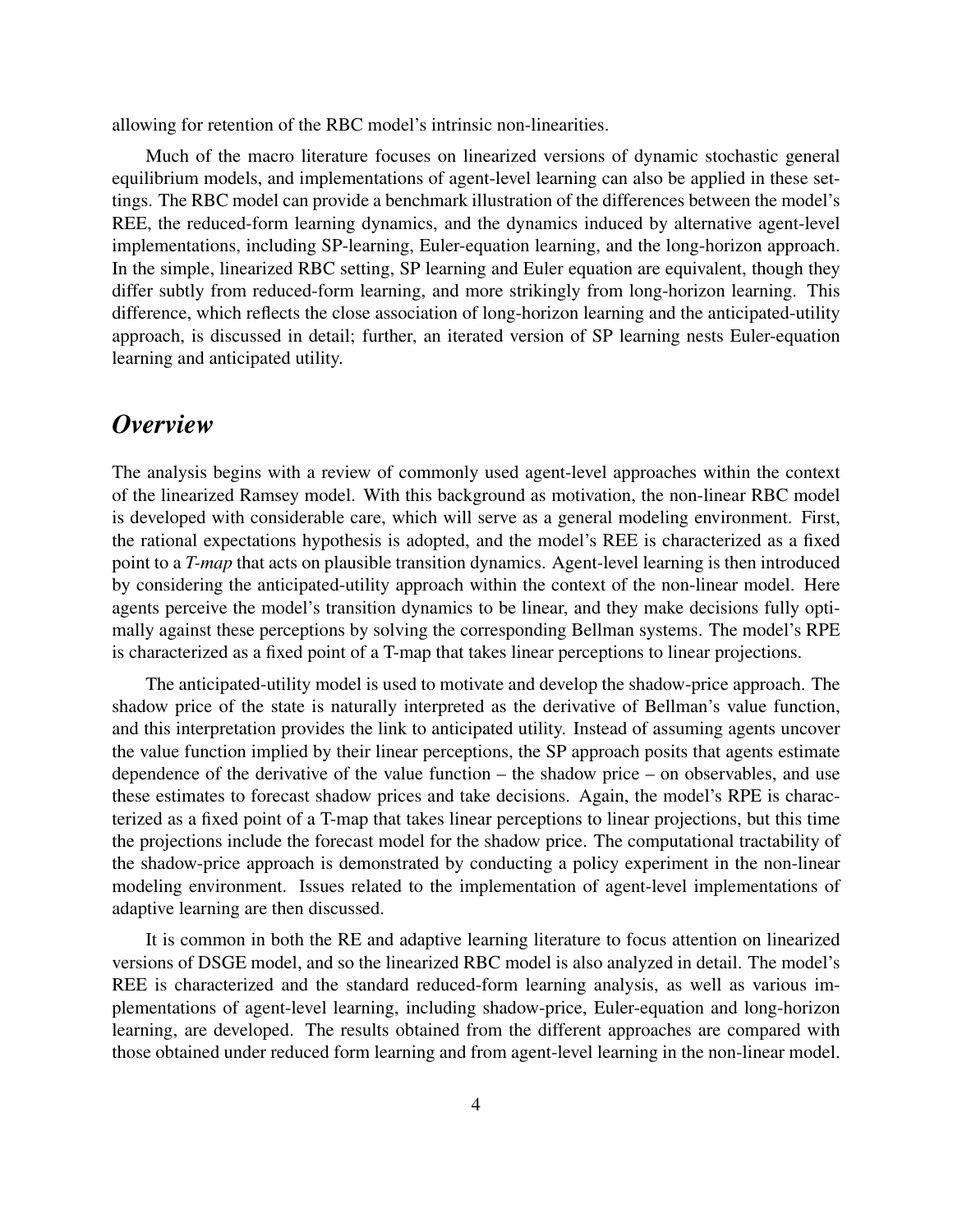The lessons from the analyses of the linearized model complement both the work on the nonlinear model, as well as the developments presented in EM2020: the SP-approach allows for a tractable implementation of agent-level learning in non-linear environments; at the same time, reduced-form and agent-level analyses conducted in linear or linearized models do provide substantive insights.

### The linearized Ramsey model

To motivate the analysis presented here, it is helpful to begin by reviewing the standard agent-level approaches using a special case of the benchmark RBC model. The representative household's problem is given as

$$
\max E_t^* \sum_{s \ge 0} \beta^s (u(c_{t+s}) - \chi(n_{t+s}))
$$
  

$$
c_{t+s} + a_{t+s} = (1 + r_{t+s})a_{t+s-1} + w_{t+s}n_{t+s}
$$

Here  $\beta$  is the discount factor, *c* is consumption, *n* is labor hours, *a* is savings in the form of capital, *r* the net real interest rate, and *w* is the real wage. The operator  $E_t^*$  represents the subjective expectations of the agent given period *t* information. The problem has additional constraints, including that  $c \geq 0$  and a no-Ponzi-game condition. The first order conditions may be written

$$
u'(c_{t+s}) = \beta E_{t+s}^* \lambda_{t+s+1} \tag{1}
$$

$$
u'(c_{t+s})w_t = \chi'(n_{t+s}) \tag{2}
$$

$$
\lambda_{t+s} = (1+r_{t+s})u'(c_{t+s}), \qquad (3)
$$

where  $\lambda_{t+s}$  is the shadow price of  $a_{t+s-1}$ . Letting  $\chi'' \to \infty$  induces inelastic labor supply, which yields the Ramsey model. Equations (1) and (3) combine to give the Euler equation

> $u'(c_{t+s}) = \beta E_{t-s}^*$  $t_{t+s}^*(1+r_{t+s+1})u'(c_{t+s+1}).$

Let  $R_s^t = \prod_{n=1}^s (1 + r_{t+s})^{-1}$ , with  $R_0^t \equiv 1$ , be the time *t*, *s*-period discount factor. Imposing NPG and assuming the TVC holds yields the LTBC

$$
\sum_{s\geq 0} R_{t+s}^t c_{t+s} = (1+r_t)a_{t-1} + \sum_{s\geq 0} R_{t+s}^t w_{t+s},
$$

where the inelastic labor supply is normalized to one.

Turning to the linearization of the model's behavioral equations around the non-stochastic steady state, and using the notation *dx* to indicate the deviation of *x* from its steady-state value, the flow budget constraint becomes

$$
dc_t + da_t = \beta^{-1} da_{t-1} + adr_t + dw_t, \qquad (4)
$$

where  $a$  is the steady-state level of savings. The FOCs  $(1)$  and  $(3)$  become

$$
dc_t = \zeta_{\lambda} d\lambda_{t+1}^e \tag{5}
$$

$$
d\lambda_t = \zeta_r dr_t + \zeta_c dc_t, \qquad (6)
$$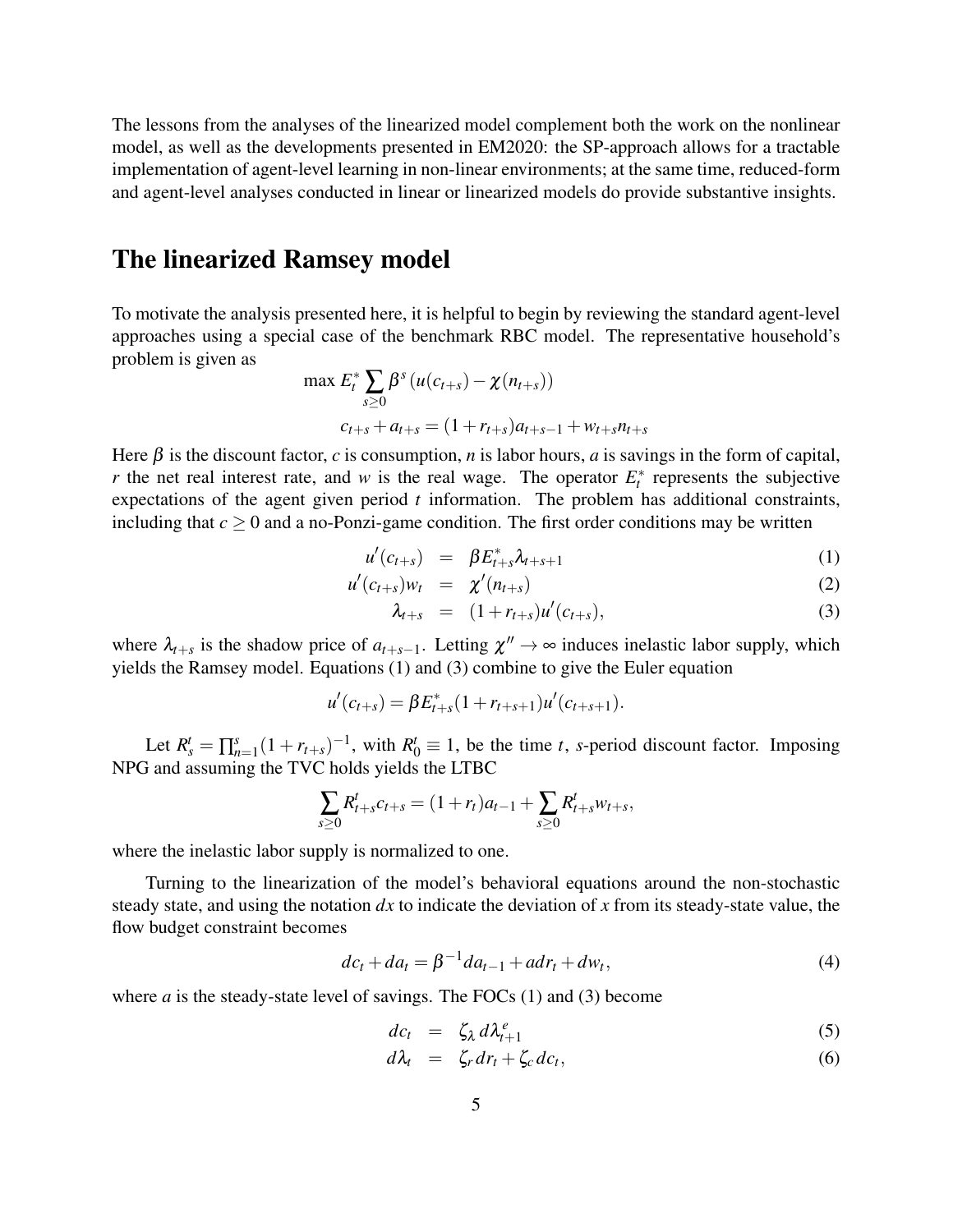where  $x_{t+s}^e$  is the point expectation of  $x_{t+s}$  made in period *t*, and for appropriate constants  $\zeta_r, \zeta_\lambda, \zeta_c$ . The Euler equation becomes

$$
dc_t = dc_{t+1}^e + \xi dr_{t+1}^e \tag{7}
$$

where  $\xi$  is the appropriate constant. Finally, the lifetime budget constraint becomes

$$
\sum_{s\geq 0} \beta^s d c_{t+s} = \beta^{-1} d a_{t-1} + a d r_t + d w_t + \eta_r \sum_{s\geq 1} \beta^s d r_{t+s} + \eta_w \sum_{s\geq 1} \beta^s d w_{t+s},\tag{8}
$$

for appropriate constants  $\eta_r, \eta_w$ .

These linearized equations can be used to characterize agent-level decision-making under three different learning implementations: SP learning, Euler-equation learning and long-horizon (LH) learning. SP learning is specified by combining equations (4), (5) and (6), which yields the agent's period *t* decisions  $dc_t$  and  $da_t$  in terms of expectations  $d\lambda_{t+1}^e$ , savings  $da_{t-1}$ , and contemporaneous prices *dr<sup>t</sup>* and *dw<sup>t</sup>* . Euler equation learning combines equations (4) and (7) to yield the agent's *t* decisions in terms of expectations  $dc_{t+1}^e, dr_{t+1}^e$ , savings  $da_{t-1}$ , and contemporaneous prices *dr<sup>t</sup>* and *dw<sup>t</sup>* . Finally, LH learning first requires joining equation (8) with Euler equation (7) at all iterations to produce

$$
dc_{t} = \beta^{-1}(1-\beta)da_{t-1} + \varphi_{r}dr_{t} + \varphi_{w}dw_{t} + \varphi_{r}^{e}PV_{t}(dr^{e}) + \varphi_{w}^{e}PV_{t}(dw^{e}),
$$
\n(9)

where  $\varphi_r, \varphi_r^e, \varphi_w$  and  $\varphi_w^e$  are appropriate constants, and  $PV_t(x^e) = \sum_{s \ge 1} \beta^s x_{t+s}^e$  is the discounted value of expected future *x*. The associated decisions are obtained by combining (4) and (9) to yield the agent's period *t* decisions in terms of expectations  $dr_{t+n}^e, dw_{t+n}^e$  at all horizons  $n \ge 1$ , as well as savings  $da_{t-1}$ , and contemporaneous prices  $dr_t$  and  $dw_t$ .

Each of these learning implementations, when coupled with forecast rules specifying how expectations are formed, fully characterizes household behavior in the Ramsey model. This behavior is then coordinated with the standard, static optimizing behavior of firms through competitive markets, resulting in temporary equilibrium outcomes that determine the evolution of the economy's aggregates. In the homogeneous agent case, temporary equilibrium implies  $da_t = dK_{t+1}$ and  $dc_t = dC_t$ , where *K* and *C* are aggregate levels of capital and consumption, respectively.

It still remains to describe the way expectations are formed. The standard adaptive learning approach is to assume agents use linear forecasting models that are updated over time as new data become available. In the linear setting it common to adopt a functional form for the forecasting model that nests the rational expectations equilibrium.

An advantage of the shadow price approach is that it extends naturally to non-linear settings and to environments with heterogeneous agents. It is therefore important to begin by considering the benchmark RBC model in a non-linear, stochastic setting.

### The non-linear real business cycle model

In this section the shadow-price implementation of agent-level learning is presented within the context of a canonical RBC-type modeling environment. Rational behavior and the model's ra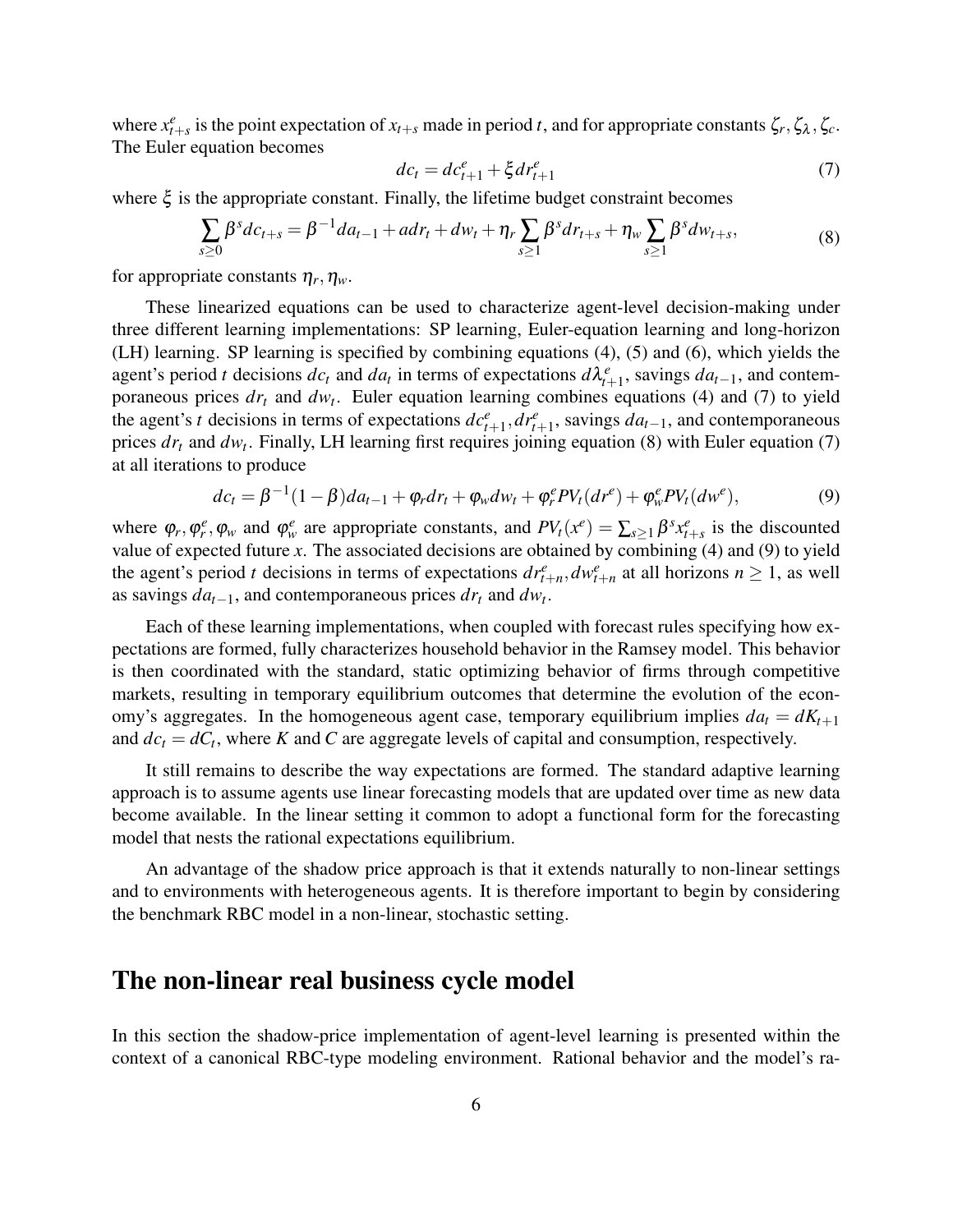tional expectations equilibrium is characterized; however, because the focus involves agent-level bounded rationality and its aggregate implications, the economic environment is developed in a manner that is flexible enough to accommodate boundedly rational forecasting and decision making.

## *The modeling environment*

There are many identical firms, each producing a homogeneous good that can be used for consumption or investment. The representative firm owns constant-returns-to-scale technology  $y = z f(k, n)$ , where  $k$  is the quantity of installed capital,  $n$  is the quantity of labor hired, and  $\zeta$  is total-factor productivity, which is assumed to follow

$$
z_t - \overline{z} = \rho(z_{t-1} - \overline{z}) + v_t. \tag{10}
$$

Here  $|\rho| < 1$  and  $v_t \stackrel{iid}{\sim} U(-\varepsilon, \varepsilon)$ , with  $\varepsilon > 0$  small enough to guarantee  $z_t > 0$ . Firms are profit maximizers who rent capital, hire labor and sell goods in competitive markets. There are no installation costs, so the representative firm's problem is static: in this simple framework, firm behavior is independent of the assumptions governing whether agents are rational. Solving the representative firm's period *t* decision problem yields the following demand schedules for capital and labor:

$$
k_t = k^d (q_t, w_t, z_t)
$$
  

$$
n_t = n^d (q_t, w_t, z_t),
$$

where  $q_t$  is the real rental rate of capital and  $w_t$  is the real wage. These schedules characterize the period *t* behavior of the representative firm.

There is a unit mass of households (agents) indexed as  $i \in \mathcal{I}$ . Even though agent homogeneity will be assumed, the distinction between individual and aggregate variables is paramount when considering agent-level behaviors; therefore it is important to track agents' indices even while acknowledging the attendant introduction of tedious notation.

Agent  $i \in \mathcal{I}$  owns capital and is endowed with labor, and faces per-period consumption/savings and labor/leisure decisions. The agent's flow utility is given by

$$
u(c_t(i)) - \chi(n_t(i)), \qquad (11)
$$

where  $c_t(i)$  and  $n_t(i)$  is the quantity of goods consumed and the quantity of labor supplied by agent *i* in period *t*. Here, as usual,  $u', \chi', \chi'' > 0$  and  $u'' < 0$ . The flow constraint of agent *i* is given by

$$
a_t(i) = (1 + r_t)a_{t-1}(i) + w_t n_t(i) - c_t(i) - \tau,
$$
\n(12)

where  $a_{t-1}(i)$  are the real assets held by agent *i* at the beginning of period *t*,  $\tau$  is government spending financed by lump-sum taxes, which is taken for simplicity as constant, and which will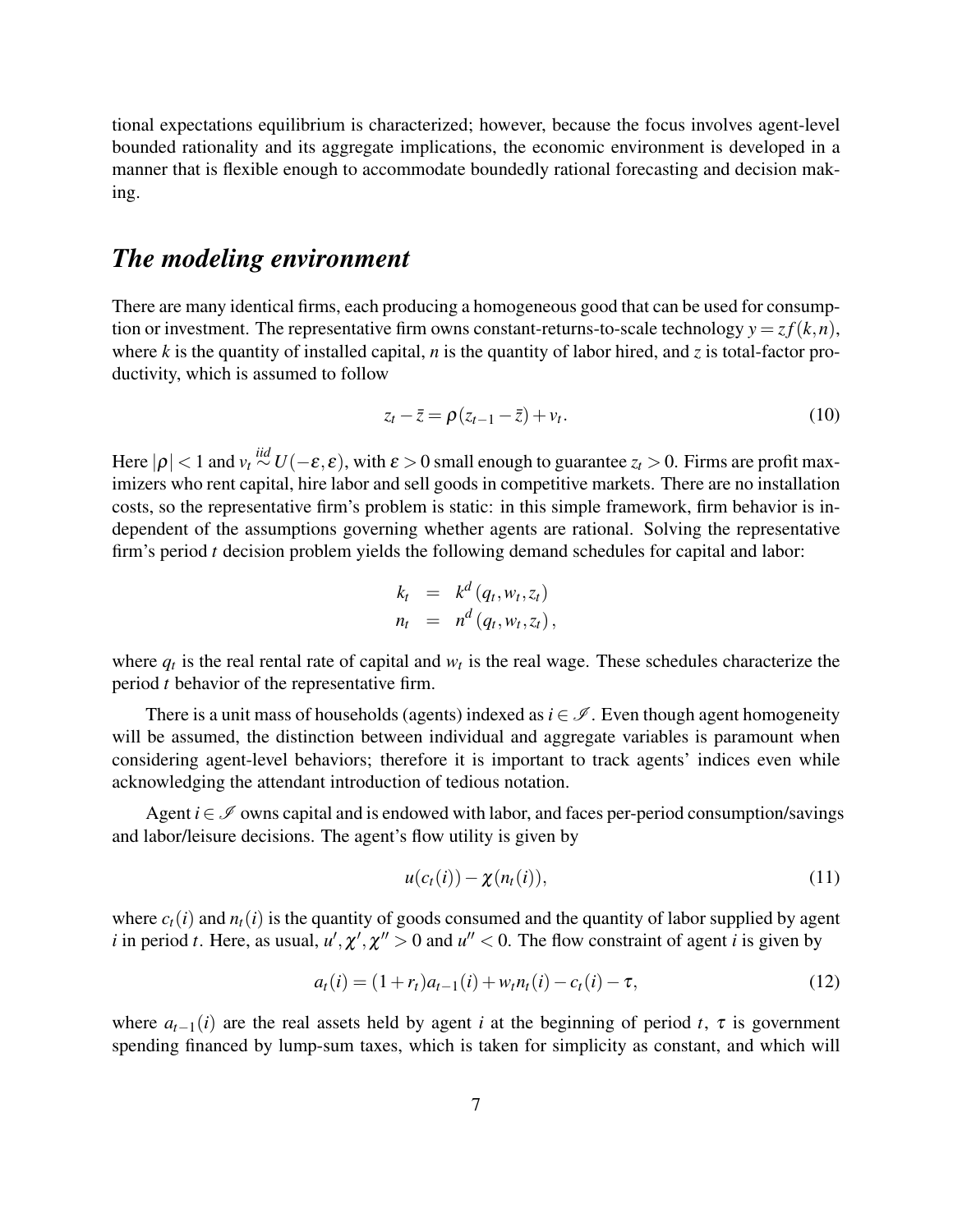be used for comparative dynamics experiments.<sup>3</sup> Also,  $r_t = q_t - \delta_t$  is the real interest rate, and  $\delta_t = \delta + i_t$  is the stochastic depreciation rate. Here it is assumed that  $i_t \stackrel{iid}{\sim} U(-\bar{i}, \bar{i})$ , with  $0 < \bar{i} < \delta$ .

Turning now to a general description of agent behavior, this description begins with a discussion of forecasts. The flow utility (11) captures how an agent "thinks about" today; and, by determining  $a_t(i)$ , the flow constraint (12) predicts, in part, how an agent's decisions today affect his future. There are, however, additional considerations: an agent's future will also depends on the evolution of variables that are exogenous to him, e.g. future prices, as well as on how his future self will behave, e.g, in response to these future prices. A behavioral model that involves the consideration of tradeoffs between today and the future must, therefore, provide mechanisms by which an agent forecasts the future, including the behavior of his own future self.

Within the context of rational decision making, forecasting future behavior is conceptually straightforward: an agent simply assumes that his future self will make decisions optimally. In fact, it is precisely this assumption that is leveraged by the principal of optimality to transform complex sequential decision problems into the more tractable Bellman formulations. When considerations of boundedly rational decision making are in play, alternative assumptions about future behaviors are required, and become of central importance.

With the discussion of forecasts in mind, one can proceed to provide a general description of agent behavior. Agent *i* makes per-period decisions to maximize the weighted sum of the flow utility and some measure of the discounted value of future flow utility. Period *t* decisions are made subject to the flow constraint, as well as with respect to whatever forecasting mechanism is adopted. The notation  $\psi_{t-1}(i)$  is used to denote this forecasting mechanism, which implicitly includes the information set available to the agent when making forecasts.<sup>4</sup> It may be helpful to think of  $\psi_{t-1}(i)$  as representing the forecasting models used by agent *i* in period *t*, together with the data on which these models condition; alternatively, in a rational expectations equilibrium,  $\psi_{t-1}(i)$ may be taken as the model-consistent conditional distribution of all variables.

Consider now the decision problem of agent *i* in period *t*. He "wakes up in the morning" holding assets  $a_{t-1}(i)$  and facing exogenous taxes  $\tau$ . He then contemplates consumption/savings and labor/leisure decisions given his flow utility, his flow constraint, his measure of the future (still neither defined nor notated), and his forecasting mechanism  $\psi_{t-1}(i)$ . These contemplations yield the following demand and supply schedules for goods, capital and labor:

$$
c_t(i) = c^d (r_t, w_t, a_{t-1}(i), \psi_{t-1}(i))
$$
  
\n
$$
a_t(i) = a^d (r_t, w_t, a_{t-1}(i), \psi_{t-1}(i))
$$
  
\n
$$
n_t(i) = n^s (r_t, w_t, a_{t-1}(i), \psi_{t-1}(i)),
$$
\n(13)

where, due to the timing assumptions of the RBC model,  $a_t(i)$  is the quantity of savings in the form of capital demanded by agent *i* in period *t*, and therefore, the quantity of capital supplied (inelastically) in period  $t + 1$ . These schedules characterize the period  $t$  behavior of agent  $i$ .

<sup>&</sup>lt;sup>3</sup>Careful modeling of heterogeneity requires the inclusions of a borrowing constraint. Because focus is on the homogeneous-agent case, this constraint is suppressed.

<sup>&</sup>lt;sup>4</sup>The reason for the timing convention used here will be made clear below.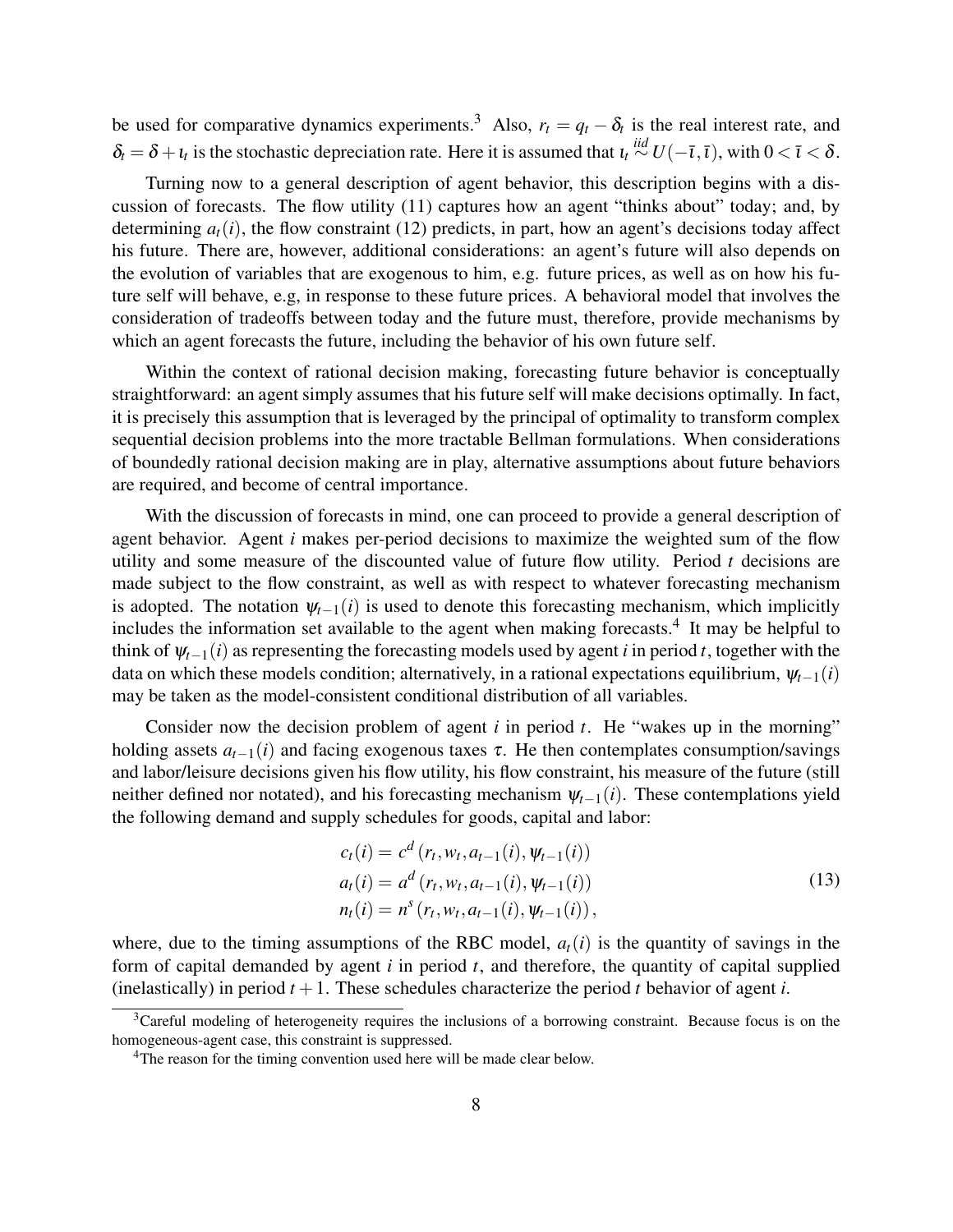The behaviors of the representative firm and the agents are coordinated through the competitive markets for goods, capital and labor. This per-period *temporary equilibrium*, a concept emphasized by Hicks (1946), determines contemporary prices as functions of exogenous shocks and predetermined agent-level variables. Capital and labor market clearing may be written

$$
k^{d}(r_{t}+\delta_{t},w_{t},z_{t}) = \int_{\mathscr{I}} a_{t-1}(i)di
$$
  

$$
n^{d}(r_{t}+\delta_{t},w_{t},z_{t}) = \int_{\mathscr{I}} n^{s}(r_{t},w_{t},a_{t-1}(i),\Psi_{t-1}(i))di.
$$

Solving for  $r_t$  and  $w_t$  provides the temporary equilibrium maps

$$
r_{t} = \mathscr{F}\mathscr{E}_{r} \left(z_{t}, \delta_{t}, \{a_{t-1}(i), \psi_{t-1}(i)\}_{i \in \mathscr{I}}\right)
$$
  
\n
$$
w_{t} = \mathscr{F}\mathscr{E}_{w} \left(z_{t}, \delta_{t}, \{a_{t-1}(i), \psi_{t-1}(i)\}_{i \in \mathscr{I}}\right).
$$
\n(14)

These maps, together with the agents' schedules, can then be used to determine the period *t* values of all other variables. In particular,  $\mathscr{TE}_r(t)$  and  $\mathscr{TE}_w(t)$  be the period *t* temporary equilibrium maps for *r* and *w*, with the attendant arguments suppressed for notational ease, gives

$$
c_t = \int_{\mathscr{I}} c^d \left( \mathscr{TE}_r(t), \mathscr{TE}_w(t), a_{t-1}(i), \psi_{t-1}(i) \right) di
$$
  
\n
$$
k_{t+1} = \int_{\mathscr{I}} a^d \left( \mathscr{TE}_r(t), \mathscr{TE}_w(t), a_{t-1}(i), \psi_{t-1}(i) \right) di.
$$
\n(15)

It is worth observing that these maps suggest a dependence of equilibrium outcomes on the entire distribution of assets and beliefs rather than only on aggregates or other sufficient statistics.

The flexible modeling environment just developed provides a conceptual relationship between the behaviors of individual agents and the implied, per period equilibrium outcomes. To make further progress and thereby produce a useful model, a stand must be taken on the precise manner in which agents form forecasts and take decisions. The shadow-price approach will be emphasized, but it is helpful to begin with an examination of the benchmark behavioral model of rationality and a development of Kreps' model of anticipated utility.

### *Rational expectations*

All agents are taken to have the same information set, which, in period *t*, includes all variables dated *t* and earlier. To aid notation, let  $x_t = (k_t, z_t, \delta_t)$ .<sup>5</sup> The common beliefs of agents are summarized by a map  $\psi$ , which acts as

$$
(x_t,v_{t+1},t_{t+1}) \xrightarrow{\Psi} (r_{t+1},w_{t+1},x_{t+1}).
$$

<sup>5</sup>Throughout the paper, all vectors should be interpreted as columns, even when expressed horizontally (which is done to save space). Thus  $x_t$  is a  $3 \times 1$  vector.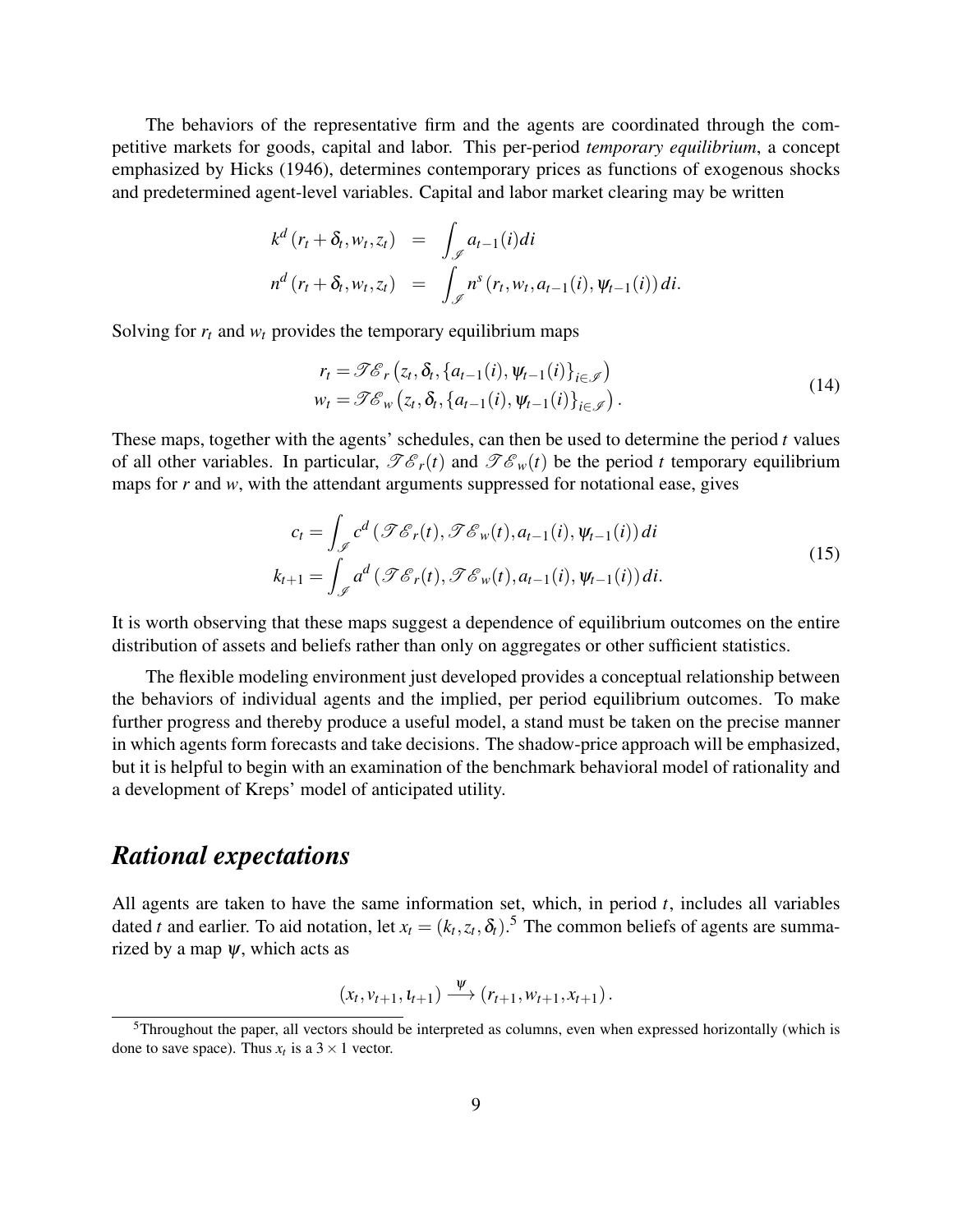Thus  $\psi:\R^3\oplus\R\oplus\R\to\R\oplus\R^3$  captures agents' perception of the evolution of the relevant economic aggregates,  $(r_{t+1}, w_{t+1}, x_{t+1})$ , resulting from the current state  $x_t$  and next period's random shocks  $(v_{t+1}, l_{t+1})$ .

To make his time *t* decisions regarding consumption, savings, labor and leisure, agent  $i \in \mathcal{I}$ solves the following program:

$$
V(a_{t-1}(i), r_t, w_t, x_t) = \max u(c_t(i)) - \chi(n_t(i)) + \beta E_t^{\Psi} V(a_t(i), r_{t+1}, w_{t+1}, x_{t+1})
$$
  
\n
$$
a_t(i) = (1 + r_t)a_{t-1}(i) + w_t n_t(i) - c_t(i) - \tau
$$
  
\n
$$
(r_{t+1}, w_{t+1}, x_{t+1}) = \Psi(x_t, v_{t+1}, t_{t+1})
$$
\n(16)

Here, as usual,  $\beta \in (0,1)$  is the discount factor and *V* measures the continuation value of the state. The operator  $E_t^{\psi}$  emphasizes that expectations condition on the perceived transition dynamic  $\psi$ . The objective  $(u - \chi) + \beta EV$  captures the *weighted sum of flow utility and some measure of discounted value of the future flow utility* mentioned in the previous section. With  $\psi_{t-1}(i) = \psi$ , the solution to this program gives policy functions corresponding to the schedules (13).

It is worth noting a redundancy in the state vector that will become more evident when homogeneity is imposed: in an REE contemporaneous prices  $(r_t$  and  $w_t$ ) are determined by  $x_t$ , and therefore they could be omitted from the agent's state. However, this determination is an equilibrium outcome that results from the coordination of agent behaviors through market clearing. Before market clearing is imposed prices should be taken as independent variables against which agents form schedules. It is precisely this independence, i.e. flexibility of prices, that allows these schedules to be coordinated in temporary equilibrium.

By imposing homogeneity one can identify  $a_{t-1}(i)$  with  $k_t$ ; and, remembering that  $x_t$  includes *kt* , market clearing may be written as

$$
k^{d} (r_{t} + \delta_{t}, w_{t}, z_{t}) = k_{t}
$$
  
\n
$$
n^{d} (r_{t} + \delta_{t}, w_{t}, z_{t}) = n^{s} (r_{t}, w_{t}, x_{t}, \psi).
$$
\n
$$
(17)
$$

Solving these equations for prices and combining with agents' schedules yields the temporary equilibrium maps  $\star_t = \mathscr{Te}_\star(x_t, \psi)$  for  $\star \in \{r, w, a, c, n\}$ . Since  $a_t = k_{t+1}$ , the map  $\mathscr{Te}_a$ , together with the exogenous processes  $z_t$  and  $\delta_t$ , completely determine the evolution of the economy for fixed beliefs  $\psi$ .

For the economy to be in a rational expectations equilibrium, agents beliefs  $\psi$  must align with the implied data generating process as determined by the temporary-equilibrium coordination of agents' actions given their beliefs. To make this explicit, first note that given beliefs  $\psi$ , one can write

$$
x_{t+1} = T_x(\psi)(x_t, v_{t+1}, t_{t+1}) \equiv \begin{pmatrix} \mathcal{F}\mathcal{E}_a(x_t, \psi) \\ (1 - \rho)\bar{z} + \rho z_t + v_{t+1} \\ \delta + t_{t+1} \end{pmatrix}.
$$
 (18)

Thus the realized data-generating process (DGP) is given by the map  $T(\psi) : \mathbb{R}^3 \oplus \mathbb{R} \oplus \mathbb{R} \to \mathbb{R} \oplus$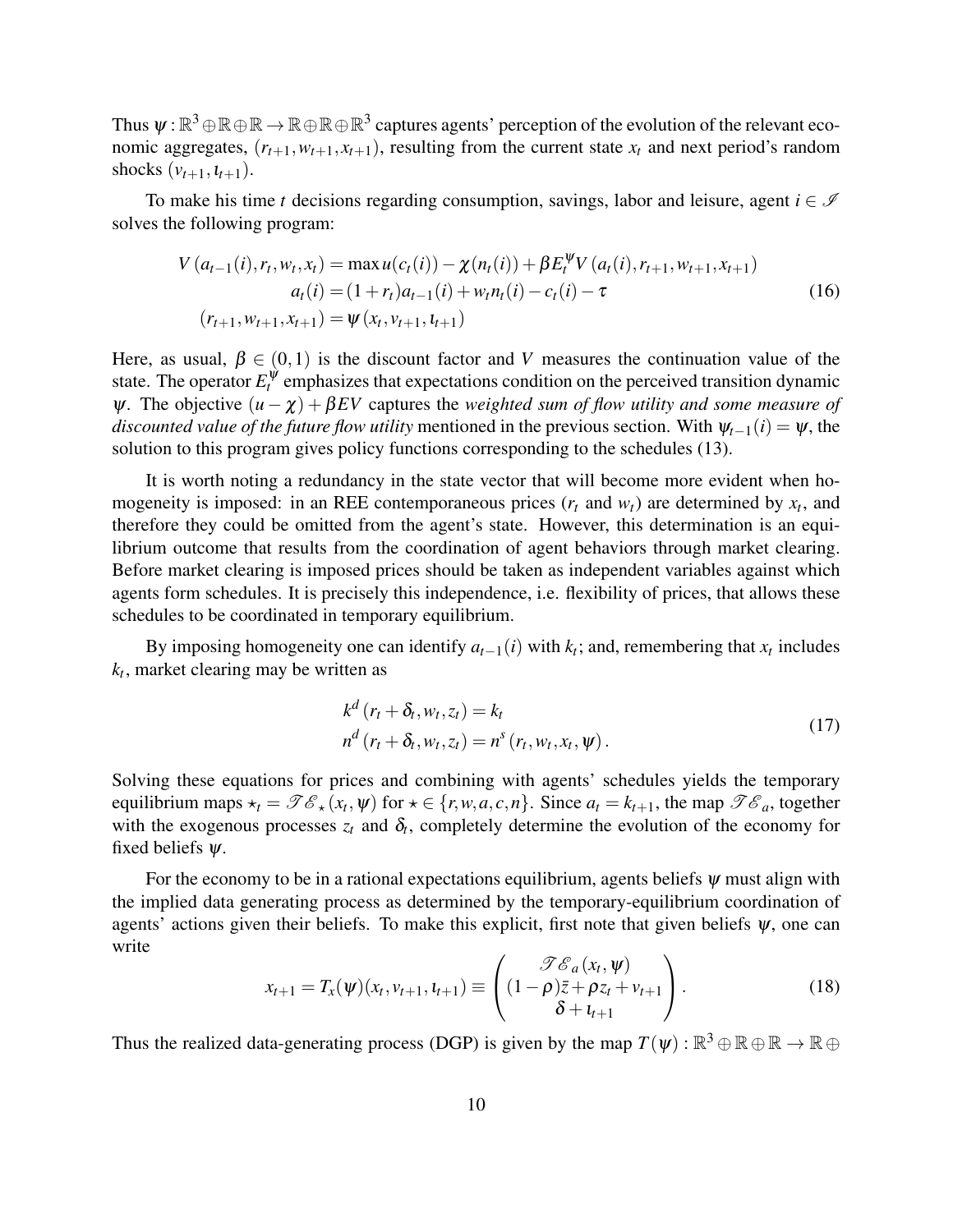$\mathbb{R} \oplus \mathbb{R}^3$ , where

$$
(r_{t+1}, w_{t+1}, x_{t+1}) = T(\psi)(x_t, v_{t+1}, t_{t+1}) \equiv \begin{pmatrix} \mathcal{I} \mathcal{E}_r(T_x(\psi)(x_t, v_{t+1}, t_{t+1}), \psi) \\ \mathcal{I} \mathcal{E}_w(T_x(\psi)(x_t, v_{t+1}, t_{t+1}), \psi) \\ T_x(\psi)(x_t, v_{t+1}, t_{t+1}) \end{pmatrix}.
$$
 (19)

A beliefs function  $\psi$  that satisfies  $T(\psi) = \psi$  characterizes a rational expectations equilibrium: given beliefs  $\psi$ , agents are making optimal forecasts and decisions which themselves induce a data generating process that confirms the agents beliefs.

Before turning to anticipated utility, it is worthwhile pausing here to make a connection between the above development of rational expectation behavior and equilibrium and related concerns when bounded rationality is assumed. Let  $\mathcal F$  be an "appropriate" collection of continuously differentiable functions acting on  $\mathbb{R}^5$ , where the vague notation of "appropriateness" used here is meant to restrict attention to plausible perceived transition dynamics  $\psi$ . Then  $T : \mathscr{F} \to \mathscr{F}$ , and may be interpreted as taking the agents' *perceived law of motion* (PLM) to the corresponding *actual law of motion* (ALM). A fixed point of this T-map aligns perceived and realized dynamics and thus identifies an equilibrium. Exactly the same notion of a T-map is used when analyzing models of bounded rationality, and in fact comes to play a central role both in the establishment of equilibrium existence, and, through the *E-stability* principle, the assessment of equilibrium stability. See EM2020 for a thorough discussion of the E-stability principle.

## *Anticipated utility*

The behavioral assumption of rational expectations requires that agents have a full understanding of the stochastic dynamics of the model's endogenous and exogenous variables; and even in this simple, homogeneous-agent framework, these stochastic dynamics are characterized by a nonlinear transition function in five variables. We may look to the cognitive consistency principle, discussed in the introduction, for guidance, and it suggests a simpler alternative: assume agents approximate the transition dynamics using linear models and then make optimal decisions conditional on these linear beliefs. In these types of behavioral models, the agents' linear models are commonly assumed to be updated as new data become available; however, importantly, in each period, agents take decisions *as if* their estimated forecasting models are, and will continue to be correct. This is the *anticipated-utility* approach developed in Kreps (1998).

There are also Bayesian approaches that adopt the view that agents make fully optimal decisions given their beliefs, though they require more sophistication of agents. For example, Cogley and Sargent (2008) examine a permanent-income model in which income follows a two-state Markov process with unknown transition probabilities, which takes the agent's problem outside the usual dynamic programming framework. Bayesian decision-makers follow a fully optimal decision rule within an expanded state space, which requires considerable sophistication and expertise for the agent.<sup>6</sup> Adam, Marcet, and Beutel (2017) implement a Bayesian approach in an asset-

<sup>6</sup>Cogley and Sargent (2008) compare the dynamics under Bayesian learning with those obtained via the anticipated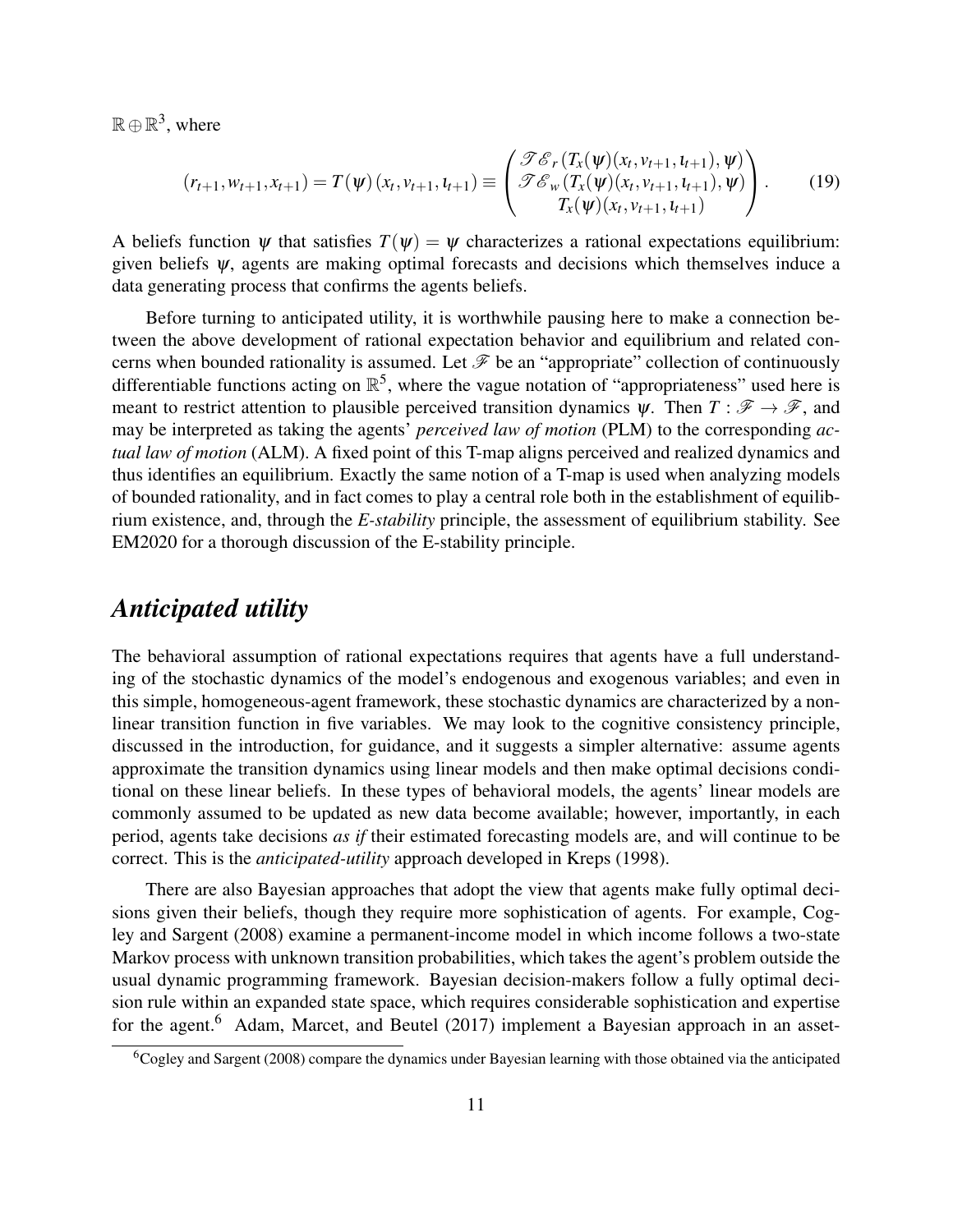pricing environment. In their set-up agents are "internally rational," in the sense that they have a prior over variables exogenous to their decision-making, which they update over time using Bayes Law. These beliefs may not be externally rational in the sense of fully agreeing with the actual law of motion for these variables. By imposing simple natural forms of beliefs, it is possible to solve the agents' dynamic programming problem, though considerable sophistication is still required.

It is clear from these works as well as others that in many environments the Bayesian approach to decision-making is much more cognitively demanding than is the anticipated utility. However, the view stressed in Evans and McGough (2018c) is that in most environments even the anticipated utility approach is unrealistically demanding for agents to implement. For this reason, and others, Evans and McGough (2018c) and Evans and McGough (2018a) emphasize the much simpler – and cognitively less demanding – shadow-price approach, which is discussed at length below.

The first focus is the anticipated utility approach, which is operationalized within the context of the current model as follows. Let  $x_t = (1, k_t, z_t, \delta_t)$  and assume that current and lagged *x*, as well as lags of prices and agent-*i*-specific variables, are in agent *i*'s information set. For the purposes of forecasting aggregates, it is assumed that agent *i* holds the following forecasting models, which summarize his beliefs:

$$
k_{t+1} = \psi'_k(i) \cdot x_t, \ r_{t+1} = \psi'_r(i) \cdot x_{t+1}, \text{ and } w_{t+1} = \psi'_w(i) \cdot x_{t+1}. \tag{20}
$$

Note that, in contrast to the rational case, beliefs here are captured by a finite list of parameters. We further assume, without loss of generality, that all agents know the processes governing the productivity shock and the depreciation shock.<sup>7</sup> Coupling this with (20) gives the PLM

$$
(r_{t+1}, w_{t+1}, x_{t+1}) = \psi(i) \cdot (x_t, v_{t+1}, t_{t+1}), \qquad (21)
$$

where  $\psi(i) = (\psi_k(i), \psi_r(i), \psi_w(i))$ . The expression (21) gives the perceived linear transition dynamics for agent *i*, and is analogous to the perceived transition function  $\psi$  in the previous section.

Taking the perceived transition dynamics (21) as given, under the anticipated-utility approach, agent *i* makes time *t* decisions by solving following program:

$$
V(a_{t-1}(i), r_t, w_t, x_t) = \max u(c_t(i)) - \chi(n_t(i)) + \beta E_t^{\psi(i)} V(a_t(i), r_{t+1}, w_{t+1}, x_{t+1})
$$
  
subject to  $a_t(i) = (1 + r_t)a_{t-1}(i) + w_t n_t(i) - c_t(i) - \tau$ , and the transition (21). (22)

Now the expectations operator  $E_t^{\psi(i)}$  $t_t^{\psi(t)}$  emphasizes conditioning on the perceived transition dynamic  $\psi(i)$ . For given beliefs  $\psi(i)$ , the solution to the program (22) gives policy functions corresponding to the schedules (13).

As in the rational case, homogeneity is now imposed, so that  $\psi(i) = \psi$  and  $a_{t-1}(i) = k_t$ , and then use capital and labor market clearing to obtain the temporary equilibrium maps  $\star_t$ 

utility approach.

<sup>&</sup>lt;sup>7</sup>Since these processes are observed and exogenous, agents can use standard procedures to estimate them without having material impact on the model's aggregate dynamics.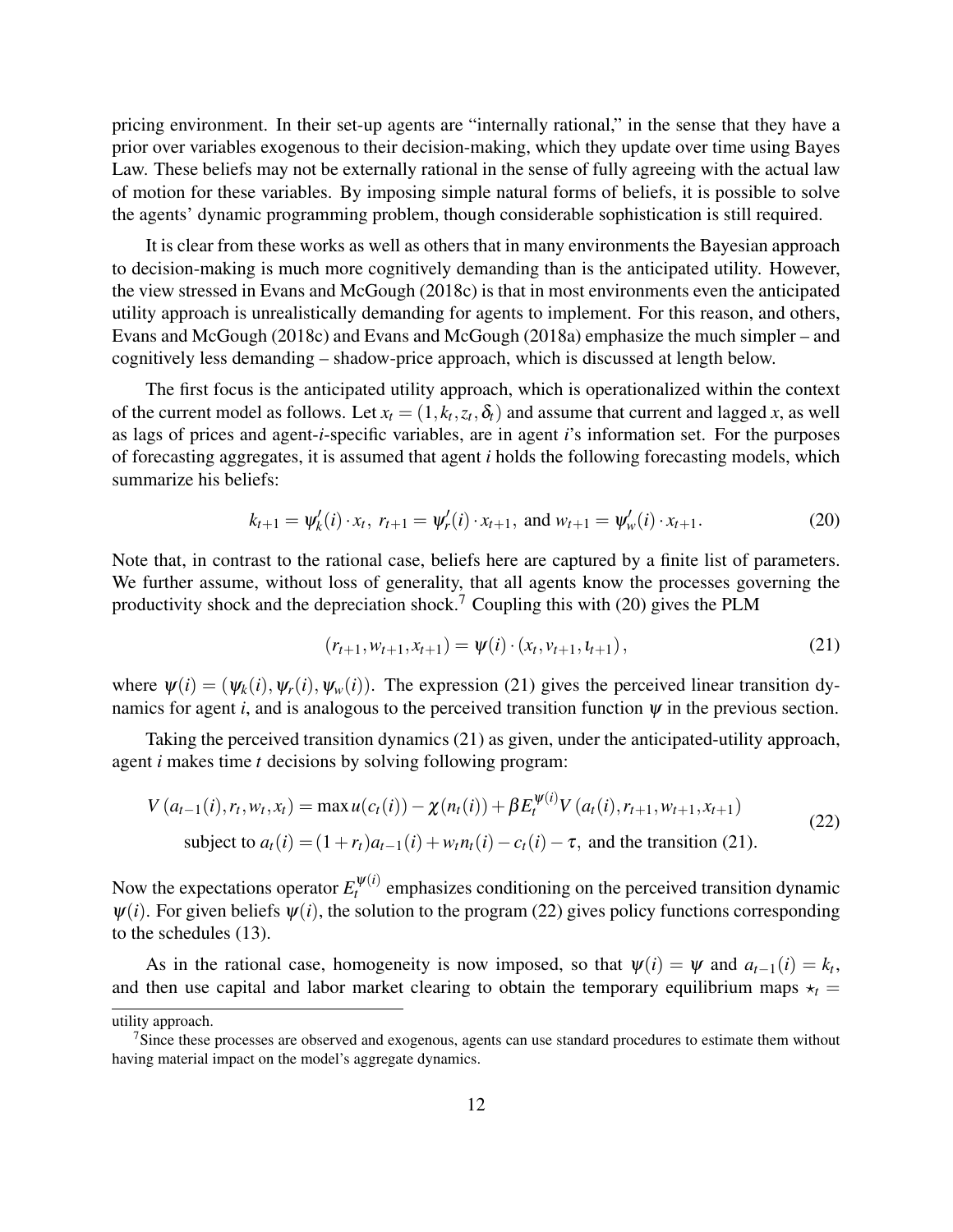$\mathscr{TE}_{\star}(x_t, \psi)$  for  $\star \in \{r, w, a, c, n\}$ . Finally, as in the rational case, since  $a_t = k_{t+1}$  the map  $\mathscr{TE}_{a}$ together with the exogenous processes  $z_t$  and  $\delta_t$  completely determine the evolution of the economy for fixed beliefs  $\psi$ .

It remains to discipline the allowable beliefs of agents. Although adaptive learning is concerned with how agents' beliefs evolve over time, it is helpful and natural to first focus on an appropriate notion of equilibrium. A rational expectations equilibrium requires that agents form beliefs optimally in the sense that their perceived transition dynamic corresponds to the transition dynamic implied by their perceptions. A similar equilibrium concept can be applied here and in other models of bounded rationality. We say that the economy is in a restricted perceptions equilibrium if agents forecasting models are optimal among those under consideration: see EM2020 for further discussion of RPEs. For the case at hand, the forecast models (21) are required to be optimal among all linear models conditioning on the same regressors.

This can be made explicit. Just as in the rational case, the temporary equilibrium maps determine the DGP:

$$
(r_{t+1}, w_{t+1}, k_{t+1}) = T(\psi)(x_t, v_{t+1}, t_{t+1}).
$$

Define the vectors  $T_\star(\psi) \in \mathbb{R}^4$ , for  $\star \in \{r, w, k\}$ , as follows:

$$
0 = E^{T(\psi)}(r_{t+1} - T_r(\psi)' \cdot x_{t+1}) \cdot x_{t+1}
$$
  
\n
$$
0 = E^{T(\psi)}(w_{t+1} - T_w(\psi)' \cdot x_{t+1}) \cdot x_{t+1}
$$
  
\n
$$
0 = E^{T(\psi)}(k_{t+1} - T_k(\psi)' \cdot x_t) \cdot x_t,
$$

where  $E^{T(\psi)}$  is the expectation is taken against the stationary distribution of the DGP implied by beliefs  $\psi$ . Thus  $T_{\star}(\psi)$  is the orthogonal projection of the variable  $\star$  on the relevant regressors.

Now, admittedly abusing notation, let  $T(\psi)$  be the matrix with columns  $T_k(\psi)$ ,  $T_r(\psi)$ , and  $T_w(\psi)$  respectively. Thus, depending on context,  $T(\psi)$  may be the DGP implied by beliefs  $\psi$  or the projection of this process onto a collection of regressors. In the former case the map *T* can be thought of as taking the perceived transition dynamic to the implied transition dynamic, just as in the rational model. In the latter case, it takes the perceived forecast-model coefficients to the realized, or actual coefficients implied by the beliefs.

Because agents' forecast models are necessarily misspecified – after all they have linear beliefs in a non-linear world – it is the latter interpretation of the T-map that provides the needed concept for equilibrium characterization and assessment; and thus this interpretation is maintained going forward. Recall that an REE is characterized by the transition dynamic determined as a fixed point of that model's T-map. The same is true here: a fixed point of this model's T-map determines the linear forecasting models, and thus determines the perceived linear transition dynamics, corresponding to and subsequently characterizing an RPE of the model. In an REE agents use the optimal non-linear forecasting model; in an RPE agents use the optimal linear forecasting model conditional on the allowed set of regressors.

Among the concerns directed against reliance on REE as the natural equilibrium notion are the unrealistic level of sophistication required of, and unreasonable amount of knowledge held by,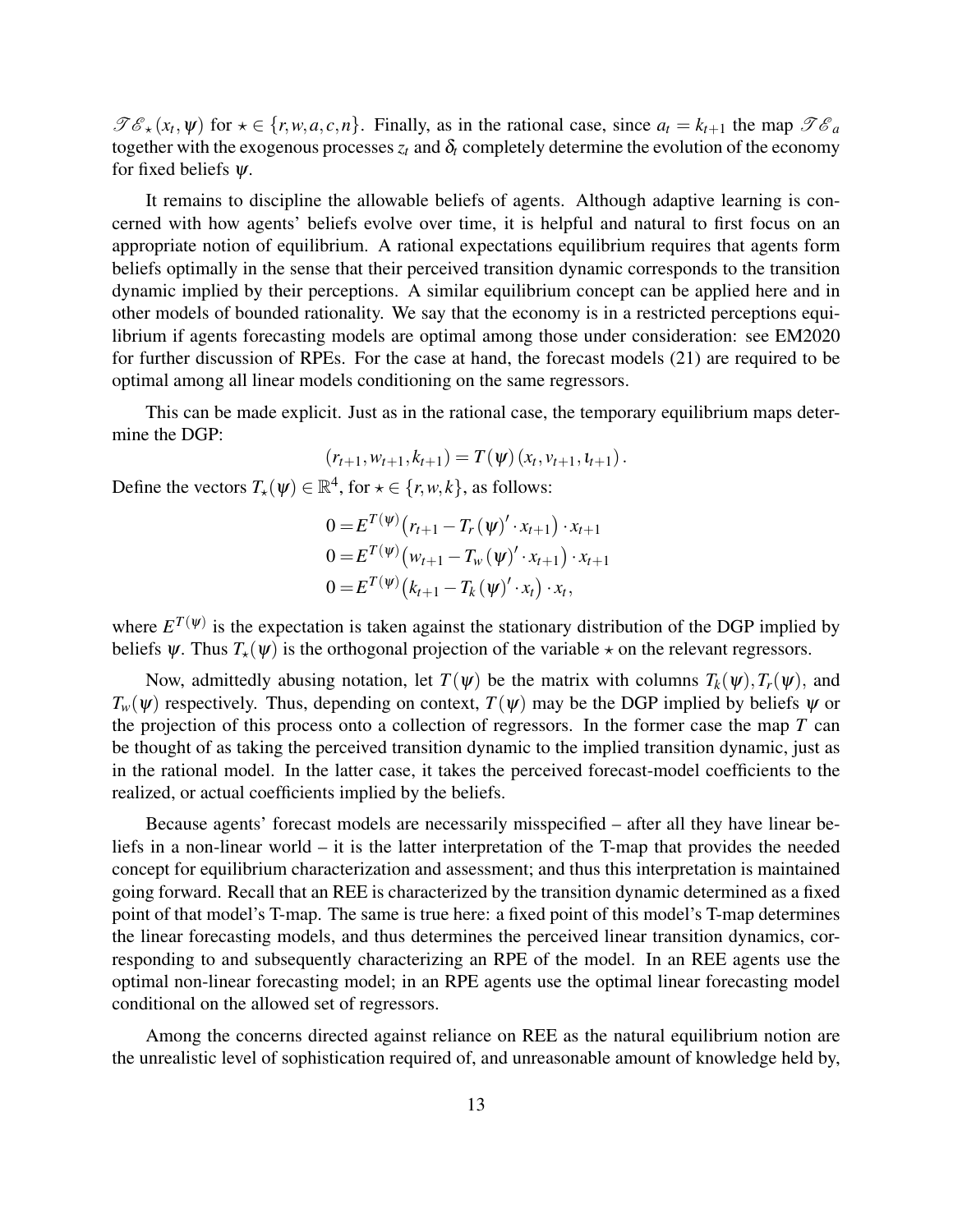rational agents. The latter concern speaks to the assumed understanding of the transition dynamic: how are agents suppose to have gained this understanding? The anticipated-utility approach, when coupled with the assumption of linear forecasting models, can be augmented with adaptive learning algorithms and thereby address this concern. In this augmented model, agents use recursive least squares to estimate their forecasting models based on past data; they then behave *as if* their estimated models are correct and thus solve their programming problems; markets clear and new aggregate data become available which are then used by agents to update their forecasting models in real time. If, over time, agents beliefs converge to RPE beliefs then the question of how agents might obtain optimal beliefs is answered.

The former concern, that the sophistication needed to make optimal decisions in a dynamic stochastic environment is unrealistically high, remains unresolved in the approach just described, and indeed the only manner in which the decision problem under the anticipated-utility approach is simpler than under rational expectations is that some of the transition dynamics that are non-linear under RE are linear under anticipated utility. The agent is still required to solve a sophisticated dynamic program that is analytically intractable, and even in this very simple model already has six states and is therefore computationally burdensome.

Thus the anticipated-utility approach, coupled with linear forecasts, addresses the knowledge problem but does not fully address the sophistication problem. Furthermore, when coupled with adaptive learning, the anticipated-utility approach raises a new concern about decision making with misspecified models: it is not obvious that solving for the fully optimal policy functions is advisable if the agents' forecast models are inaccurate. For these reasons, it is appealing to use an approach that at once simplifies the agents' decision problem and avoids the potential pitfalls of indefinitely extrapolating poorly estimated models, all the while maintaining reliance on linear forecasting rules and preserving RPE as the equilibrium concept. This behavioral model is called *the shadow-price approach*.

## *The shadow-price approach*

Under the anticipated-utility approach, agent *i* makes per period control decisions by balancing their impacts on his flow utility and on the continuation value implied by his beliefs. The computation of this continuation value in practice presents as an analytically intractable solution to a functional equation, a technical feat that should not be taken as necessarily achievable by economic agents. One can again look to the cognitive consistency principle for guidance, and it suggests a simpler alternative: agents are assumed to estimate their continuation values and then make decisions based on these estimates.

A behavioral model along these lines, anchored to estimated value functions, is quite feasible, and in some cases quite natural: see section 3.6.3 below. However, for many models, including the model at hand, an estimate of the derivative of the value function, i.e. the shadow price, more naturally facilitates per period decision making. The shadow-price approach to agent-level learning, which leverages this facilitation, was developed in detail within a linear-quadratic framework in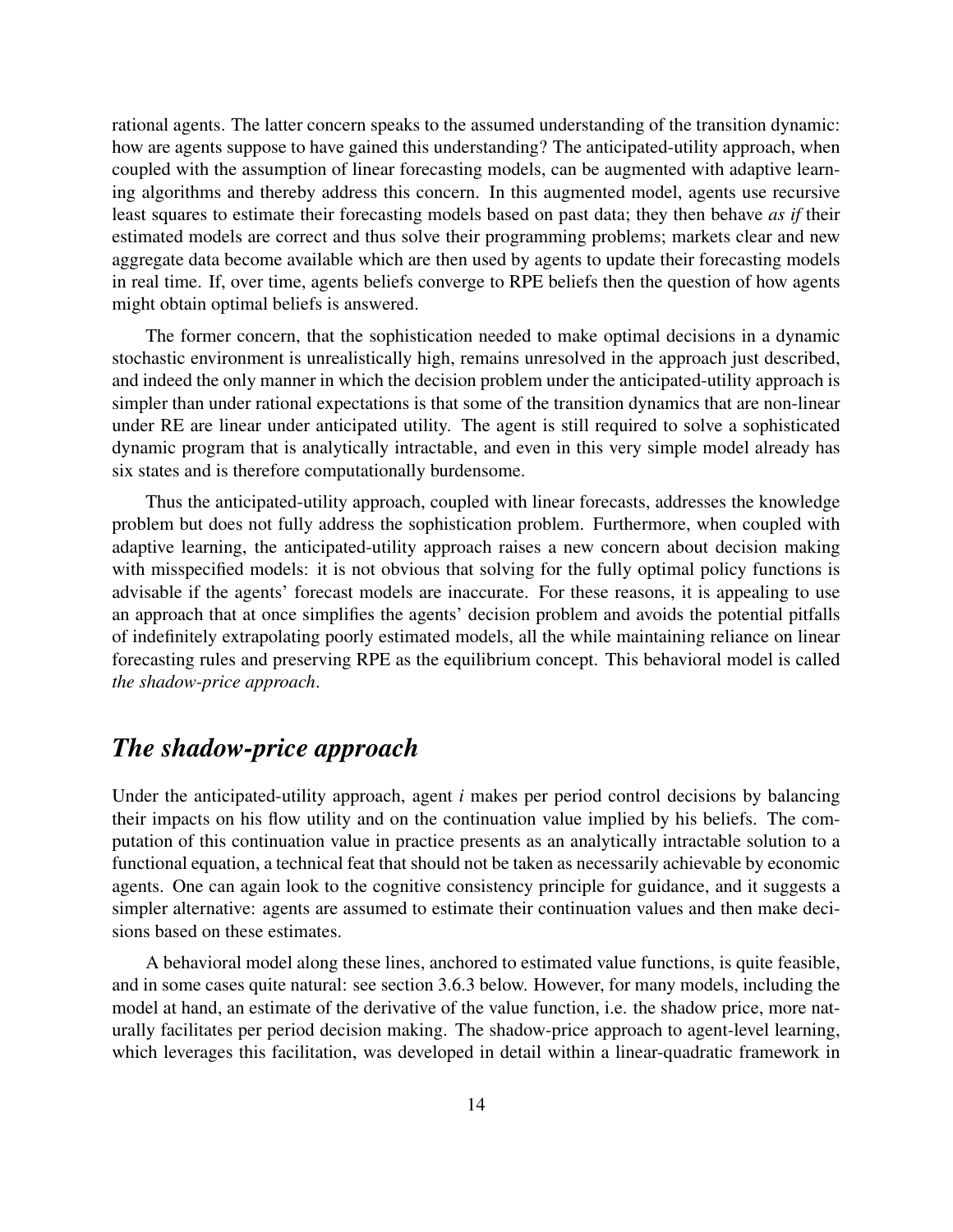Evans and McGough (2018c); applications to DSGE models can be found in Evans and McGough (2018a). We pursue a shadow-price implementation of agent-level learning here.

The narrative underlying the behavioral primitives is quite simple: each period each agent makes *marginal* decisions, that is, they weigh perceived marginal impacts on today and tomorrow of variations in their controls decisions. What distinguishes the shadow-price approach is that the perceived change in the value of tomorrow is measured by perceived prices, specifically, by the product of the perceived shadow price with the forecasted change in the state.

To operationalize this approach, let  $x_t = (1, k_t, z_t, \delta_t)$  and adopt the same assumptions about information sets and forecasting models, i.e. agent *i* holds the following beliefs:

$$
k_{t+1} = \psi'_k(i) \cdot x_t, \ r_{t+1} = \psi'_r(i) \cdot x_{t+1}, \text{ and } w_{t+1} = \psi'_w(i) \cdot x_{t+1}, \tag{23}
$$

where agents are again assumed to know the processes governing  $z_t$  and  $\delta_t$ . The first-order conditions (FOCs) for the problem (22) motivate the behavioral assumptions. Let  $\lambda_t(i)$  be the period *t* shadow price of  $a_{t-1}(i)$ . The FOCs may be written

Euler: 
$$
u'(c_t(i)) = \beta \lambda_{t+1}^e(i)
$$
  
\nLabor: 
$$
\chi'(n_t(i)) = u'(c_t(i)) \cdot w_t
$$
  
\nEnvelope: 
$$
\lambda_t(i) = (1 + r_t)u'(c_t(i))
$$
  
\nBudget: 
$$
a_t(i) = (1 + r_t)a_{t-1}(i) + w_t \cdot n_t(i) - c_t(i) - \tau,
$$
 (24)

where  $\lambda_{t+1}^e(i)$  is the perception made by agent *i* in period *t* of the value of an additional unit of savings in period  $t + 1$ .<sup>8</sup>

The above equations determine period *t* control decisions conditional  $\lambda_{t+1}^e(i)$ . Under rational expectations  $\lambda_{t+1}^e(i) = E_t(1 + r_{t+1})u'(c_{t+1}(i))$  where the expectation is taken against the equilibrium distribution of future aggregates as well as against the distribution of the agent's own future decisions, which themselves optimally condition on future aggregates. Under anticipated utility  $\lambda_{t+1}^e(i) = E_t^{\psi(i)}$  $t^{W(i)}(1+r_{t+1})u'(c_{t+1}(i))$  where the expectation is taken against the perceived distribution of future aggregates, as summarized by  $\psi(i)$ , as well as against the distribution of the agent's own future decisions, which themselves condition on future aggregates in a manner that is optimal given the agents perceptions. Under the shadow-price approach, agents use a linear model to estimate the dependence of the shadow price on state variables, and then use this estimated model to form  $\lambda_{t+1}^e(i)$ .

The shadow price of a state variable is the partial derivative of the value function against that state variable. Thus the shadow price in principle depends on the entire state vector, and so it would seem natural for the linear model used by the agent to estimate the shadow price to include all state variables. However, as noted above, in equilibrium there are redundancies in the state vector, and these redundancies will result in multi-collinearity if all state variables are included as

<sup>&</sup>lt;sup>8</sup>As is demonstrated in Evans and McGough (2018c), only state variables that are endogenous to the agent require associated estimates for shadow prices.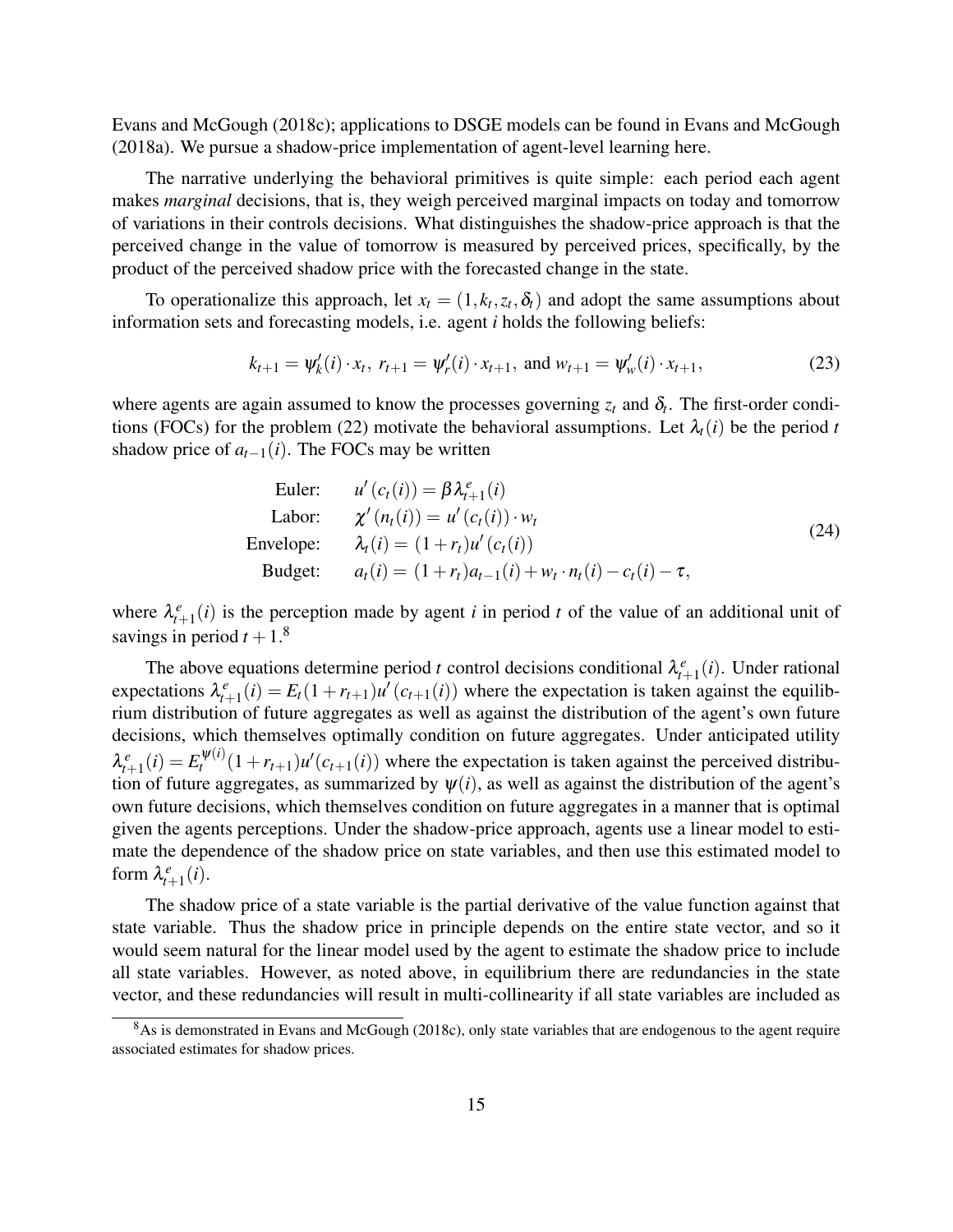regressors.<sup>9</sup> With this in mind, assume agents think that the shadow price of savings depends on their own savings stock as well as prices, resulting in the following PLM for shadow prices:

$$
\lambda_t(i) = \psi'_{\lambda}(i) \cdot (1, a_{t-1}(i), r_t, w_t) \tag{25}
$$

$$
\lambda_{t+1}^e(i) = \psi_{\lambda}'(i) \cdot \left(1, a_t(i), r_{t+1}^e, w_{t+1}^e\right) = \Psi_{\lambda}\left(\psi(i)\right) \cdot \left(1, a_t(i), x_t\right),\tag{26}
$$

where equation (26), which is equation (25) stepped forward, emphasizes a linear dependence of  $\lambda_{t+1}^e(i)$  on  $a_t(i)$ . Also, this equation further emphasizes that, given beliefs  $\psi(i)$ , which now include  $\Psi_{\lambda}(i)$ , and given the PLMs (23),  $\lambda_{t+1}^{e}(i)$  is a linear function  $\Psi_{\lambda}(\Psi(i))$  of the time *t* control  $a_t(i)$ and the time *t* states  $k_t$ ,  $z_t$  and  $\delta_t$ .

Given beliefs, the first-order conditions (24) and the forecast model (26) comprise the behavioral model for the shadow-price approach: the supply and demand schedules for agent *i* corresponding to (13), as well the agent's realized shadow price, are computed in terms of beliefs, prices and states by solving (24) and (26) for  $c_t(i)$ ,  $n_t(i)$ ,  $a_{t+1}(i)$ ,  $\lambda_t(i)$ . As above, homogeneity is now imposed, so that  $\psi(i) = \psi$  and  $a_{t-1}(i) = k_t$ , and then capital and labor market clearing are used to obtain the temporary equilibrium maps

$$
\star_t = \mathscr{TC}_\star(x_t, \psi) \text{ for } \star \in \{r, w, a, c, n, \lambda\}.
$$

Since  $a_t = k_{t+1}$ , the map  $\mathscr{TE}_a$ , together with the exogenous processes  $z_t$  and  $\delta_t$ , completely determine the evolution of the economy for fixed beliefs  $\psi$ . Additionally, the equilibrium notation appropriate for the shadow-price approach is the same as under anticipated utility, with the added requirement that the beliefs  $\psi_{\lambda}$  are optimal among similarly conditioned linear models.

This can be made explicit. As in the section on Anticipated Utility, the temporary equilibrium maps determine the DGP  $T(\psi)$  implied by beliefs  $\psi$ :

$$
(r_{t+1}, w_{t+1}, k_{t+1}) = T(\psi)(x_t, v_{t+1}, t_{t+1}).
$$

Letting  $\hat{x}_t = (1, r_t, w_t, k_t)$ , define the vectors  $T_\star(\psi)$ , for  $\star \in \{r, w, k, \lambda\}$ , as follows:

$$
0 = E^{T(\psi)}(r_{t+1} - T_r(\psi)' \cdot x_{t+1}) \cdot x_{t+1}
$$
  
\n
$$
0 = E^{T(\psi)}(w_{t+1} - T_w(\psi)' \cdot x_{t+1}) \cdot x_{t+1}
$$
  
\n
$$
0 = E^{T(\psi)}(k_{t+1} - T_k(\psi)' \cdot x_t) \cdot x_t,
$$
  
\n
$$
0 = E^{T(\psi)}(\lambda_t - T_\lambda(\psi)' \cdot \hat{x}_t) \cdot \hat{x}_t,
$$

where the expectation is taken against the stationary distribution of the DGP implied by beliefs  $\psi$ . Thus, just as before,  $T_{\star}(\psi)$  is the orthogonal projection of the variable  $\star$  on the relevant regressors.

Again abusing notation, let  $T(\psi)$  be the matrix with columns  $T_k(\psi)$ ,  $T_r(\psi)$ ,  $T_w(\psi)$  and  $T_\lambda(\psi)$ respectively. The map *T* takes linear perceptions  $\psi$  to the implied linear projections  $T(\psi)$ . A fixed point of this map is an RPE of the model.

<sup>&</sup>lt;sup>9</sup>Issues of multicollinearity are greatly mitigated in heterogeneous agent models: see the section on Heterogeneous agents models for discussion.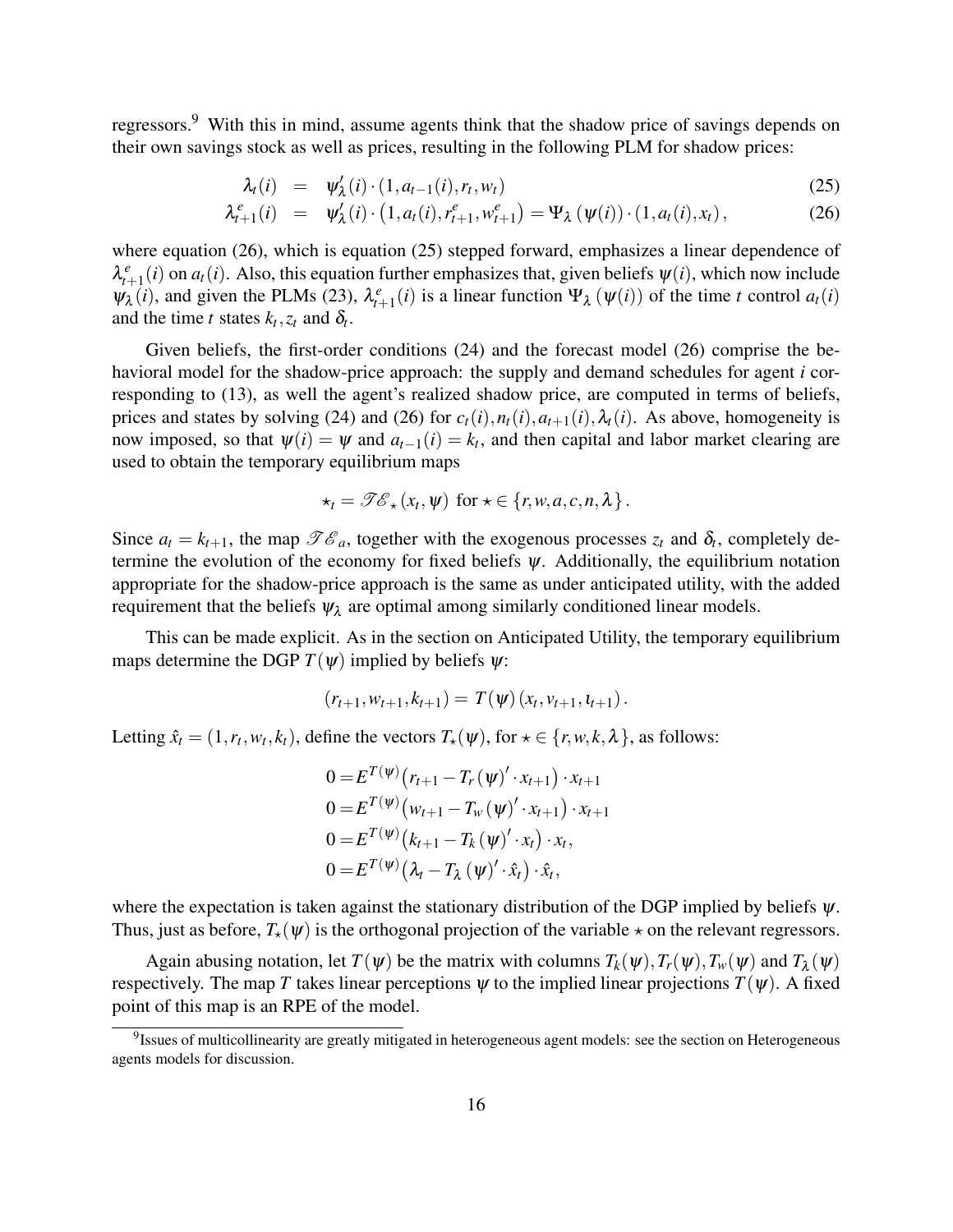# *Shadow-price learning*

The rational expectations model and the anticipated-utility approach have associated with them significant technical impediments for both the agents in the models and for the modelers trying to analyze them. The shadow-price approach, on the other hand, is quite tractable, particularly when augmented with adaptive learning, and this exercise is pursued here.

Assume agents use (constant-gain) recursive least squares (RLS) to estimate their linear forecast models: see EM2020 for details on RLS and real-time adaptive learning. The recursive implementation of least-squares requires specification of the *gain* sequence γ*<sup>t</sup>* , which measures the weight given to the most recent data point. To count all past data points equally one sets  $\gamma_t = t^{-1}$ , in which case RLS recovers ordinary least-squares. An alternative that is widely used in practice, and is particularly natural with the possibility of structural change, is to use a (typically small) constant gain,  $\gamma_t = \gamma \in (0,1)$ , which downweights past data points geometrically.

Returning to the specific modeling framework, assume agents use RLS with a constant gain to estimate the parameters  $\psi_*$  for  $\star \in \{k,r,w,\lambda\}$  of their PLMs (23) and (25). The recursive formulation of this estimation procedure may be combined with the temporary equilibrium map and other aspects of the model's dynamics to fully specify the economy's time path.

The state of the economy at the beginning of period *t* may be taken as

$$
(k_t, z_{t-1}, \psi_{k,t-1}, \psi_{r,t-1}, \psi_{w,t-1}, \psi_{\lambda,t-1}, R_{\hat{x},t-1}, R_{x,t-1}),
$$

where  $R_{\star}$  is the estimated second moment matrix of the relevant regressors, which is required for recursive updating of least squares. The economy's dynamics are then given by

$$
z_{t} = \bar{z}(1 - \rho) + \rho z_{t-1} + v_{t}
$$
\n
$$
\delta_{t} = \delta + t_{t}
$$
\n
$$
x_{t} = (1, k_{t}, z_{t}, \delta_{t})'
$$
\n
$$
(r_{t}, w_{t}, k_{t+1}, c_{t}, n_{t}, \lambda_{t}) = \mathcal{IC}(x_{t}, \psi_{t-1})
$$
\n
$$
\hat{x}_{t} = (1, k_{t}, r_{t}, w_{t})'
$$
\n
$$
R_{x,t} = R_{x,t-1} + \gamma (x_{t} \otimes x_{t}' - R_{x,t-1})
$$
\n
$$
R_{\hat{x},t} = R_{\hat{x},t-1} + \gamma (\hat{x}_{t} \otimes \hat{x}_{t}' - R_{\hat{x},t-1})
$$
\n
$$
\psi_{x,t} = \psi_{x,t-1} + \gamma R_{x,t}^{-1} x_{t} (\star_{t} - \psi_{x,t-1}' x_{t}) \text{ for } x \in \{r, w\}
$$
\n
$$
\psi_{k,t} = \psi_{k,t-1} + \gamma R_{x,t}^{-1} x_{t} (k_{t+1} - \psi_{k,t-1}' x_{t})
$$
\n
$$
\psi_{k,t} = \psi_{k,t-1} + \gamma R_{\hat{x},t}^{-1} x_{t} (\lambda_{t} - \psi_{\lambda,t-1}' \hat{x}_{t})
$$

Here,  $\gamma \in (0,1)$  represents the RLS *gain*, which measures the responsiveness of estimates to new data: see EM2020 for more details on alternative gain sequences.<sup>10</sup> Given initial beliefs, capital

 $10$ It is worth observing that the appropriate choice of the gain reflects a tradeoff between filtering and tracking. Smaller gains reduce the impact on estimates of noise in the data, whereas larger gains facilitate quicker adaptation to structural change.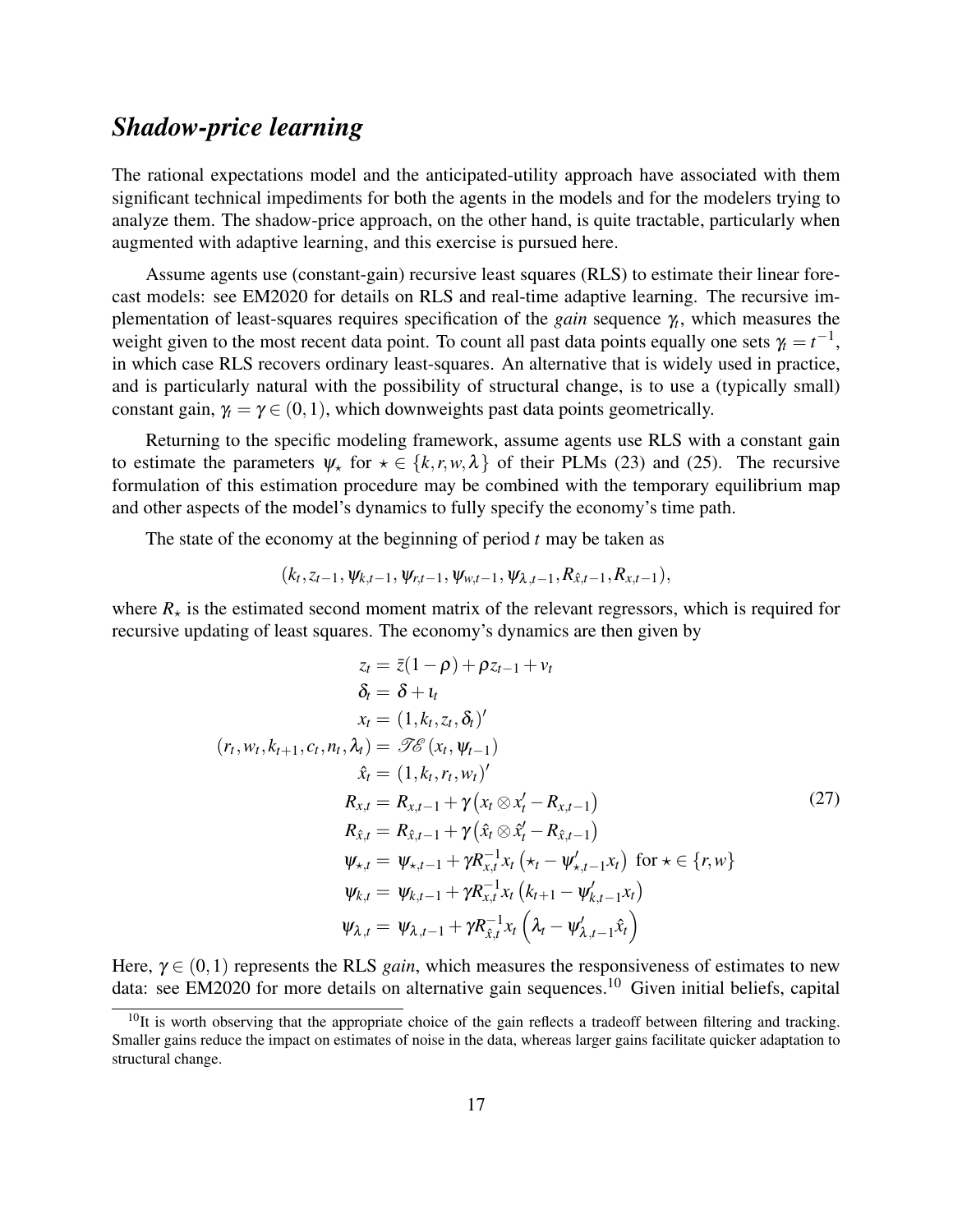stock and productivity shock, the system (27) completely determines the evolution of the economy, and may be easily simulated.

As an application, consider the following policy experiment: spending  $\tau$  is unexpectedly and permanently raised. This experiment is conducted as a calibration exercise based on the following parametric forms:

Flow utility: 
$$
u(c) - \chi(n) = \log(c) + \xi \log(1 - n)
$$
  
Production:  $f(k, n) = k^{\alpha} n^{1-\alpha}$  (28)

The model is calibrated as  $\beta = .985, \xi = 4.0, \rho = 0.9, \alpha = 1/3, \delta = .025, \bar{\tau} = 0.2, \bar{z} = 1.359, \epsilon = 0.025$ .005,  $\gamma = 0.04$ .<sup>11</sup> Unless otherwise stated, this calibration is used for all of the numerical work in this paper. The economy is initialized with beliefs corresponding to the RPE of the economy. Spending is then raised by 5% and the model is simulated 50,000 times. Figure 1 presents the cross-sectional means of the corresponding consumption and capital time-paths, expressed as proportional deviation from the pre-policy change steady-state, with the horizontal dashed lines corresponding to the post-policy change steady-state. Intuition for the figure is postponed until the section titled Shadow Price Learning in the Linear Model.



Figure 1: shadow-price learning in a non-linear model

## *Discussion*

Before turning to the linearized models that provide more familiar environments for the assessment of bounded rationality and adaptive learning, there are some additional considerations that merit discussion. A comprehensive treatment of any of these matters would be lengthy and distracting, and thus only brief introductions and references to the literature are provided.

<sup>&</sup>lt;sup>11</sup>This choice for the gain  $\gamma$  is within the range that Branch and Evans (2006) found optimal for quarterly forecasts of GDP and inflation, and also for fitting the Survey of Professional Forecasters.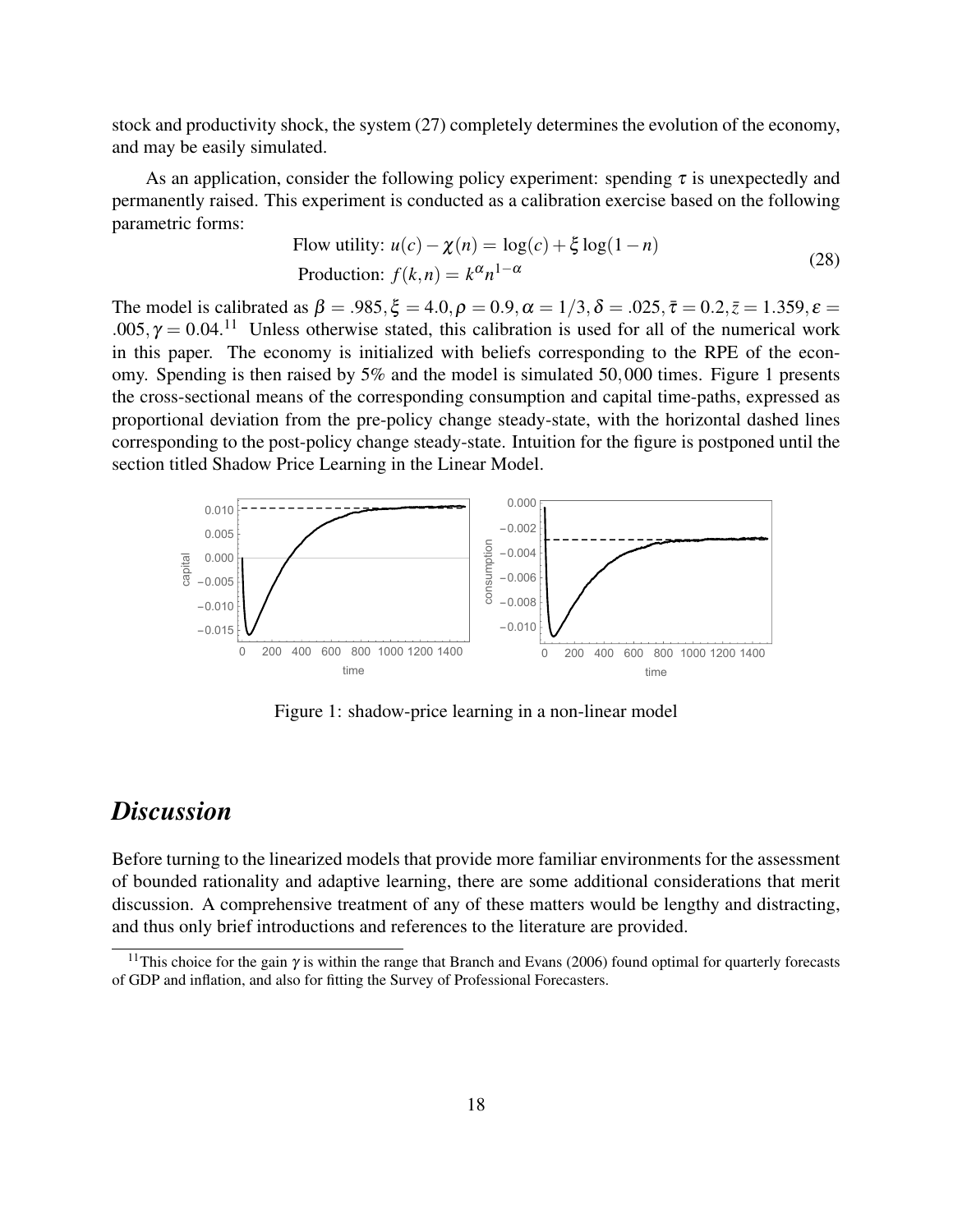#### *Restricted perceptions equilibria*

If each agent is using a forecasting model that is invariant over time and optimal among the models considered, then the economy is said to be in a restricted perception equilibrium; and if the models under consideration are linear in parameters then the RPE can be characterized as a solution to a system of orthogonality conditions. Focusing on this latter case, two points are worth noting. First, even though agents' forecasts in an RPE correspond to optimal linear projections, there is no a priori relationship between the RPE and the REE of the linearized model. While in many models an RPE will closely align with the linear approximation of the REE, there exist non-linear models with a unique REE that have multiple RPE associated with the same class of forecasting models, and some of these RPE may be nowhere near the REE (as measured by an appropriate metric).

Second, there are limited existence results for RPE in non-linear environments, and no general results for models with lags. The technical impediment involves the computation of the orthogonality conditions, which requires taking expectations against the asymptotic stationary distributions associated with a given collection of beliefs. These asymptotic distributions are difficult to characterize and control outside of highly stylized dynamic environments. Progress has been made in forward-looking models. See EM2020 further discussion and links to the literature.

#### *Misspecified forecast models*

In both the anticipated-utility and shadow-price implementations of agent-level learning discussed above, the forecasting models used are *linear* and thus necessarily misspecified. The agents' linear forecast-model misspecification then led us to the concept of a restricted perceptions equilibrium, which, as just discussed, is itself defined in terms of linear projections. The important point to emphasize here is the considerable flexibility afforded by the requirements that agents' forecast models are linear and that the attendant equilibrium is characterized in terms of this linearity. The *only* requirement is that the forecast models be *linear in coefficients*: agents are welcome to regress on whatever non-linear functions and combinations of observables they like. Thus, for example, agents acting in a regime switching environment might have regime dependent forecast models; or if the economy's intrinsic non-linearity relative to shock size is strong enough, agents and modelers may find it reasonable to condition on higher-order terms to account for curvature. In fact, through the specification of the forecast model, agents' sophistication can be quite finely tuned, allowing them to be modeled anywhere from naive to fully rational.

#### *Value-function learning*

The method developed in section titled The Shadow-price Approach above is predicated upon marginal decision making, with the future's margin captured by the estimated shadow price of the state. A natural alternative is to have agents estimate the continuation value itself, rather than its derivative, the shadow price, and then make decisions based on the estimated value function. This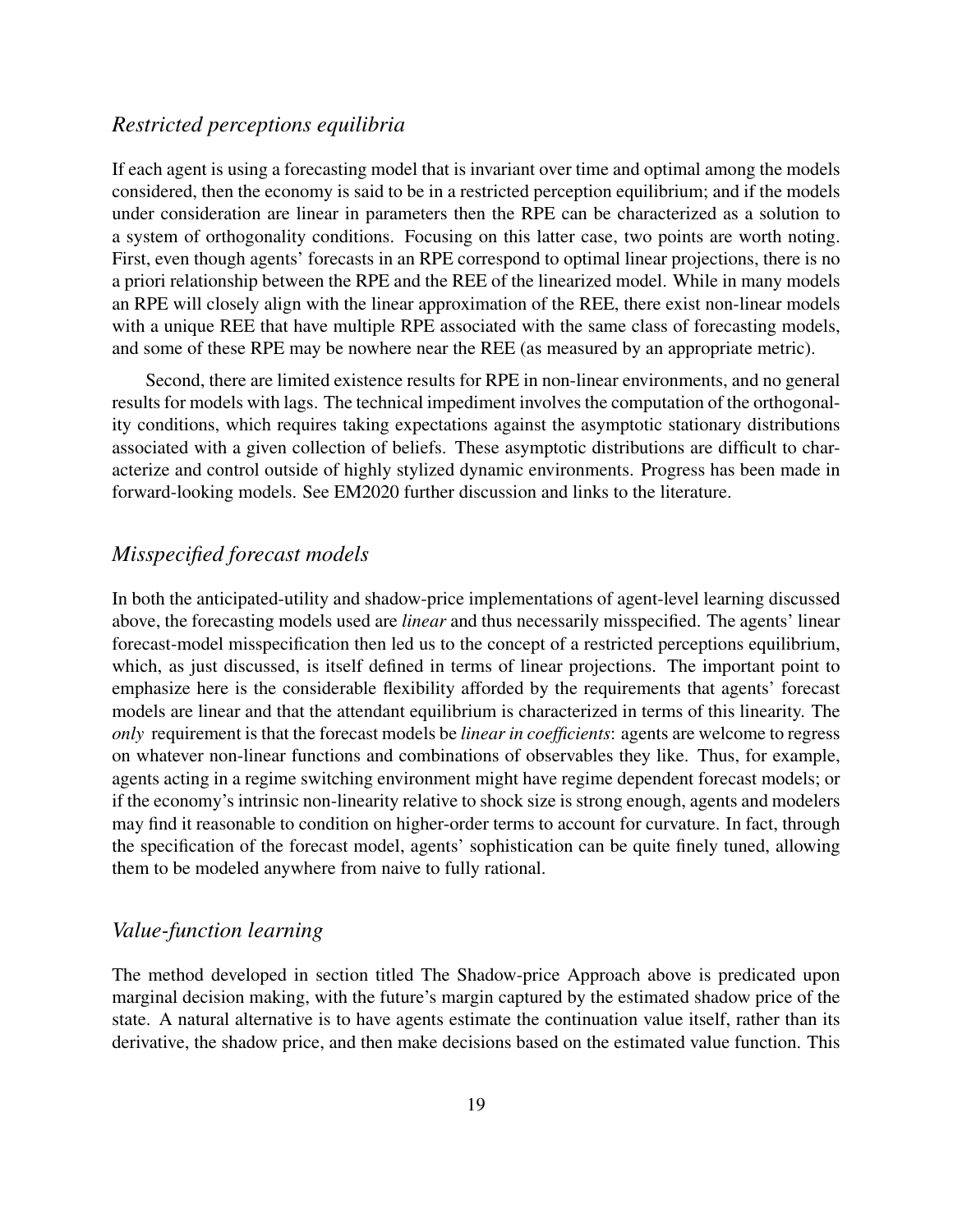implementation of boundedly optimal decision making is termed *value function learning* (VFlearning). In Evans and McGough (2018c) develops the complete theory of VF-learning within the linear-quadratic environment, and compare it to shadow-price learning and other implementations.

While in many environments VF-learning is qualitatively equivalent to SP learning, its implementation often introduces additional complexity: after all, in most models decisions are characterized in terms of the value function's derivative, which is what makes SP learning so natural. On the other hand, certain environments – particularly those involving discrete choice considerations – are particularly well-suited for VF-learning. For example, Branch and McGough (2016) use a version of VF-learning to assess the impact of bounded rationality on trade efficiencies in a money-search model; and Evans, Evans, and McGough (2020) use VF-learning to examine the McCall model of labor search by having agents learn the optimal reservation wage.

#### *Heterogeneous agent models*

For simplicity focus here has been placed on the homogeneous agent version of the real business cycle model; however, the above modeling environment explicitly allows for agent-level heterogeneity. Indeed, as indicated by (14) and (15), given the collections of beliefs, the economy's path can be recursively simulated. These same equations emphasize the computational challenge of assessing the REE even numerically: the time path of aggregates depends on the entire distribution of agents' savings, as well as on any other idiosyncratic shocks that are incorporated into the heterogeneous agent version of the model (e.g. income shocks). These distributions become infinite-dimensional states whose evolution must be correctly tracked by both agent and modeler, and the computation of the model consistent transition dynamic governing the evolution of these distributions is a serious technical impediment.

The shadow-price approach offers an alternative that is computationally attractive. In particular, neither the modeler nor the agents need be assumed to know the model-consistent transition dynamics – they need only be able to learn about them. Furthermore, there is no requirement that agents track the distributions required to perfectly forecast prices; instead, and much more naturally, the agents can be provided simple forecasting models – perhaps vector auto-regressions in some collection of aggregate observables – which they update over time.<sup>12</sup> Thus to simulate a heterogeneous agent model, simply specify the forecast models agents will use, and provide them with an associated recursive estimation procedure. The only limitation is the number of agents your computer can reasonably handle, and on modern clusters simulations with millions of agents is feasible.

Heterogeneity also mitigates multicollinearity concerns that commonly arise in homogeneous models with learning agents. Mechanically, it can be the case that the natural set of regressors used by boundedly rational agents when estimating forecast models exhibits multicollinearity. This issue arises as an artifact of the homogeneity assumption: the representative agent's individual-

 $12$ It's worth noting that the associated RPE is essentially the approximation to the REE used by Krusell and Smith (1998) and others. See Giusto (2014) for adaptive learning results in the Krusell-Smith model.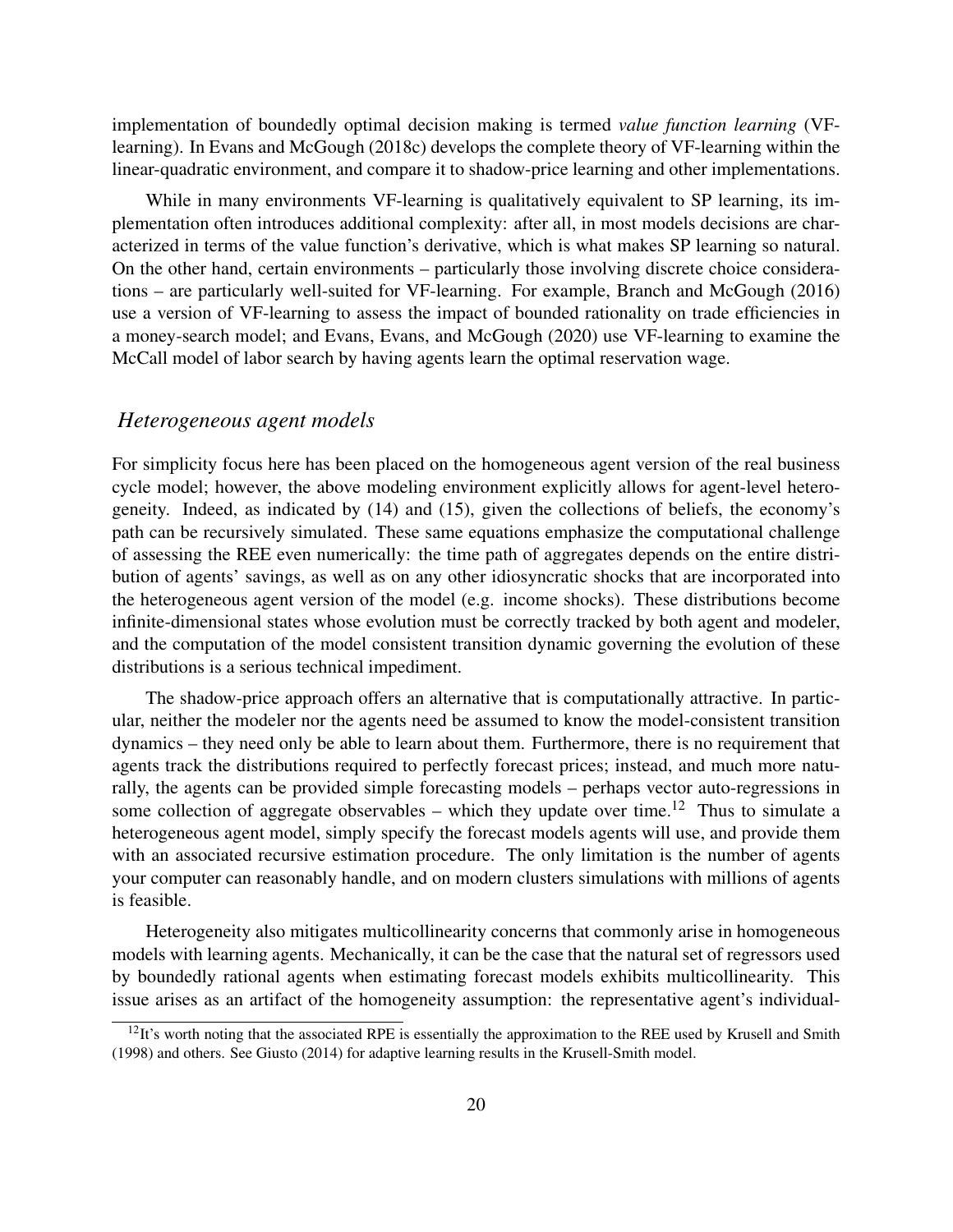specific variables, e.g. savings, correspond also to aggregate variables, e.g. capital stock. With agent-level heterogeneity, these types of correspondences, and hence the multicollinearity issues they induce, are mitigated.

#### *Equilibrium stability*

Within the context of agent-level learning, stability concerns remain paramount but also become more nuanced, as three closely related but distinct stability principles organically emerge: market stability, behavioral stability, and expectational stability. These principles reflect the view that only self-reinforcing patterns will be evidenced in actual economic outcomes. Behavioral stability requires that agents update their decision rules in such a way that, provided the environment is stationary, their behavior is asymptotically approximately optimal, where the notion of approximate is context dependent. Thus, asymptotically, agents would not have an incentive to change their decision rule. Market stability concerns how the temporary equilibrium is achieved each period. When expectations are predetermined, this concept is well-established and well-understood, e.g. Hahn (1982). If instead expectations are determined simultaneously with market outcomes, then additional related condition, called *temporary equilibrium* (TE) stability may be required: see Evans and McGough (2018b). Finally, expectational stability governs whether and how the adaptive learning process leads the implied temporary equilibrium path to converge to the restricted perceptions equilibrium.

## The linearized real business cycle model

DSGE models are commonly analyzed by computing linear approximations to the model's behavioral equations and then solving the resulting linearized model. Moreover, almost all of the research on agent-level learning already in the literature has been conducted based on these linearized models. This section shows how the shadow-price approach can be developed in linearized environments, and how it relates to other implementations of agent-level learning. A conceptual point is worth emphasizing here: in this section the linearized RBC model is treated as governing the dynamics of the economy, and not as an approximation to these dynamics.

## *The linearized model*

Development of the agent-level approach in non-linear models starts quite abstractly before turn to the particulars of different behavioral assumptions. Development of the linearized model must be specific about the nature of the linearization, including the point about which the linearization is taken. For this reason it is most convenient to, in effect, reverse the order of presentation, and instead begin with the rational model under the assumption of homogeneity and attend to its linearization before turning to associated models of boundedly rational decision making.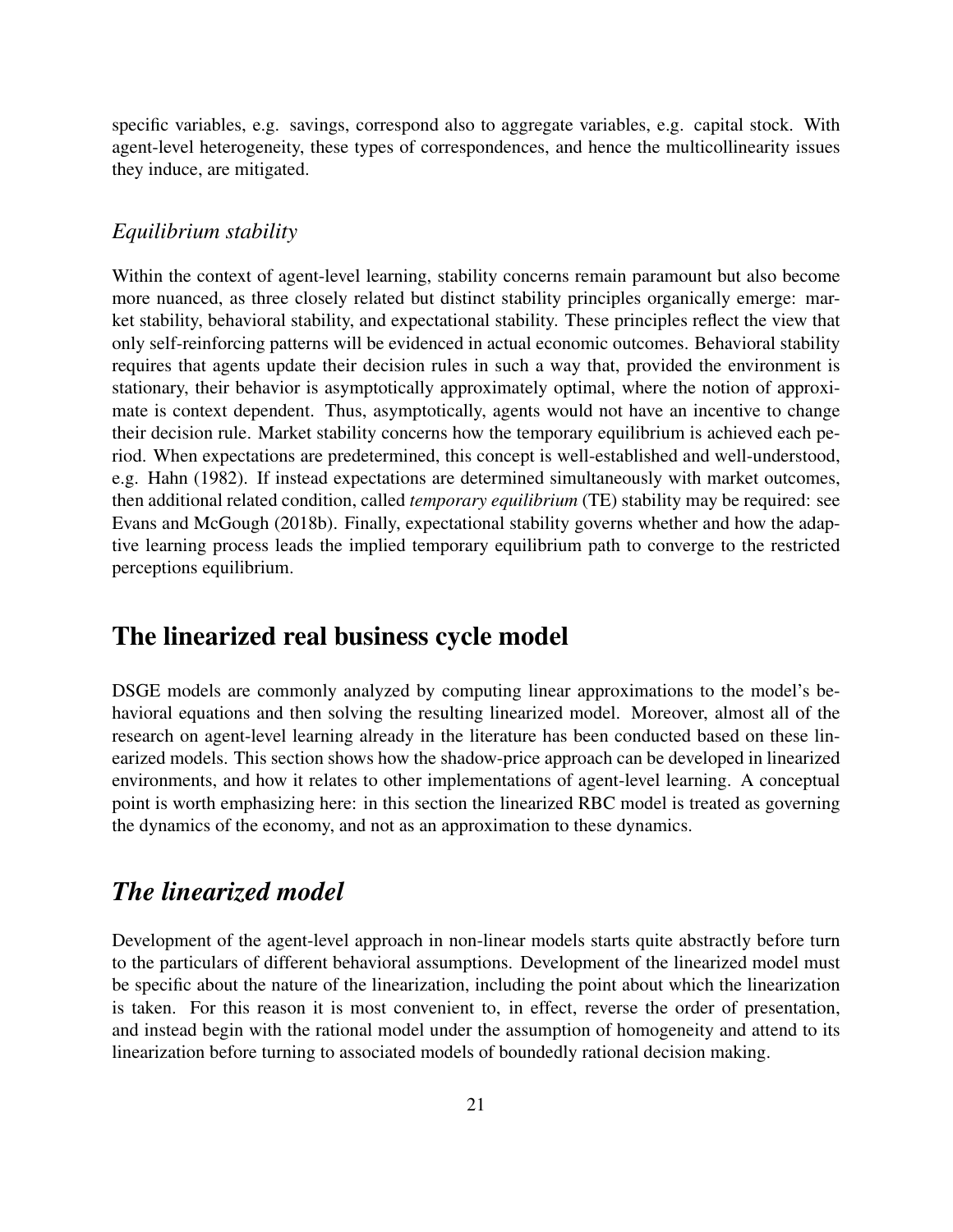The system of non-linear expectational difference equations, which, together with boundary conditions, characterize the REE of the RBC model, can be written

Euler:

\n
$$
u'(c_{t}) = \beta E_{t}(1 + r_{t+1})u'(c_{t+1})
$$
\nLabel:

\n
$$
\chi'(n_{t}) = u'(c_{t}) \cdot w_{t}
$$
\nCapital accumulation:

\n
$$
k_{t+1} = z_{t}f(k_{t}, n_{t}) + (1 - \delta_{t})k_{t} - c_{t} - \tau
$$
\nReal rate:

\n
$$
r_{t} = z_{t}f_{k}(k_{t}, n_{t}) - \delta_{t}
$$
\nReal wage:

\n
$$
w_{t} = z_{t}f_{n}(k_{t}, n_{t})
$$
\nProductivity:

\n
$$
z_{t} = \bar{z} + \rho(z_{t-1} - \bar{z}) + v_{t}
$$
\nDepreciation:

\n
$$
\delta_{t} = \delta + t_{t}.
$$
\n(29)

Using  $d\star$  to denote the deviation of the variable  $\star$  from its non-stochastic steady state, the first-order approximation of these equations can be written

Euler: 
$$
dc_{t} = E_{t}dc_{t+1} - \beta c \sigma^{-1}E_{t}dr_{t+1}
$$

\nLabel: 
$$
\chi''dn_{t} = u'dw_{t} + wu'dc_{t}
$$

\nCapital accumulation: 
$$
dk_{t+1} = \overline{z}f_{k}dk_{t} + \overline{z}f_{n}dn_{t} + fdz_{t} + (1 - \delta)dk_{t} + kt_{t} - dc_{t} - d\tau
$$

\nReal rate: 
$$
dr_{t} = \overline{z}f_{kk}dk_{t} + \overline{z}f_{kn}dn_{t} + f_{k}dz_{t} - t_{t}
$$

\nReal wage: 
$$
dw_{t} = \overline{z}f_{nk}dk_{t} + \overline{z}f_{nn}dn_{t} + f_{n}dz_{t}
$$

\nProductivity: 
$$
dz_{t} = \rho dz_{t-1} + v_{t},
$$

where all derivatives are evaluated at the non-stochastic steady state, *c* here denotes steady-state consumption, and  $\sigma = -cu''(c)/u'(c)$  is the relative risk aversion. It is straightforward to find conformable matrices *F* and *G*, and reduced-form parameters  $(\theta_c, \theta_k, \theta_z, \theta_\delta)$ , so that the equilibrium of the linearized model satisfies the following reduced-form system of linear expectational difference equations:

$$
dc_t = F \cdot E_t \begin{pmatrix} dc_{t+1} \\ dk_{t+1} \end{pmatrix} + G \cdot dz_t \tag{30}
$$

$$
dk_{t+1} = \theta_c \cdot dc_t + \theta_k \cdot dk_t + \theta_z \cdot dz_t + \theta_\delta \cdot t_t - d\tau \tag{31}
$$

$$
dz_{t+1} = \rho dz_t + v_t. \tag{32}
$$

Equation (31) captures that capital is predetermined. Using standard techniques to identify the unique, appropriately bounded solution to (30) - (32), equilibrium consumption  $dc<sub>t</sub>$  can be expressed as linear in  $dk_t$ ,  $dz_t$  and  $t_t$ . Equations (31), (32) and the government spending policy then determine the equilibrium time paths of the linearized economy.

Figure 2 reproduces the policy experiment of Figure 1 in the linear model, and for the same calibration. The dark bands provide cross-sectional quartiles and the lighter bands identify outer deciles, giving indication of the cross-sectional variation induced by productivity and depreciation innovations.<sup>13</sup>

<sup>&</sup>lt;sup>13</sup>As noted, the mean, quartiles and deciles are cross-sectional: at each in time they are computed across simulations. In particular, the reader should not conclude, e.g, that 50% of the simulations resulted in paths contained in the darker band.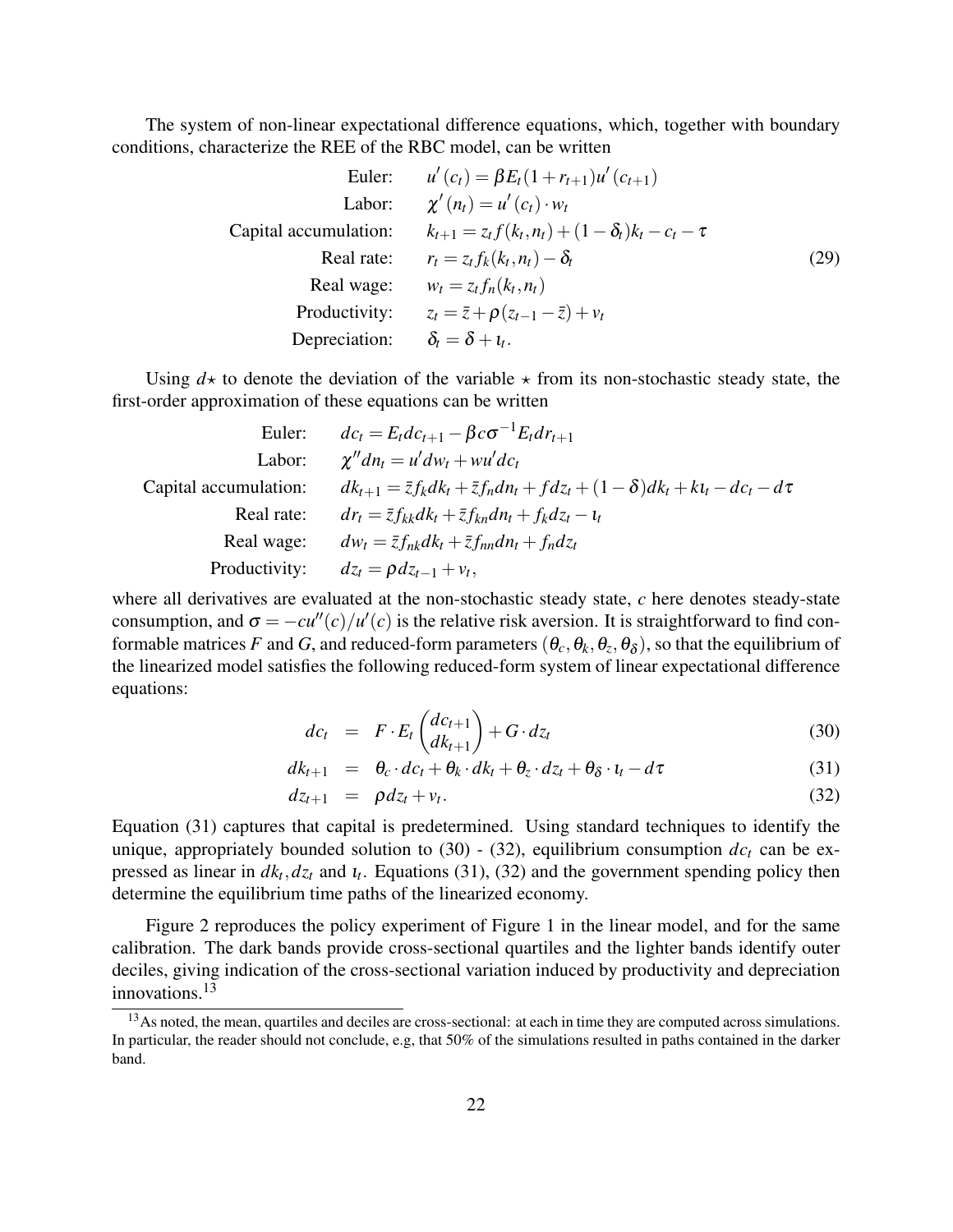

Figure 2: Rational expectations in the linear model

The RE dynamics resulting from a surprise, permanent spending rise are familiar. The policy change raises the present value of the tax burden and thus reduces expected lifetime income. Since consumption and leisure are normal goods, less of each is chosen in the long-run; thus the new long-run steady state of consumption is lower and of labor is higher. The increase in (long-run) labor ceteris paribus raises the real interest rate, inducing an increase in savings and thus resulting in an increase in the long-run level of capital. Consider now the transition to the new long-run steady state. Consumption over-shoots its new (lower) long-run level as agents immediately raise their savings in response to the higher real interest rates. Capital, which is a stock and therefore does not undergo an immediate change, converges monotonically to its new, higher steady state.

## *Reduced-form learning*

Before discussing shadow-price learning within the context of the RBC model, first consider *reduced-form learning* (RFL) – so-named because the rational expectations operator  $E_t$  in the model's reduced-form system (30) is simply replaced with an adaptive learning counterpart. RFL is the simplest implementation of adaptive learning in models such as the one under examination here. See EM2020 for an extensive discussion of reduced-form learning.<sup>14</sup>

The learning model becomes

$$
dc_t = F \cdot E_t^* \begin{pmatrix} dc_{t+1} \\ dk_{t+1} \end{pmatrix} + G \cdot dz_t
$$

where  $E_t^*$  denotes the as yet unspecified boundedly-rational expectations operator. To close the learning model, a stand must be taken on the forecasting rules, or PLMs, used by learning agents when forming expectations. Under reduced-form learning, it is conventional (though not necessary) to assume that the agents' PLMs are consistent with the functional dependences present in

<sup>&</sup>lt;sup>14</sup>Giannitsarou (2006) provides an example of a reduced-form learning approach to analyzing a change in tax policy in an RBC model.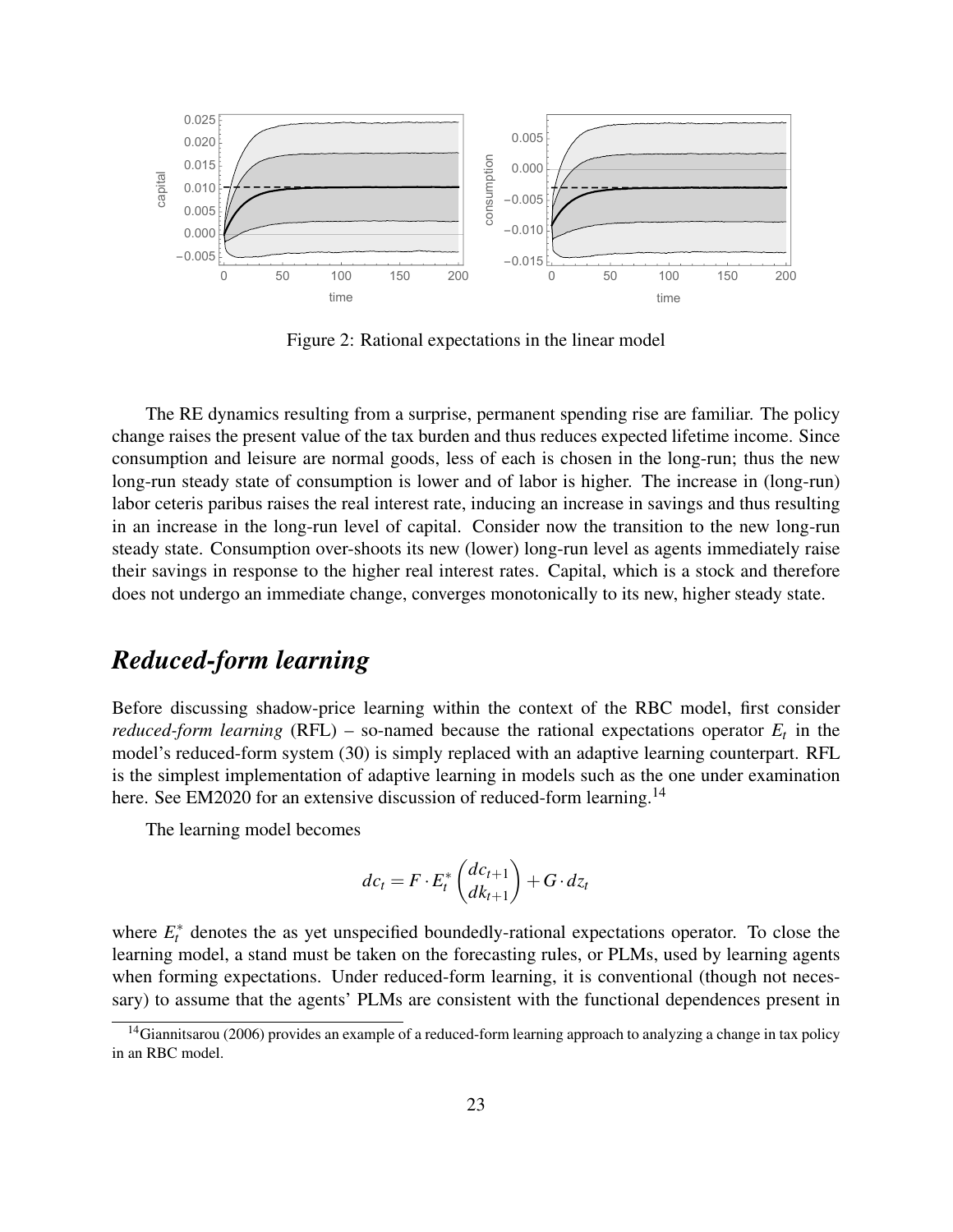the REE, and we adopt this convention here. Thus assume that, for the purposes of forecasting, agents believe  $dk_{t+1}$  and  $dc_t$  depend linearly on  $dk_t$ ,  $dz_t$  and  $u_t$ . Letting  $dx_t = (1, dk_t, dz_t, u_t)$ , one may write the agents' PLMs as

$$
E_t^* dk_{t+1} = \psi_k' \cdot dx_t \text{ and } dc_t = \psi_c' \cdot dx_t,
$$

and thus the pair  $\psi = (\psi_c, \psi_k)$  capture agents' beliefs. Also, continue to assume that agents know the process governing the productivity shock.

To obtain the implied data-generating process the agents' PLM is used to write  $dx_{t+1}^e = \psi_x$ .  $dx_t$ , where  $\psi_x = \psi_x(\psi_k)$  is a 4  $\times$  4 matrix function of beliefs, and thus

$$
E_t^*dc_{t+1}=\psi_c'\cdot\psi_x\cdot dx_t.
$$

Letting  $e_k$  be the  $k^{\text{th}}$ -coordinate vector, and using (30) - (31), it follows that

$$
dc_t = \left( F\left(\frac{\psi_c' \cdot \psi_x}{\psi_k'}\right) + G \cdot e_3' \right) dx_t \equiv T_c(\psi)' dx_t
$$
  
\n
$$
dk_{t+1} = \left( \theta_c \cdot T_c(\psi)' + \left( -d\tau, \theta_k, \theta_z, \theta_\delta \right) \right) dx_t \equiv T_k(\psi)' dx_t.
$$
\n(33)

Letting  $T(\psi) = (T_k(\psi), T_c(\psi))$ , one obtains  $(dk_{t+1}, dc_t)' = T(\psi)' dx_t$ . As always, T-map takes the perceived parameters to the implied, or actual parameters. The fixed point of this T-map will align with the model's REE.

Equations (33) can be coupled with the RLS updating equations for the agents' forecasting rules to provide the economy's dynamic path. Let  $\psi_t$  represent the beliefs of agents determined using data through period  $t$ , and let  $R_t$  be the agents' corresponding estimate of the secondmoment matrix of *dx<sup>t</sup>* . The state of the economy at the beginning of period *t* may be taken as  $(dk_t, dz_{t-1}, \psi_{t-1}, R_{t-1})$ . The economy's dynamics are then given by

$$
dz_{t} = \rho dz_{t-1} + v_{t}
$$
  
\n
$$
dx_{t} = (1, dk_{t}, dz_{t}, t_{t})'
$$
  
\n
$$
dc_{t} = T_{c}(\psi_{t-1})' dx_{t}
$$
  
\n
$$
dk_{t+1} = T_{k}(\psi_{t-1})' dx_{t}
$$
  
\n
$$
R_{t} = R_{t-1} + \gamma (dx_{t} \otimes dx_{t}' - R_{t-1})
$$
  
\n
$$
\psi_{c,t} = \psi_{c,t-1} + \gamma R_{t}^{-1} dx_{t} (dc_{t} - \psi_{c,t-1}' dx_{t})
$$
  
\n
$$
\psi_{k,t} = \psi_{k,t-1} + \gamma R_{t}^{-1} dx_{t} (dk_{t+1} - \psi_{k,t-1}' dx_{t}).
$$
\n(34)

Given initial beliefs, capital stock and productivity shock, the system (34) fully determines the evolution of the economy under reduced-form learning.

The system (34) is easily simulated, which is a very important property for applied and empirically-minded researchers and policy makers. The asymptotic properties of (34) are also reachable via the theory of stochastic recursive algorithms (SRAs). The application of this theory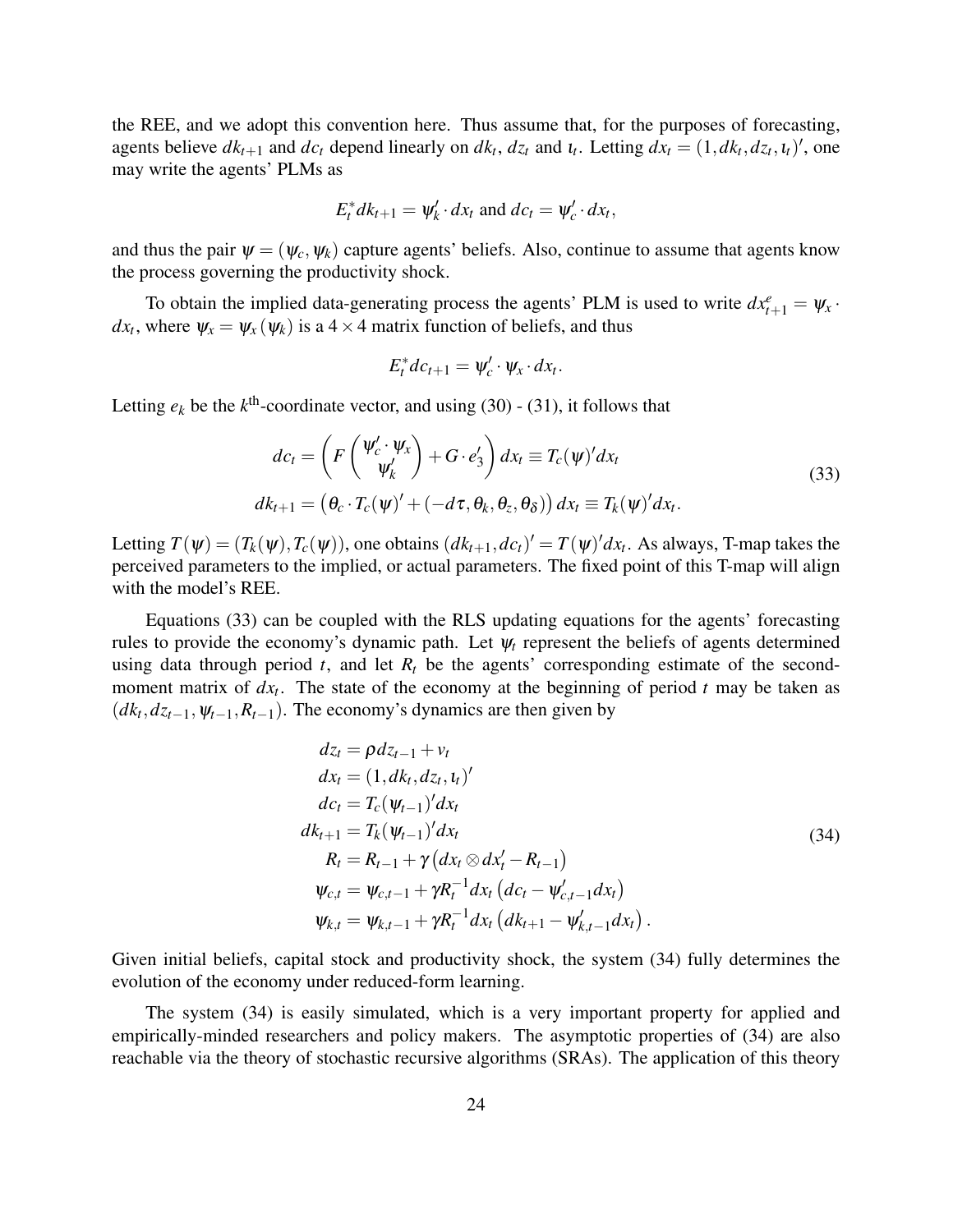to learning models similar in form to (34) has been studied extensively – see EM2020 for details. Importantly, whether the asymptotic behavior of (34) leads to a (possibly degenerate) stationary distribution centered on the model's REE, can be easily assessed using the E-stability principle – a principle that arises from the careful study of SRAs.

The idea behind the principle is to associate with the algorithm the differential equation

$$
\dot{\psi} = T(\psi) - \psi,\tag{35}
$$

and note that an REE corresponds to a rest point  $\psi^*$  of (35).<sup>15</sup> If this rest point is Lyapunov stable then the associated REE is said to be *E-stable.* The E-stability principle says that E-stable REE are locally stable under least-squares learning. It is important to emphasize the simplicity this principle affords stability analysis: if the real parts of eigenvalues of  $DT(\psi^*)$  are less than one the dynamic system (34) can be expected to converge, in an appropriate sense, to the REE. Of course there are many details omitted in this brief discussion: see EM2020 for an overview and Evans and Honkapohja (2001) for complete details. Finally, it is known that standard calibrations of the RBC model result in unique E-stable REE.

Figure 3 reproduces the policy experiment of Figure 1 in the linear model under real-time learning, and for the same calibration. The dark bands provide cross-sectional quartiles and the lighter bands give the outer deciles. Details of the learning paths are given for agent-level implementations as they are more amendable to useful interpretation. It is worth noting here, though, some differences between this figure and its rational counterpart. First observe that the time scale is almost an order-of-magnitude larger for the learning model; second, whereas the post-shock REE mean time paths rise monotonically to their new long-run values, the mean learning paths display more complex, hump-shaped behavior; indeed, their initial post-shock behaviors comprise monotonic declines, which provide an empirically testable distinction between rational expectations and adaptive learning. Finally, the cross-sectional variation is roughly the same for the REE and adaptive learning outcomes.



Figure 3: Reduced-form learning in the linear model

<sup>&</sup>lt;sup>15</sup>Here  $\dot{\psi}$  represents the derivative of  $\psi$  with respect to "notional time." See Section 2 of EM2020.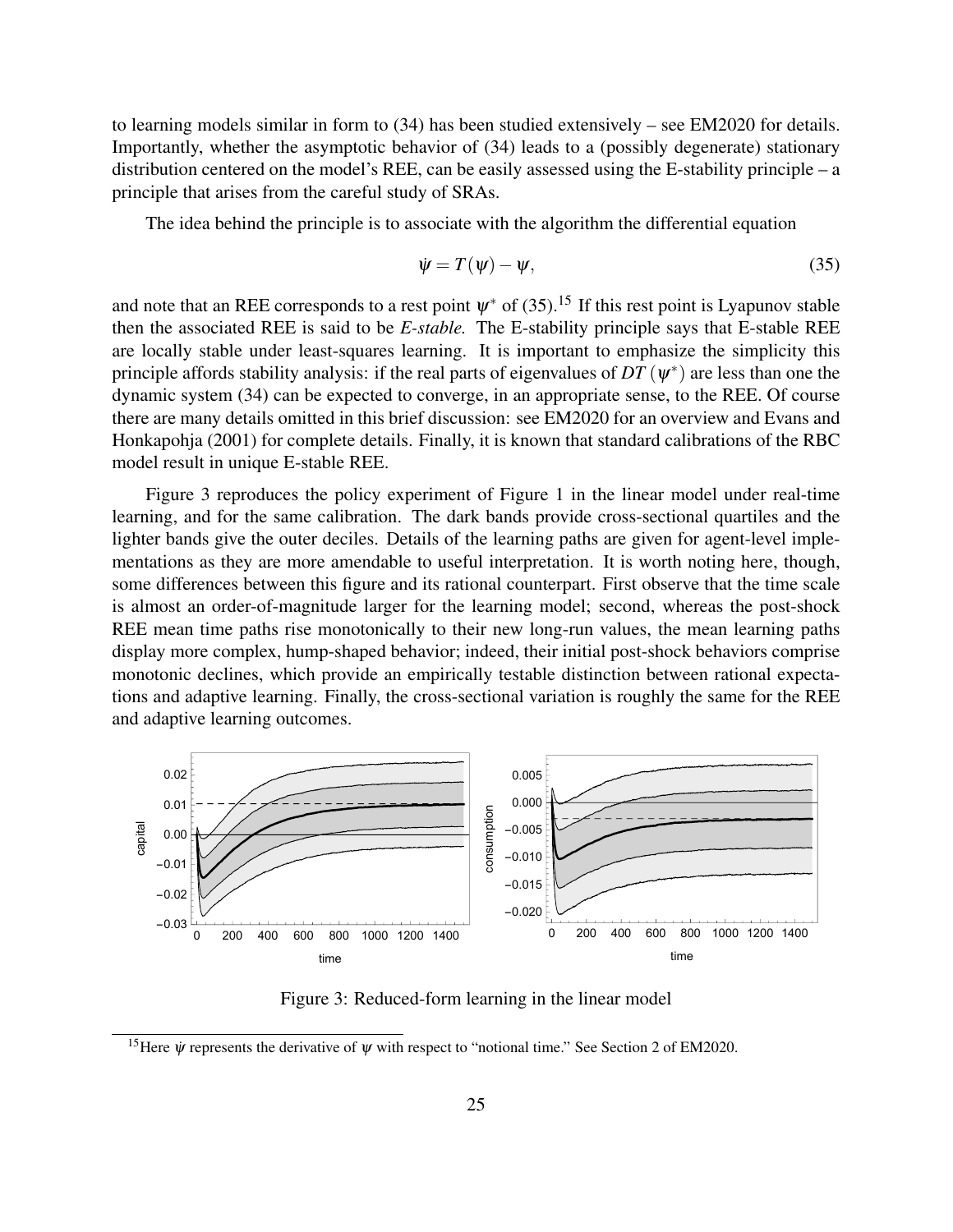# *Shadow-price learning in the linear model*

Reduced-form learning, as implemented above in the RBC model, provides practical access to stability analysis and adaptive-learning dynamics, and this practicality is a principal and appropriate reason for the popularity of the approach; however, the validity of its use rests on several unexamined assumptions. After all, RF-learning introduces bounded rationality only after the collective behavior of agents has been aggregated, simplified (i.e. reduced), and then approximated to first order. Agent-level learning reverses this order-of-operations by introducing bounded rationality at the agent-level and only then aggregating and simplifying, and through this process thus examines the unexamined assumptions.

As emphasized in the previous section, agent-level learning requires that careful attention be paid to the relationships between agents' decisions and the subsequent economic aggregates. In RE models, the alignment of expectations plays a fundamental role in the coordination of agents' behavior; under bounded rationality, expectations are no longer necessarily model consistent, and an explicit modeling of price determination and market clearing – i.e. temporary equilibrium analysis – is needed to understand how actions are coordinated.

The discussion begins with developing the decision-making process of agents under shadowprice learning in the linearized model. Intuitively, just as in the non-linear environment, each period, agents are assumed to make control decisions by balancing estimated measures of the impacts these decisions have on today and tomorrow. This intuition is operationalized by considering the linearizations of agent *i*'s behavioral equations (24):

Euler: 
$$
dc_t(i) = \left(\frac{\beta}{u''}\right) d\lambda_{t+1}^e(i)
$$
  
\nLabor:  $dn_t(i) = \left(\frac{u'}{\chi''}\right) dw_t + \left(\frac{wu'}{\chi''}\right) dc_t(i)$   
\nEnvelope:  $d\lambda_t(i) = \beta^{-1} u'' dc_t(i) + u'dr_t$   
\nBudget:  $da_t(i) = \beta^{-1} da_{t-1}(i) + k \cdot dr_t + n \cdot dw_t + w \cdot dn_t(i) - dc_t(i) - d\tau$ .

To form forecasts of prices, let  $dx_t = (1, dk_t, dz_t, t_t)$  and adopt the same forecasting models used in the non-linear environment of the section titled The Shadow Price Approach, i.e. agent *i* holds the following beliefs:

$$
dk_{t+1} = \psi'_k(i) \cdot dx_t, \, dr_{t+1} = \psi'_r(i) \cdot dx_{t+1}, \text{ and } dw_{t+1} = \psi'_w(i) \cdot dx_{t+1}, \tag{37}
$$

where again agents are assumed know the processes governing  $dz_t$  and  $i_t$ . Consistent with the nonlinear model, assume agents think that the shadow price of savings depends on their own savings stock as well as on prices. It is then natural to adopt the following PLM for shadow prices:

$$
d\lambda_t(i) = \psi'_{\lambda}(i) \cdot (1, da_{t-1}(i), dr_t, dw_t) d\lambda_{t+1}^e(i) = \psi'_{\lambda}(i) \cdot (1, da_t(i), dr_{t+1}^e, dw_{t+1}^e) \equiv \psi(i) \cdot (1, da_t(i), dx_t).
$$
 (38)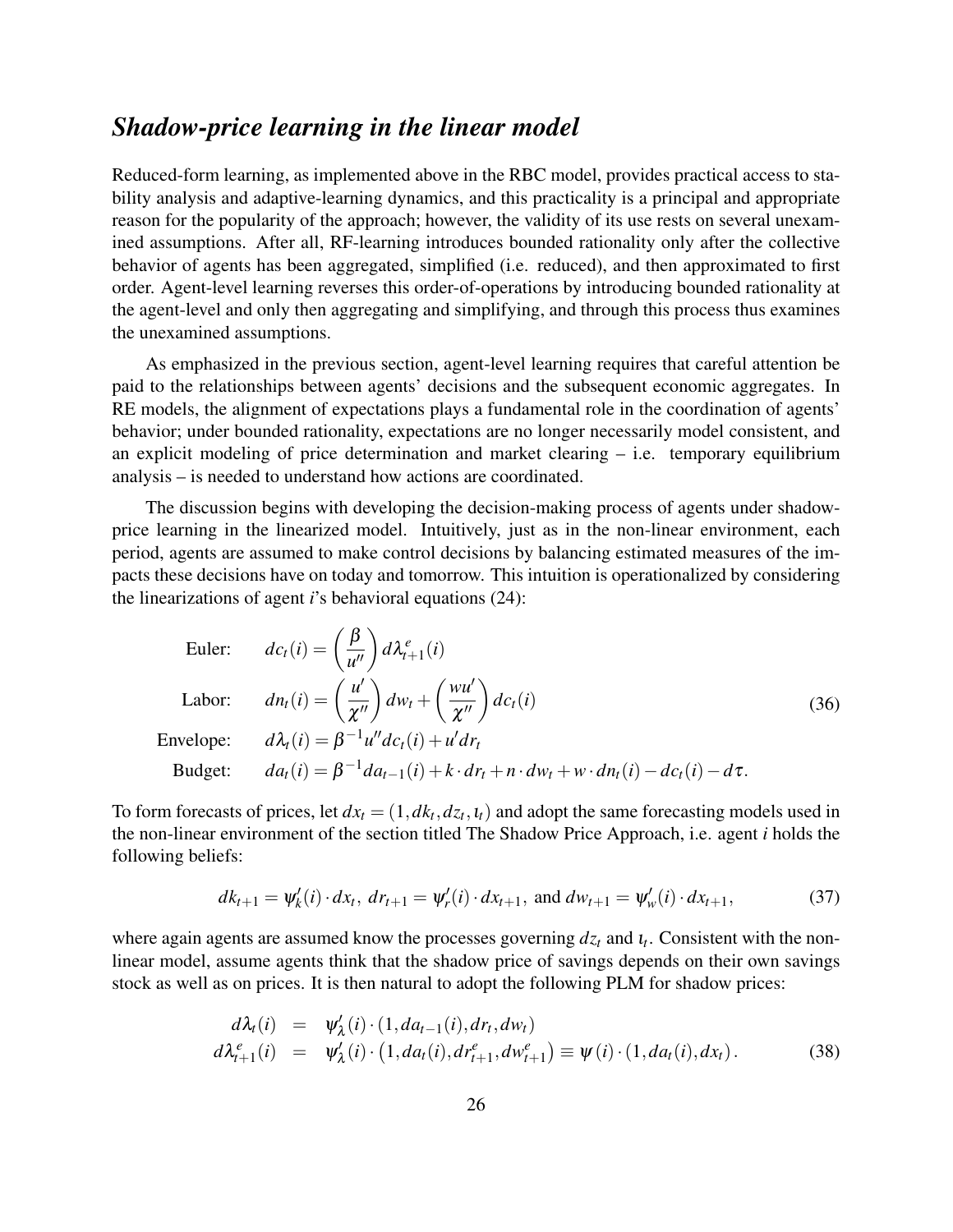Equation (38) emphasizes that  $\lambda_{t+1}^e(i)$  is the product of a beliefs' matrix  $\psi(i)$ , which itself depends on the agent's beliefs  $\psi_{\star}(i)$  for  $\star \in \{k, r, w, \lambda\}$ , and a vector comprised of the time *t* control  $da_t(i)$ and the time *t* prices and states  $dk_t, dz_t$  and  $t_t$ , which are taken as observable.

Equations (36) - (38) comprise the behavioral primitives of shadow-price learning in the linear model and operationalize boundedly optimal decision-making in this framework. In particular, these equations may be solved for period *t* decisions to obtain the following schedules:

$$
dc_{t}(i) = dc \left( da_{t-1}(i), dw_{t}, dr_{t}, dx_{t}, \psi(i) \right)
$$
  
\n
$$
dn_{t}(i) = dn \left( da_{t-1}(i), dw_{t}, dr_{t}, dx_{t}, \psi(i) \right)
$$
  
\n
$$
da_{t}(i) = da \left( da_{t-1}(i), dw_{t}, dr_{t}, dx_{t}, \psi(i) \right)
$$
  
\n
$$
d\lambda_{t}(i) = d\lambda \left( da_{t-1}(i), dw_{t}, dr_{t}, dx_{t}, \psi(i) \right).
$$
\n(39)

Thus, given last period's savings and current prices and states, and given beliefs, these equations determine agent *i*'s period *t* decisions.

Now let

$$
dn_t^d = dn^d(dk_t, dw_t, dr_t, dz_t) \text{ and } dk_t^d = dk^d(dn_t, dw_t, dr_t, dz_t)
$$

be the linearized labor and capital demands of the representative firm. Prices *dr<sup>t</sup>* and *dw<sup>t</sup>* are then determined in temporary equilibrium via market clearing:

$$
dk^d(dn_t^d, dw_t, dr_t, dz_t) = \int_{\mathscr{I}} da_{t-1}(i)di
$$
  
\n
$$
dn^d(dk_t^d, dw_t, dr_t, dz_t) = \int_{\mathscr{I}} dn(da_{t-1}(i), dw_t, dr_t, dx_t, \psi(i))di.
$$
\n(40)

Equations (40) may be used in conjunction with equations (39) to determine the period  $t$  temporaryequilibrium decisions of each agent.

Proceeding as before, impose homogeneity so that  $\psi(i) = \psi$  and  $da_{t-1}(i) = dk_t$ , and then use capital and labor market clearing to obtain the temporary equilibrium vectors  $\mathscr{TE}_{\star}(\psi)$  such that

$$
\star_t = \mathscr{T}\mathscr{E}_\star(\psi) \cdot dx_t \text{ for } \star \in \{dr, dw, da, dc, dn, d\lambda\}.
$$
 (41)

Since  $da_t = dk_{t+1}$ , the vector  $\mathscr{T}\mathscr{E}_{da}(\psi)$ , which is also denoted  $\mathscr{T}\mathscr{E}_{dk}(\psi)$  to simplify later notation, together with the exogenous processes  $dz_t$  and  $u_t$ , completely determine the evolution of the economy for given beliefs  $\psi$ .

The temporary equilibrium vectors may be used to write  $dz_t$  and  $u_t$  as linear functions of  $d\hat{x}_t \equiv (1, dk_t, dr_t, dw_t)$ , and thus  $d\lambda_t = T_{d\lambda}(\psi) \cdot d\hat{x}_t$ . Letting  $T_\star(\psi) = \mathcal{IC}_\star(\psi)$  for  $\star \in \{dr, dw, dk\}$ completes the definition of the *T* map associated with shadow-price learning in the linear model. A fixed point of this T-map will correspond to the REE of the linearized model, and the T-map can be used to assess E-stability.

Real time learning within this environment may be examined by assuming agents use RLS to estimate their forecast models. The state of the economy at the beginning of period *t* may be taken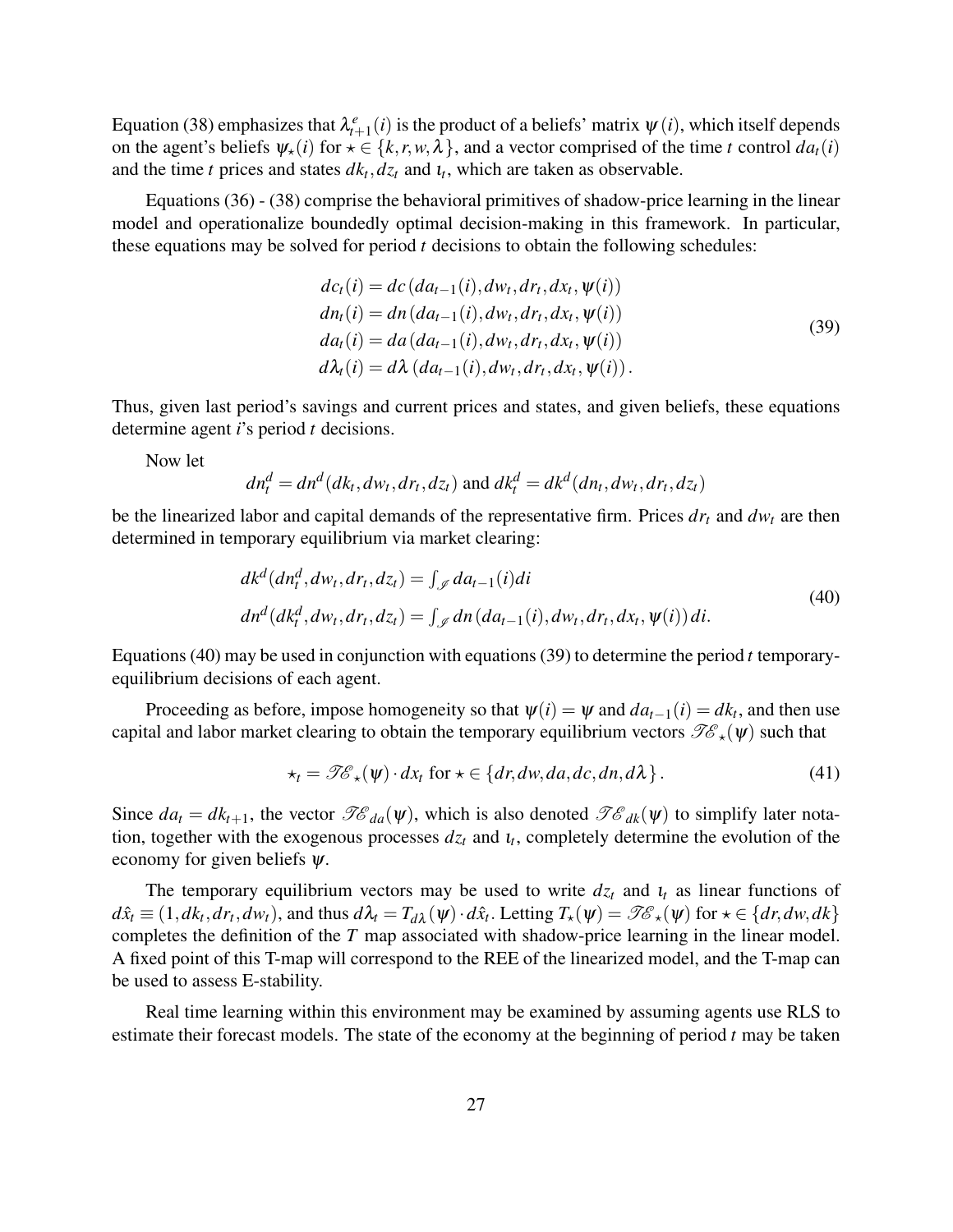as  $(dk_t, dz_{t-1}, \psi_{t-1}, R_{\hat{x},t-1}, R_{x,t-1})$ . The economy's dynamics are then given by

$$
dz_{t} = \rho dz_{t-1} + v_{t}
$$
  
\n
$$
dx_{t} = (1, dk_{t}, dz_{t}, 1)'
$$
  
\n
$$
d\star_{t} = T_{\star}(\psi_{t-1})' dx_{t} \text{ for } \star \in \{c, r, w, a\}, \text{ and } dk_{t+1} = da_{t}
$$
  
\n
$$
d\hat{x}_{t} = (1, dk_{t}, dr_{t}, dw_{t})'
$$
  
\n
$$
d\lambda_{t} = T_{\lambda}(\psi_{t-1})' d\hat{x}_{t}
$$
  
\n
$$
R_{x,t} = R_{x,t-1} + \gamma (dx_{t} \otimes dx_{t}' - R_{x,t-1})
$$
  
\n
$$
R_{\hat{x},t} = R_{\hat{x},t-1} + \gamma (d\hat{x}_{t} \otimes d\hat{x}_{t}' - R_{\hat{x},t-1})
$$
  
\n
$$
\psi_{\lambda,t} = \psi_{\lambda,t-1} + \gamma R_{\hat{x},t}^{-1} d\hat{x}_{t} (\lambda_{t} - \psi_{t-1}' d\hat{x}_{t})
$$
  
\n
$$
\psi_{\star,t} = \psi_{\star,t-1} + \gamma R_{x,t}^{-1} dx_{t} (\star_{t} - \psi_{\star,t-1}' dx_{t}) \text{ for } \star \in \{r, w, a\}.
$$
\n(42)

Given initial beliefs, capital stock and productivity shock, the system (42) fully determines the evolution of the economy under shadow-price learning.

Figure 4 reproduces the policy experiment of Figure 1 in the linear model, and for the same calibration: see red curves. As expected, convergence of the mean paths of consumption and capital to their new long-run values obtains. There are a number of comments to make regarding Figure 4, and its comparison to the figures produced under non-linear SP-learning and RF-learning. Begin with a discussion of the economics underlying the witnessed behavior before turning to comparisons. Under SP learning, the long-run behavior of the economy is the same as in REE: this is to be expected as it is well-known that in the RBC model the REE is stable under reasonable forms of adaptive learning, and direct computation of the T-map's derivative shows that the implementation retains this stability. The transition dynamics under SP learning, however, are markedly different from the REE counterparts.

To explain this difference it is helpful to first recall the REE model and its underlying mechanisms: rational agents fully and immediately incorporate the present value of their increased tax burden as well as the current and future economy-wide impact this policy change will have on aggregate dynamics; this causes agents to sharply decrease consumption – overshooting the longrun steady state – in order to increase savings while interest rates are high, before converging to the new, lower, long-run steady state. Correspondingly, capital monotonically rises to its long-run steady state.

Consider next the consumption and capital paths under SP learning (in either the linear or nonlinear setting). Initially, capital falls for a number of periods as a direct consequence of the rise in public spending. This fall in capital takes the form of a decrease in savings from the perspective of the agents, thereby raising saving's shadow price; further, the fall in capital increases the expected real interest rate. Both effects induce agents to slowly shift consumption towards savings, with the inertial response reflecting the gradual adjustment of agents' forecast parameters  $\psi$ . Only over time do the beliefs of agents adjust to the permanent policy change, allowing the economy to converge to its new long-run steady state.

Now compare the dynamics of SP learning in the linear and non-linear settings. Note that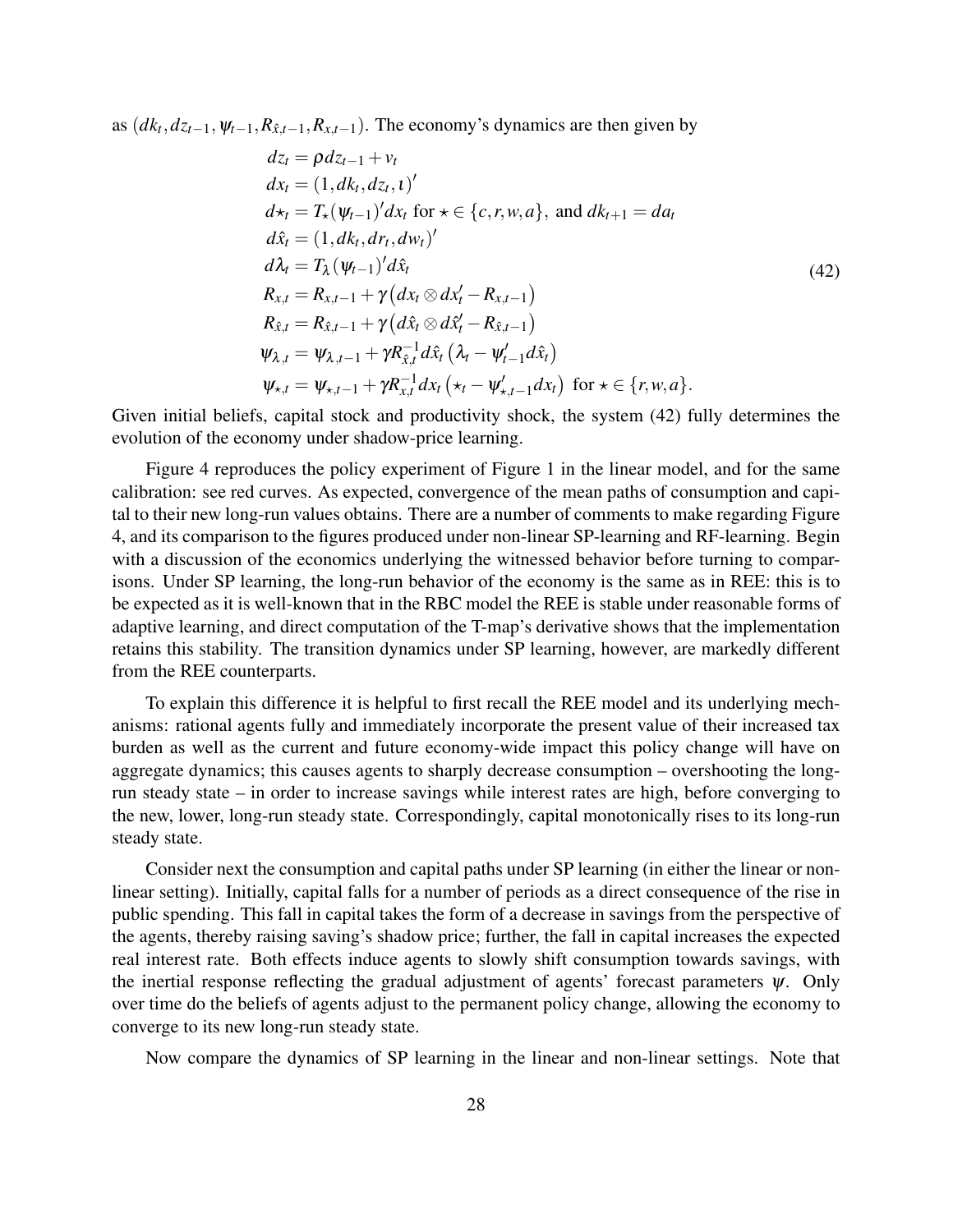

Figure 4: shadow-price learning in the linear- and non-linear models

the black curves in Figure 4 reproduce the mean paths obtains from the non-linear simulations of Figure 1. The mean paths obtained under SP-learning are quite similar in the linear and the non-linear models, which is not surprising in a model with small shocks and the modest curvature induced by log utility and Cobb-Douglass production. However, there some differences: for both capital and consumption the magnitudes of the troughs and the speed of mean reversion are smaller in the linear model.

Turning to comparisons of models of learning, the mean paths obtained under SP-learning and RF-learning in the linear model are almost identical, which reflects that the representative agent's FOCs are almost exactly the reduced-form equations characterizing the REE. This feature will be expanded upon in the next section on Euler-equation learning. There is, however, an important difference between the time paths, even in this simple modeling environment: under RF-learning there is *no* immediate impact on consumption, which reflects the omission of the effect, at the agent level, of a rise in public spending.

## *Euler-equation learning*

As mentioned in the introduction, a number of agent-level implementations have been proposed within the linearized model framework, and among them, the two most prominent are *Eulerequation learning* and *Long-horizon learning*. This section develops Euler-equation learning, and shows that in this simple environment it is equivalent to shadow-price learning. The next section develops long-horizon learning, discusses its relationship with the anticipated-utility approach, and finally shows that it is analogous to an iterated version of shadow-price learning that itself replicates anticipated utility in the linear model.

Under shadow-price learning, agents use estimated shadow prices to measure tradeoffs and in-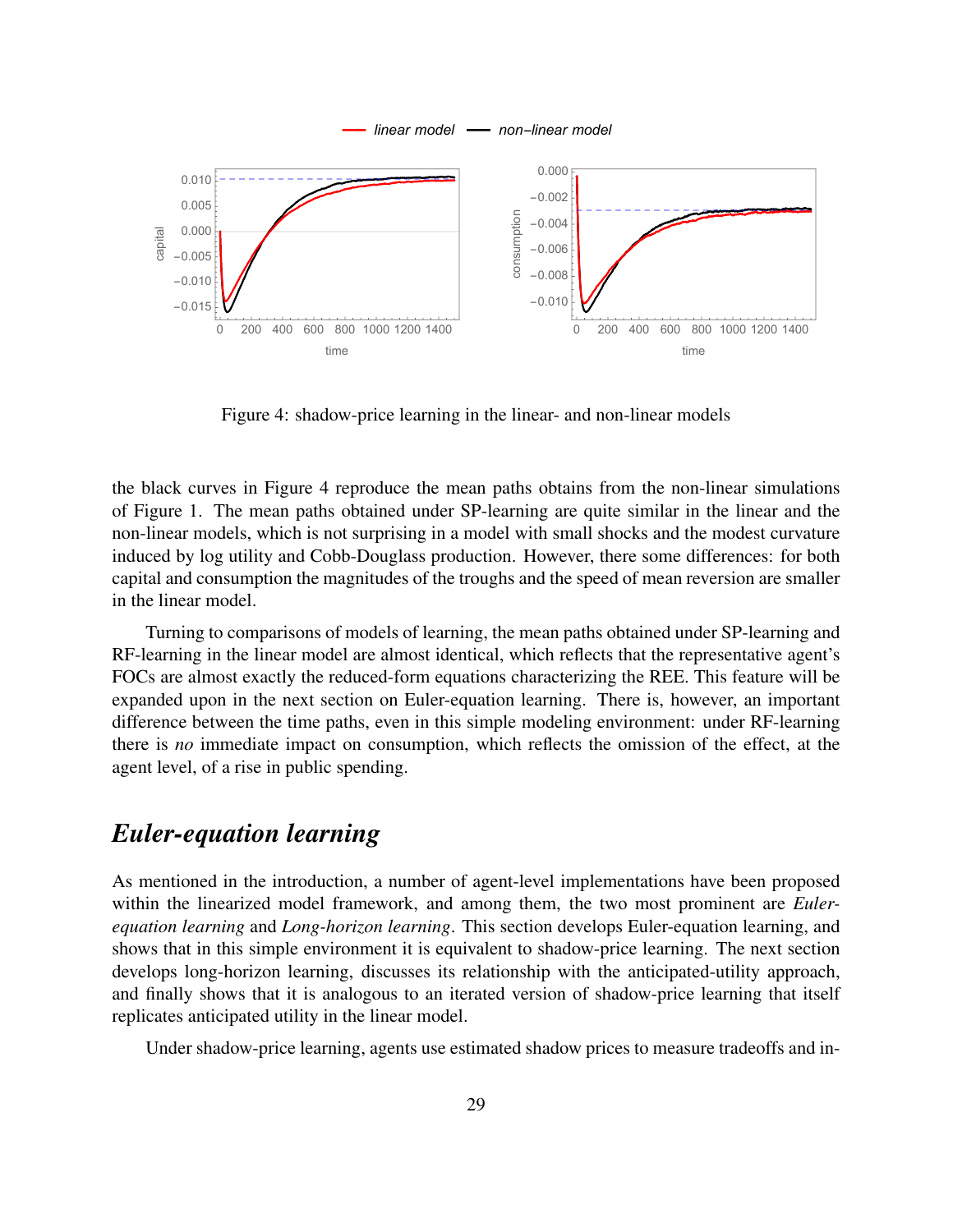form decisions. Under Euler-equation learning agents make decisions in a manner consistent with their Euler equation, modified to include their boundedly rational forecasts, as well as consistent with their intra-temporal FOC. To operationalize this proposal, algebraically eliminate the shadow price from the linearized behavioral equations (36) of agent *i*, to obtain

Euler: 
$$
dc_{t}(i) = dc_{t+1}^{e}(i) - \beta c \sigma^{-1} dr_{t+1}^{e}
$$
  
\nLabor: 
$$
dn_{t}(i) = \left(\frac{u'}{\chi''}\right) dw_{t} + \left(\frac{wu'}{\chi''}\right) dc_{t}(i)
$$
  
\nBudelet: 
$$
da_{t}(i) = \beta^{-1} da_{t-1}(i) + k \cdot dr_{t} + n \cdot dw_{t} + w \cdot dn_{t}(i) - dc_{t}(i) - d\tau,
$$
\n(43)

where  $\sigma = -cu''/u'$ . To form forecasts of prices, again let  $dx_t = (1, dk_t, dz_t, t_t)$  and adopt the same forecasting models as with linearized SP learning (repeated and renumbered here for clarity): agent *i* holds the following beliefs:

$$
dk_{t+1} = \psi'_k(i) \cdot dx_t, \, dr_{t+1} = \psi'_r(i) \cdot dx_{t+1}, \text{ and } dw_{t+1} = \psi'_w(i) \cdot dx_{t+1}, \tag{44}
$$

where it is again assumed that agents know the processes governing *dz<sup>t</sup>* and ι*<sup>t</sup>* . As is evident from the Euler equation, agent *i* must forecast his own future consumption. Analogous to shadow-price learning, assume the agent uses a linear forecast model of the form

$$
dc_{t}(i) = \psi'_{c}(i) \cdot (1, da_{t-1}(i), dr_{t}, dw_{t}),
$$
  
\n
$$
dc_{t+1}^{e}(i) = \psi'_{c}(i) \cdot (1, da_{t}(i), dr_{t+1}^{e}, dw_{t+1}^{e}).
$$
\n(45)

Using these forecasting models, we may write  $c_{t+1}^e(i)$  as a linear function of the time *t* control  $da_t(i)$  and the time *t* states  $dk_t, dz_t$  and *t*, which are taken as observable.

Equations (43) - (44) comprise the behavioral primitives of Euler-equation learning in the linear model and operationalize boundedly optimal decision-making in this framework. In particular, these equations may be solved for period *t* decisions to obtain the following schedules:

$$
dc_{t}(i) = dc(da_{t-1}(i), dr_{t}, dw_{t}, dx_{t}, \Psi(i))
$$
  
\n
$$
dn_{t}(i) = dn(da_{t-1}(i), dr_{t}, dw_{t}, dx_{t}, \Psi(i))
$$
  
\n
$$
da_{t}(i) = da(da_{t-1}(i), dr_{t}, dw_{t}, dx_{t}, \Psi(i)).
$$
\n(46)

Thus, given last period's savings and current prices and states, and given belief parameters, these equations determine agent *i*'s period *t* decisions. Note that  $dc_{t+1}^e(i)$  is simultaneously determined with the agent's controls.

Continuing as before, impose homogeneity, so that  $\psi(i) = \psi$  and  $da_{t-1}(i) = dk_t$ , and use capital and labor market clearing to obtain the temporary equilibrium vectors  $\mathscr{T}\mathscr{E}_{\star}(\psi)$  such that

$$
\star_t = \mathscr{T}\!\mathscr{E}_\star(\psi) \cdot dx_t \text{ for } \star \in \{dr, dw, da, dc, dn\}.
$$

Since  $da_t = dk_{t+1}$ , the vector  $\mathscr{TE}_{da}(\psi)$ , which is also denoted  $\mathscr{TE}_{dk}(\psi)$  to simplify later notation, together with the exogenous processes  $dz_t$  and  $u_t$ , completely determine the evolution of the economy for fixed beliefs  $\psi$ .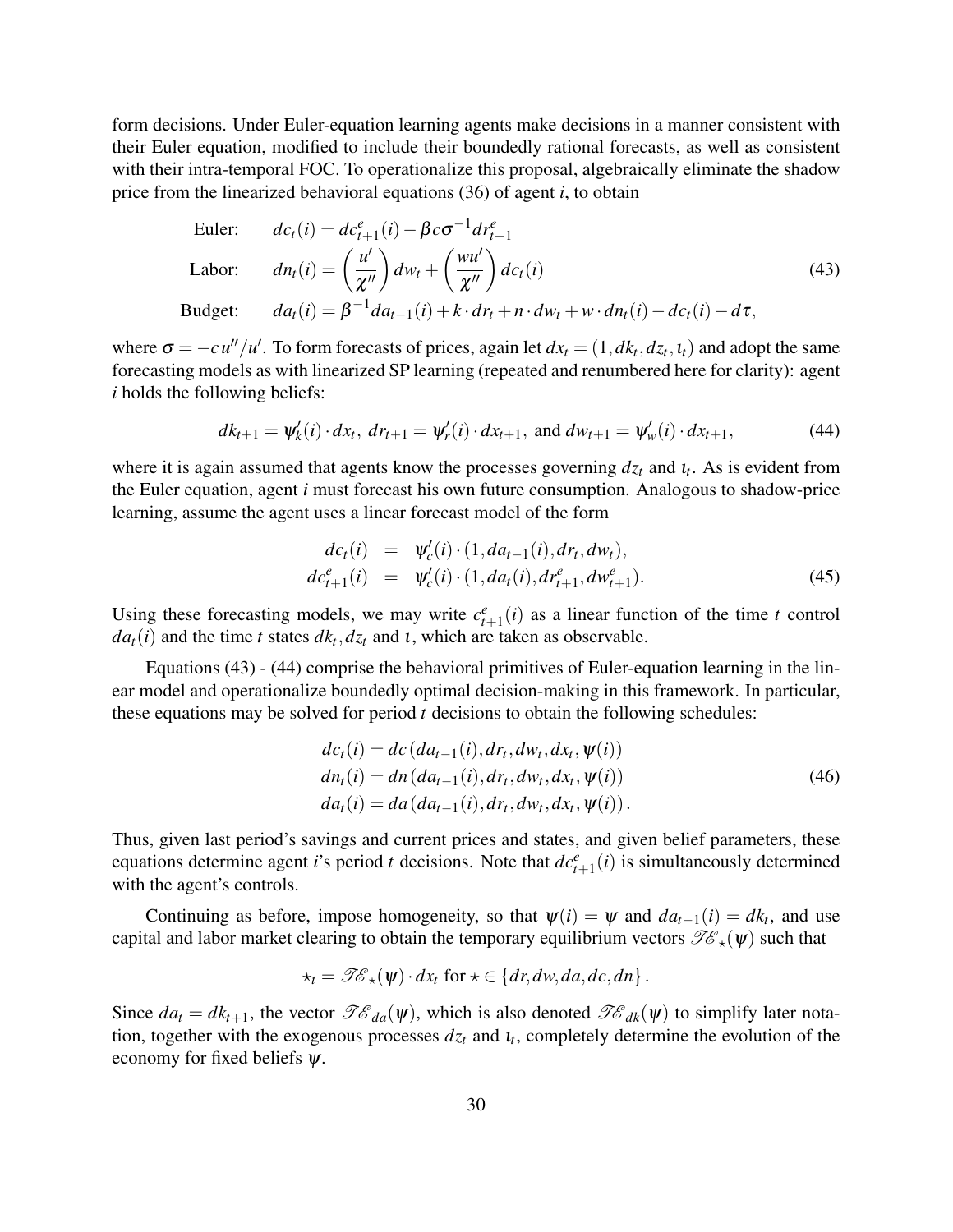The temporary equilibrium vectors may be used to write  $dz_t$  and  $u_t$  as linear functions of  $d\hat{x}_t \equiv (1, dk_t, dr_t, dw_t)$ , and thus  $dc = T_{dc}(\psi) \cdot d\hat{x}_t$ . Letting  $T_{\star}(\psi) = \mathscr{T} \mathscr{E}_{\star}(\psi)$  for  $\star \in \{dr, dw, dk\}$ completes the definition of the *T*-map associated with Euler-equation learning in the linear model. A fixed point of this T-map will correspond to the REE of the linearized model, and the T-map can be used to assess E-stability.

The policy experiment under Euler-equation learning results in mean paths that are indistinguishable from their shadow-price counterparts; hence an associated figure is not imcluded. This tight relationship reflects that the shadow price measures the interest-rate adjusted marginal utility of consumption, whence acting to meet the Euler equation is qualitatively equivalent to acting optimally against a shadow-price forecast. Minor quantitative differences reflect asymmetries in the way different shock realizations impact specific estimates. In more complex models, particularly in models with more endogenous states than controls, e.g. habit persistence, shadow-price learning and Euler-equation learning are both quantitatively and qualitatively distinct. The precise conditions under, and manner in which, shadow-price learning and Euler-equation learning are equivalent is detailed in Evans and McGough (2018c).

Finally, return to the observation that the paths of consumption and capital – indeed the paths of all aggregates – under reduced-form learning are almost identical to the those obtained under shadow-price learning, and thus under Euler-equation learning. As noted by Evans and Honkapohja (2006) and Honkapohja, Mitra, and Evans (2013) in their exposition of Euler-equation learning, this close association is commonly used as a justification for adopting the comparatively simple implementation of reduced-form learning.

## *Long-horizon learning*

The implementation of Euler-equation learning took the per-period linearized FOCs as behavioral primitives: agents made decisions based on trade-offs measured via one-period-ahead forecasts. Long-horizon learning adopts a more sophisticated behavioral view of decision-making: agents are assumed to take their estimated forecast rules as indefinitely valid, and to make fully optimal decisions, at least to first order, given their validity.<sup>16</sup> In this way, long-horizon learning can be viewed as a first-order implementation of the anticipated-utility approach.<sup>17</sup>

For the environment under consideration, this plays out as follows: by combining their linearized life-time budget constraint (LTBC) with their linearized Euler equations at all iterations, households determine consumption, labor supply and savings schedules conditional on last period's savings and the expected time paths of interest rates, wages and taxes.<sup>18</sup>

<sup>&</sup>lt;sup>16</sup>In models with infinitely-lived agents, decision-making based on planning horizons *H*, where  $1 < H < \infty$ , are developed in Branch, Evans, and McGough (2013). See Woodford (2019) for an application of finite planning-horizons to monetary policy.

 $17$ Note that long-horizon learning allows for the analysis of anticipated policy changes. See Evans, Honkapohja, and Mitra (2009).

<sup>&</sup>lt;sup>18</sup>Our treatment here of the long-horizon version of the RBC model corresponds to that given in Mitra, Evans, and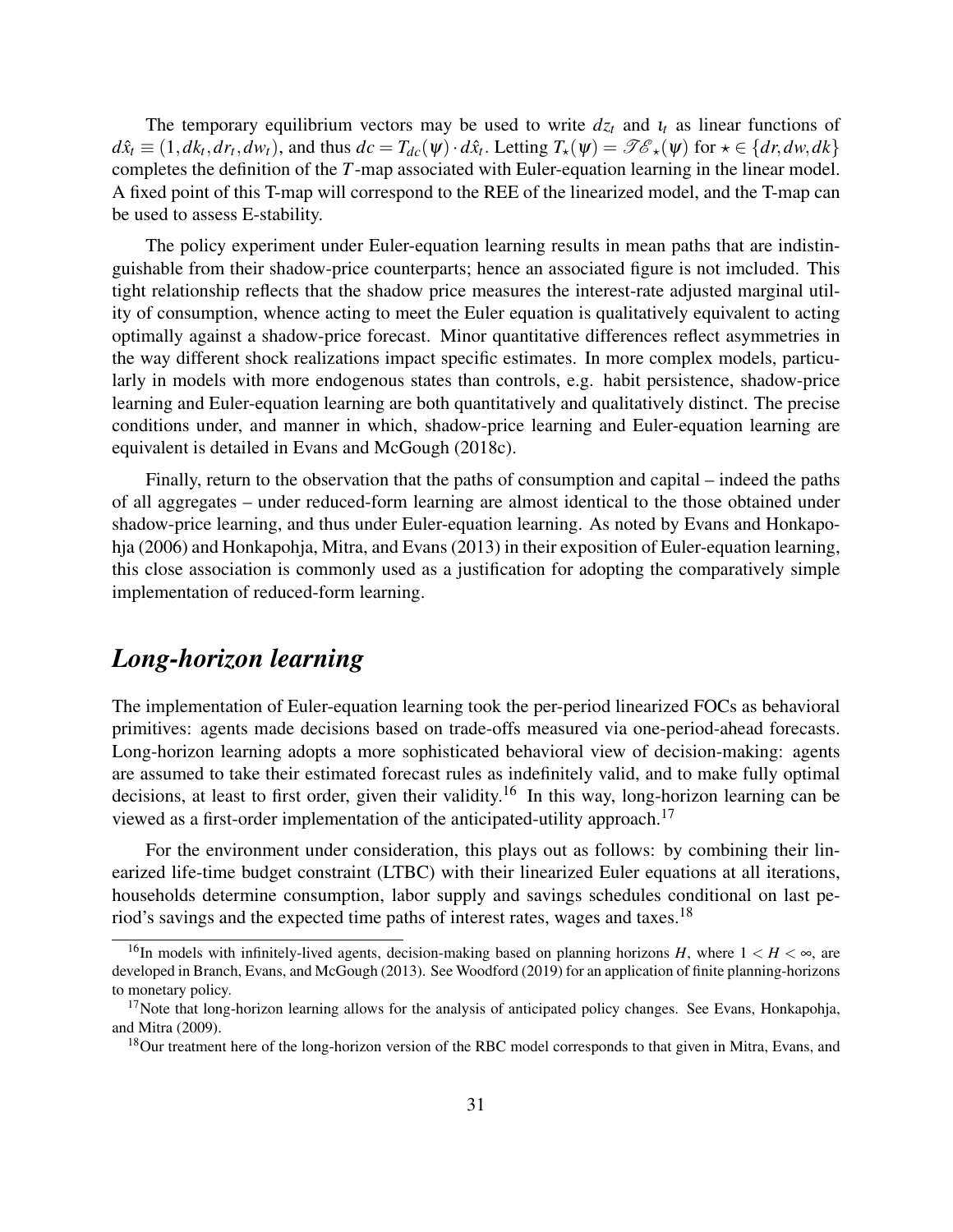A detailed development of the agent-level schedules is somewhat tedious, and the steps are omitted, but with the intention of providing enough details that the reader, with reasonable effort, could reproduce the needed formulae. To make matters easier, the parametric functional forms (28) used in the simulation examples are imposed straight-away.

Let  $R_t^n$  be the *expected n*-step-ahead discount rate at time *t*:

$$
R_t^n = \prod_{k=1}^n (1 + r_{t+k}^e)^{-1}, \text{ with } R_t^0 = 1.
$$

Agent *i*'s iterated Euler equations may be written  $\beta^{n} c_t(i) = R_t^n(i) c_{t+n}^e(i)$ , and his intra-temporal FOC implies

$$
w_{t+i}^e(i)n_{t+i}^e(i) = w_{t+i}^e(i) - \xi c_{t+i}^e(i).
$$

His expected LTBC is

$$
\sum_{i\geq 0} R_t^i(i)c_{t+i}^e(i) = (1+r_t)a_{t-1}(i) + \sum_{i\geq 0} R_t^i(i) \left(w_{t+i}^e(i)n_{t+i}^e(i) - \tau_{t+i}^e(i)\right), \text{ or}
$$
\n
$$
\left(\frac{1+\xi}{1-\beta}\right)c_t(i) = (1+r_t)a_{t-1}(i) + w_t - \tau_t + \text{PV}_t^e(w,i) - \text{PV}_t^e(\tau,i), \tag{47}
$$

where the second equation simplifies the LTBC using the iterated Euler equations and intratemporal FOC, and where  $PV_t^e(\star, i)$  is the expected present value of the variable  $\star$  against the discount rates  $R_t^n(i)$ .

Using  $dR_t^n(i) = \beta^{n+1} \sum_{i=1}^n dr_{t+i}^e(i)$ , linearize (47) and then join it with linearized versions of the intra-temporal constraint and flow budget constraint to get the following schedules

$$
dc_{t}(i) = dc \left( da_{t-1}(i), dw_{t}, dr_{t}, \sum_{i \geq 1} \beta^{i} dr_{t+i}^{e}(i), \sum_{i \geq 1} \beta^{i} dw_{t+i}^{e}(i) \right)
$$
  
\n
$$
dn_{t}(i) = dn \left( da_{t-1}(i), dw_{t}, dr_{t}, \sum_{i \geq 1} \beta^{i} dr_{t+i}^{e}(i), \sum_{i \geq 1} \beta^{i} dw_{t+i}^{e}(i) \right)
$$
  
\n
$$
da_{t}(i) = da \left( da_{t-1}(i), dw_{t}, dr_{t}, \sum_{i \geq 1} \beta^{i} dr_{t+i}^{e}(i), \sum_{i \geq 1} \beta^{i} dw_{t+i}^{e}(i) \right).
$$
\n(48)

Because only surprise permanent shocks to a constant tax policy are considered, equation (48) suppresses the dependence of the agents' schedules on the expected present value of the tax burden. These behavioral rules are first-order approximations to the fully optimal decision plans associated with the expected future path of prices; said differently, they are linear approximations to optimal decisions conditional on current beliefs. In this way, long-horizon learning can be viewed as an anticipated-utility approach applied to a linearized model.

Honkapohja (2013) and Mitra, Evans, and Honkapohja (2019). See also Evans, Honkapohja, and Mitra (2009).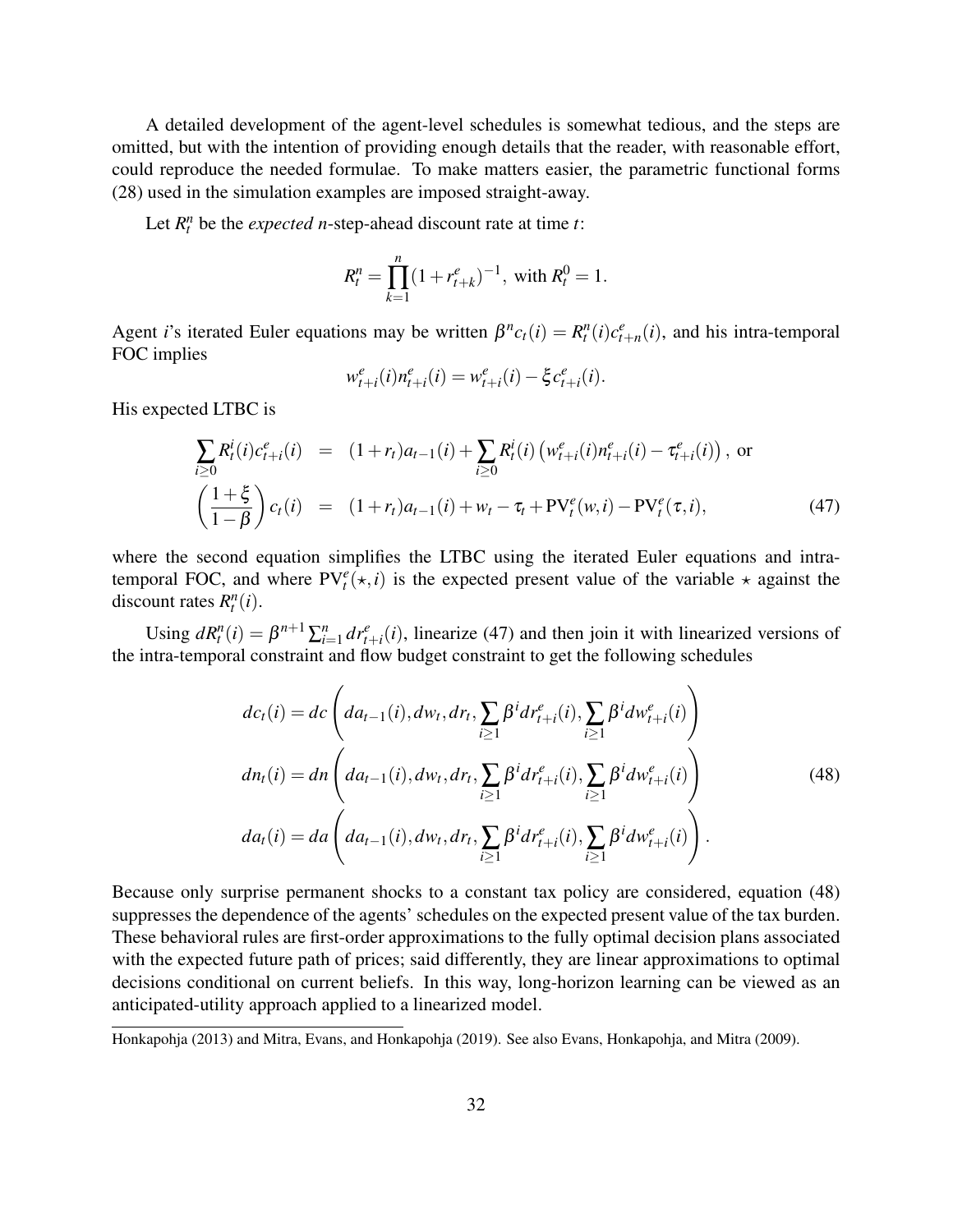To form forecasts of prices, again let  $dx_t = (1, dk_t, dz_t, t_t)$  and adopt the same forecasting models as above: agent *i* holds the following beliefs:

$$
dk_{t+1} = \psi'_k(i) \cdot dx_t, \, dr_{t+1} = \psi'_r(i) \cdot dx_{t+1}, \text{ and } dw_{t+1} = \psi'_w(i) \cdot dx_{t+1}, \tag{49}
$$

where agents are assumed to know the processes governing  $dz_t$  and  $u_t$ . Using these forecasting models, write  $\sum_{i\geq 1} \beta^i d \star_{t+i}^e (i)$  for  $\star = r, w$  as linear functions of  $dx_t$ .

Equations (48) - (49) comprise the behavioral primitives of long-horizon learning in the linear model and operationalize boundedly optimal decision-making in this framework. In particular, these equations may be solved for period *t* decisions to obtain the following schedules:

$$
dc_{t}(i) = dc (da_{t-1}(i), dw_{t}, dr_{t}, dx_{t}, \psi(i))
$$
  
\n
$$
dn_{t}(i) = dn (da_{t-1}(i), dw_{t}, dr_{t}, dx_{t}, \psi(i))
$$
  
\n
$$
da_{t}(i) = da (da_{t-1}(i), dw_{t}, dr_{t}, dx_{t}, \psi(i)).
$$
\n(50)

Continuing as before, impose homogeneity, so that  $\psi(i) = \psi$  and  $da_{t-1}(i) = dk_t$ , and then use capital and labor market clearing to obtain the temporary equilibrium vectors  $\mathscr{T}\mathscr{E}_{\star}(\psi)$  such that

$$
\star_t = \mathscr{T}\!\mathscr{E}_\star(\psi) \cdot dx_t \text{ for } \star \in \{dr, dw, da, dc, dn\}.
$$

Since  $da_t = dk_{t+1}$ , the vector  $\mathscr{TE}_{da}(\psi)$ , which is also denoted  $\mathscr{TE}_{dk}(\psi)$  to simplify later notation, together with the exogenous processes  $dz_t$  and  $u_t$ , completely determine the evolution of the economy for fixed beliefs  $\psi$ . Letting  $T_{\star}(\psi) = \mathcal{IC}_{\star}(\psi)$  for  $\star \in \{dr, dw, dk\}$  provides the definition of the *T* map associated with long-horizon learning in the linear model. A fixed point of this T-map will correspond to the REE of the linearized model, and the T-map can be used to assess E-stability. The associated development of the the real-time learning dynamics is routine.

Figure 5 considers the policy experiment in the linear model under long-horizon (LH) learning. A practical issue that is particularly important within the context of LH-learning is the choice of the gain parameter. The dependence of agents's decisions on long-horizon forecasts often induces very strong negative expectational feedback, which can be destabilizing unless the gain is quite small. This is in contrast to shadow-price, Euler-equation, and reduced-form learning, where the induced expectational feedback is typically positive.<sup>19</sup> For example, in the model at hand, under Euler-equation learning, the dominant eigenvalue has real part equal to 0.9167 whereas under long-horizon learning the dominant non-zero eigenvalue is less than −4.0.<sup>20</sup> Following Eusepi and Preston (2011), the gain is set at 0.002 for the LH-learning experiment.

The behavior witnessed here is somewhat different from the time paths associated with shadowprice and Euler-equation learning. Three comments are warranted here. First, in contrast to SPlearning, the impact-effect of the spending increase results in over-shooting of consumption, which

<sup>&</sup>lt;sup>19</sup>The analytical results underlying this phenomenon is provided in Evans, Guesnerie, and McGough (2019).

 $20$ This large negative eigenavlue results in more frequent unstable paths under learning, an instability that is further magnified by larger gains. For the calibrated gain of 0.002 unstable paths rarely arise; however, for example, with the gain set to 0.1, of 50,000 LH-learning simulations 1.44% were unstable; the corresponding proportion for SP-learning was 0.006%.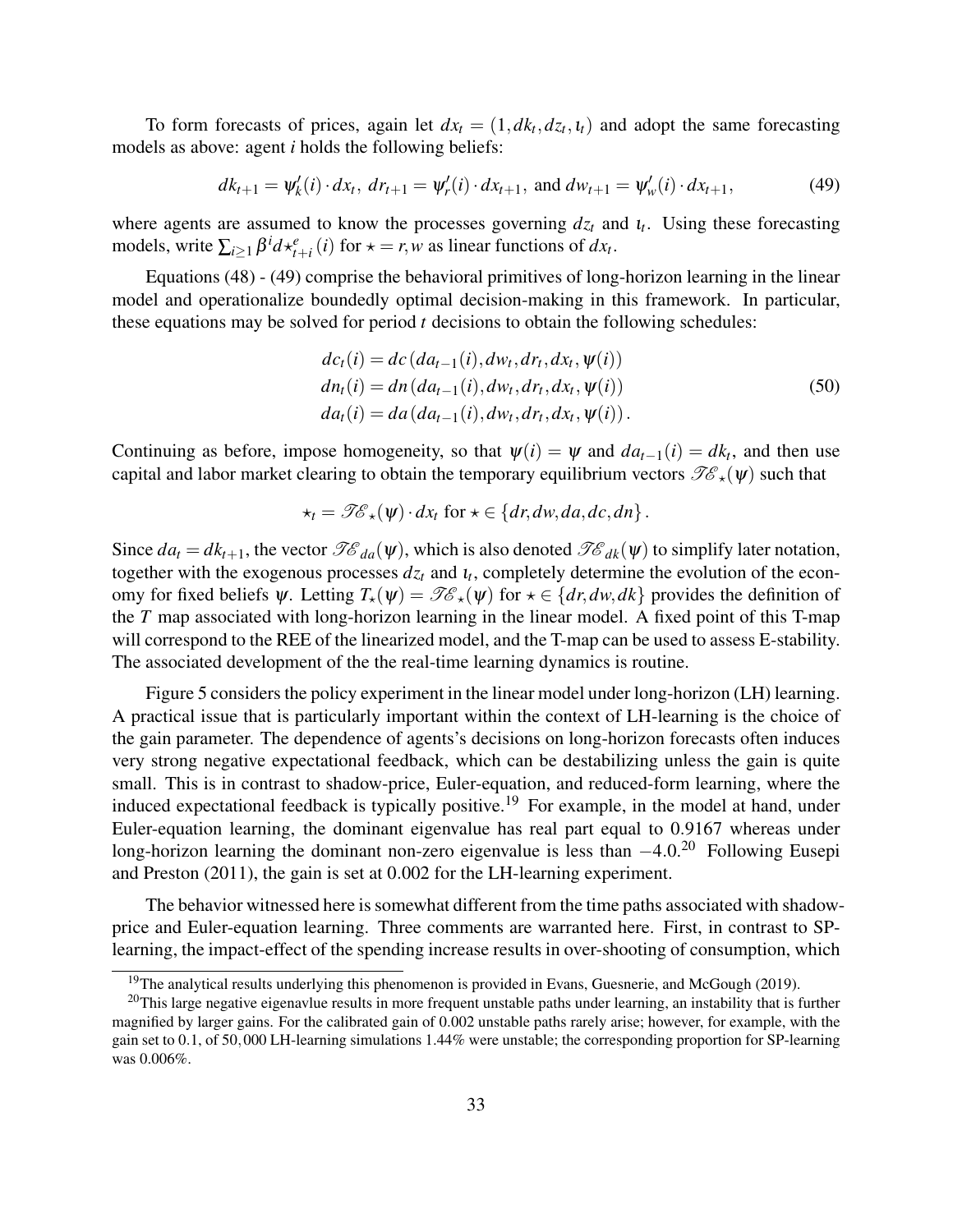in part reflects that the agent's behavioral rule (48) does explicitly incorporate the true present value of the increased tax burden. This distinction from behavior implied by shadow-price learning is empirically testable.<sup>21</sup> Second, the agent still has to learn how the policy change will alter the dynamics of aggregate capital, and here his behavior is analogous to his SP learner counterpart: as capital initially falls the agent becomes overly pessimistic, resulting in the sharp decline in consumption; as his beliefs adjust to mitigate the pessimism the economy returns to the REE.



Figure 5: long-horizon learning in the linear model, with gain  $\gamma = 0.002$ 

Under long-horizon learning, agents move somewhat more quickly toward the new equilibrium, which reflects that through their long-horizon impacts, changes in beliefs result in larger changes in behaviors than would be induced in the analogous SP-learner. At a mechanical level, this difference reflects the eigenvalues mentioned above. Intuitively, eigenvalues with real part near one correspond to beliefs that are almost self-fulfilling; thus they result in smaller forecast errors and slower adjustment. Analogously, large negative eigenvalues correspond to beliefs that are contradicted by outcomes and thus result in larger forecast errors and more rapid adjustment. That such eigenvalues arise under long-horizon learning reflects that estimated forecast models are used to form expectations far into the future, thus compounding the impact of poorly estimated forecast-model parameters.

## *Shadow-price learning and anticipated utility*

The shadow-price approach can be modified to accord fully with the paradigm of anticipated utility. Under the standard implementation of SP learning agents choose to neglect that the realized dependence of their shadow price on savings and prices differs from the estimated dependence that they used to form forecasts. There are many reasons why the agents might make this choice, including cognitive abilities and costs, and that the discrepancy might reflect errors in their state-variable forecast models, and therefore correcting the discrepancy might result in poorer decisions. On the other hand, if one adopts the anticipated-utility perspective that agents view their state-variable

<sup>&</sup>lt;sup>21</sup>The analysis of empirically testable distinctions between learning implementations is of considerable interest and merits future research.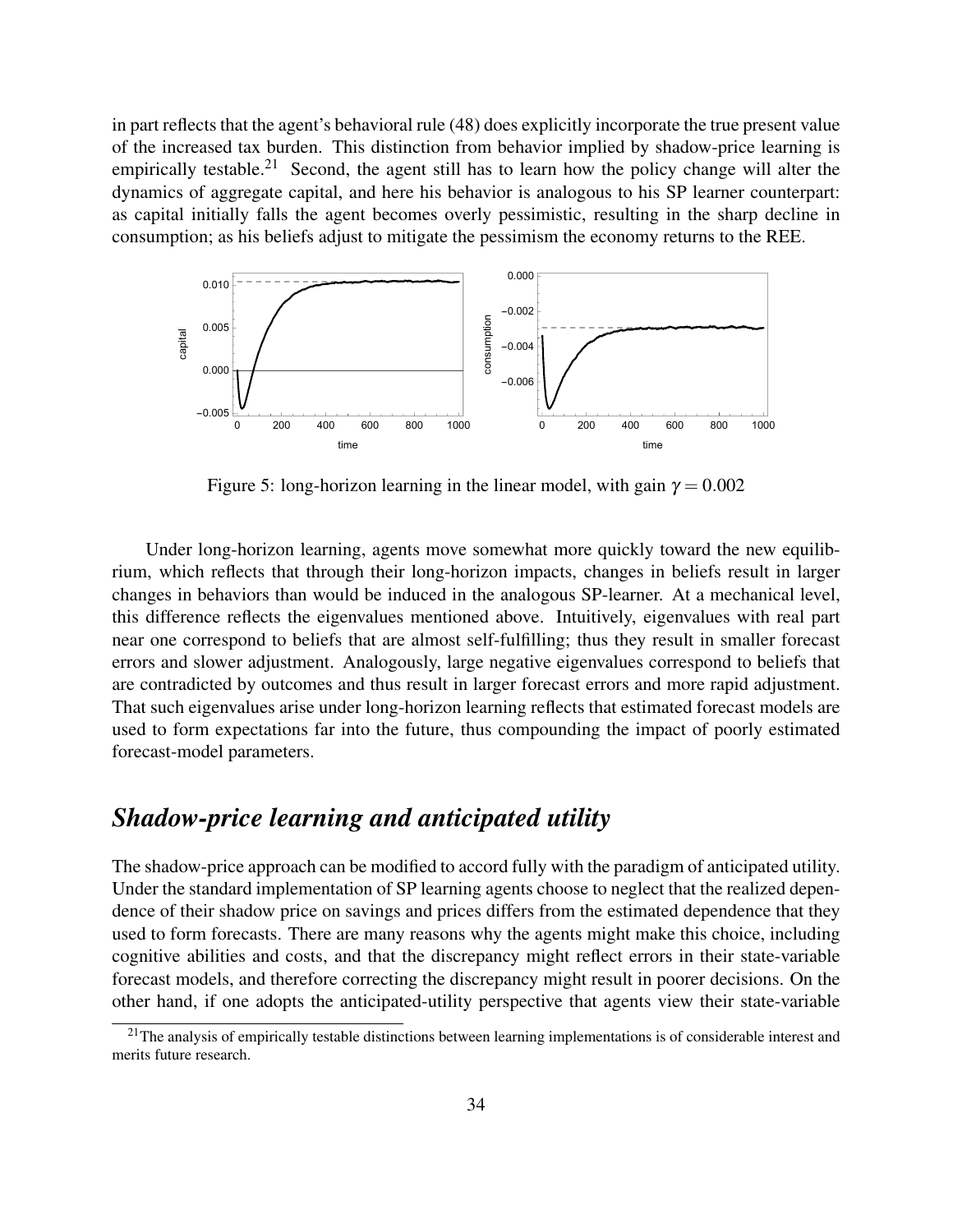forecast models as accurate and that they are cognitively unconstrained then it makes sense to assume agents do note and correct the discrepancy.

The corrective behavior induced by the anticipated-utility approach may be implemented by finding a fixed point of the T-map associated with shadow-price perceptions. More specifically, using the notation of the section titled Shadow Price Learning in the Linear Model, and considering only the homogeneous case, let  $\hat{\psi} = (\psi_k, \psi_r, \psi_w)$  denote the agent's transition beliefs, and define  $\psi_{\lambda}^*$  $\chi^*_{\lambda}(\hat{\psi})$  as the solution to

$$
\psi_{\lambda}^*\left(\hat{\psi}\right) = T_{d\lambda}\left(\psi_{\lambda}^*\left(\hat{\psi}\right), \hat{\psi}\right).
$$

Then  $\psi_{\lambda}^*$  $\chi^*_{\lambda}(\hat{\psi})$  corresponds to the time-invariant shadow price forecasting model consistent with the savings behavior it induces, given the fixed transition beliefs  $\hat{\psi}$ . If agents use  $\psi_{\lambda}^*$  $\chi^*_{\lambda}(\hat{\psi})$  to forecast shadow prices, this, in effect, assumes agents act as if their transition beliefs for states exogenous to their behavior are correct and will hold indefinitely, and so they take the time (and have the sophistication) to compute the implied the time-invariant forecast model for shadow prices.



Figure 6: Iterated shadow-price learning in the linear model

Adopting the assumption that agents use  $\psi_{\lambda}^*$  $\lambda^*$  to forecast shadow prices removes the explicit dependence of the model's temporary equilibrium maps on  $\psi_{\lambda}$  (because it is now determined by  $\hat{\psi}$ , and so the maps may be written

$$
\star_t = \mathscr{TE}_\star(\hat{\psi}) \cdot dx_t \text{ for } \star \in \{dr, dw, da, dc, dn, d\lambda\}.
$$

With this modification, the remainder of the modeling and analysis proceeds just as it has in previous treatments.

Figure 6 compares the outcomes of the policy experiment under long-horizon and iterated shadow-price learning.<sup>22</sup> Focusing on the consumption panel, the impact effect of the spending increase is qualitatively and quantitatively the same for both implementations: similar to RE and in

<sup>&</sup>lt;sup>22</sup>For the graphs in Figure 6, the gain used for simulating iterated SP learning is  $\gamma = 0.04$  as above, while for comparison purposes the gain used for simulating LH learning is  $\gamma = 0.004$ .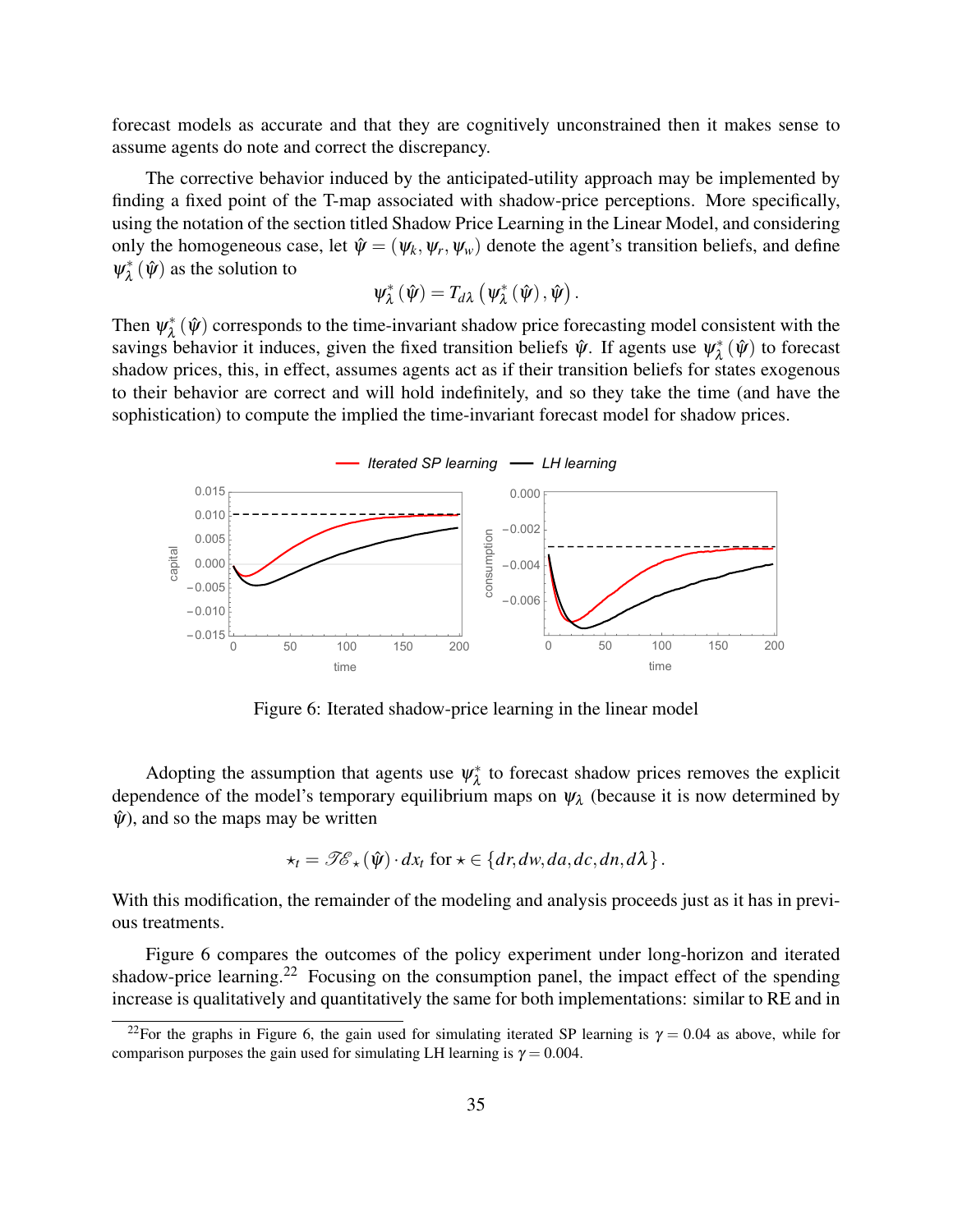contrast to SP-learning, both consumption paths over-shoot the new steady-state level. In contrast to RE and similar to SP-learning, in the periods following the impact effect, both consumption paths continue to decline as agents' forecasting models are updated to asymptotically align with the new public spending level. Finally, after reaching similar troughs, both consumption paths converge monotonically to the new steady-state level, and at a rate that is faster than the standard implementation of SP learning.

## **Conclusions**

EM2020 surveys the central ideas of adaptive learning, focusing on the standard reduced-form analysis, within a range of macroeconomic models. In contrast, the current focus has been on implementation of the agent-level approach to adaptive learning, emphasizing the interaction between boundedly optimal decision-making and boundedly rational forecasting, as well as its aggregate implications. The SP approach to agent-level learning has a major advantage in its ability to be implemented in non-linear environments. Though not addressed, SP-learning is also able to accommodate complex heterogeneity.

A linearized RBC model was used to examine several alternative implementations of the agent-level approach: SP-learning, Euler-equation learning, long-horizon learning, and iterated SP-learning. These approaches were compared and contrasted using a simple policy change involving a permanent increase in government spending.

Within the context of linearized representative-agent models, reduced-form learning provides tractable access to many central considerations of adaptive learning including asymptotic stability, transition dynamics and empirical analysis. Furthermore, it is often possible to justify reducedform learning using a particular implementation of the agent-level approach. Agent-level learning may be more appropriate for questions of policy analysis, particularly when the Lucas critique is a concern, and is likely to be of increasing importance because of its ease of applicability to heterogeneous-agent models.

## References

- ADAM, K., A. MARCET, AND J. BEUTEL (2017): "Stock Price Booms and Expected Capital Gains," *American Economic Review*, 107, 2352–2408.
- ARROW, K. J., AND M. INTRILIGATOR (eds.) (1982): *Handbook of Mathematical Economics, Volume II*. North-Holland, Amsterdam.
- BRANCH, W., AND B. MCGOUGH (2016): "Heterogeneous beliefs and trading inefficiencies," *Journal of Economic Theory*, 163, 786 – 818.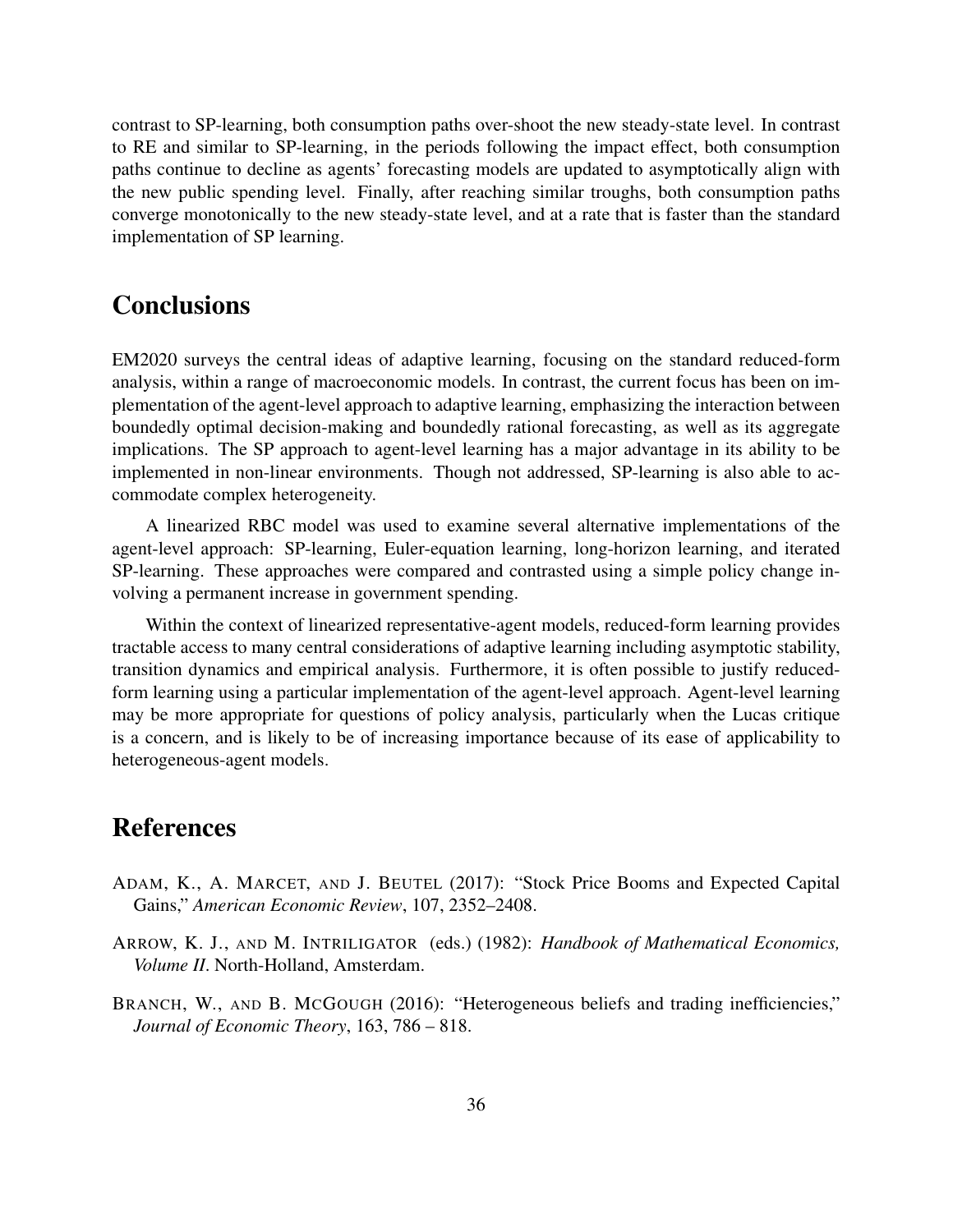- BRANCH, W. A., AND G. W. EVANS (2006): "A Simple Recursive Forecasting Model," *Economic Letters*, 91, 158–166.
- BRANCH, W. A., G. W. EVANS, AND B. MCGOUGH (2013): "Finite Horizon Learning," in Sargent and Vilmunen (2013), chap. 9.
- BRAY, M., AND N. SAVIN (1986): "Rational Expectations Equilibria, Learning, and Model Specification," *Econometrica*, 54, 1129–1160.
- COGLEY, T., AND T. J. SARGENT (2008): "Anticipated Utility and Rational Expectations as Approximations of Bayesian Decision Making," *International Economic Review*, 49, 185–221.
- EUSEPI, S., AND B. PRESTON (2010): "Central Bank Communication and Expectations Stabilization," *American Economic Journal: Macroeconomics*, 2, 235–271.
- (2011): "Expectations, Learning and Business Cycle Fluctuations," *American Economic Review*, 101, 2844–2872.
- (2012): "Debt, Policy Uncertainty and Expectations Stabilization," *Journal of the European Economic Association*, 10, 860–886.
- EVANS, D., G. W. EVANS, AND B. MCGOUGH (2020): "Learning When to Say No," Working paper, University of Oregon.
- EVANS, G. W., R. GUESNERIE, AND B. MCGOUGH (2019): "Eductive Stability in Real Business Cycle Models," *Economic Journal*, 129, 821–852.
- EVANS, G. W., AND S. HONKAPOHJA (2001): *Learning and Expectations in Macroeconomics*. Princeton University Press, Princeton, New Jersey.
- (2006): "Monetary Policy, Expectations and Commitment," *Scandinavian Journal of Economics*, 108, 15–38.
- EVANS, G. W., S. HONKAPOHJA, AND K. MITRA (2009): "Anticipated Fiscal Policy and Learning," *Journal of Monetary Economics*, 56, 930–953.
- EVANS, G. W., AND B. MCGOUGH (2018a): "Agent-level Learning in General Equilibrium: the Shadow-Price Approach," mimeo, University of Oregon.
- (2018b): "Interest-Rate Pegs in New Keynesian Models," *Journal of Money, Credit and Banking*, 50, 939–965.
- (2018c): "Learning to Optimize," mimeo, University of Oregon.
- (2020): "Adaptive Learning and Macroeconomics," *Oxford Research Encyclopedia of Economics and Finance,* in preparation.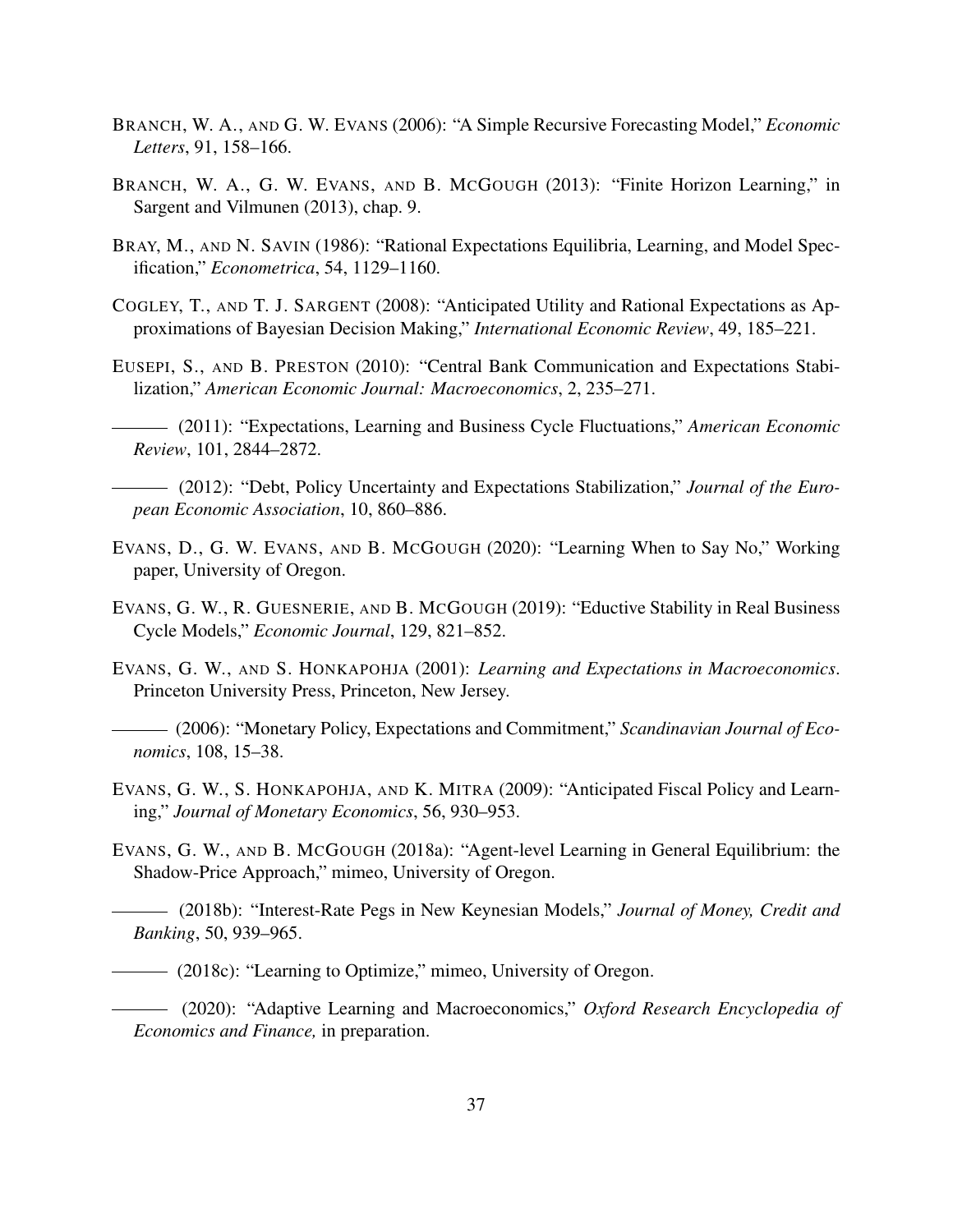- GABAIX, X. (2014): "A Sparsity-Based Model of Bounded Rationality," *Quarterly Journal of Economics*, 129(4), 1661–1710.
- GIANNITSAROU, C. (2006): "Supply-Side Reforms and Learning Dynamics," *Journal of Monetary Economics*, 53, 291–309.
- GIUSTO, A. (2014): "Adaptive Learning and Distributional Dynamics in an Incomplete Markets Model," *Journal of Economic Dynamics and Control*, 40, 317–333.
- HAHN, F. (1982): "Stability," in Arrow and Intriligator (1982), chap. 16, pp. 746–793.
- HANSEN, L. P., AND T. J. SARGENT (2007): *Robustness*. Princeton University Press, Princeton, NJ.
- HICKS, J. R. (1946): *Value and Capital, Second edition*. Oxford University Press, Oxford UK.
- HONKAPOHJA, S., K. MITRA, AND G. W. EVANS (2013): "Notes on Agents' Behavioral Rules Under Adaptive Learning and Studies of Monetary Policy," in Sargent and Vilmunen (2013), chap. 5.
- JACOBS, D., E. KALAI, AND M. KAMIEN (eds.) (1998): *Frontiers of Research in Economic Theory*. Cambridge University Press, Cambridge.
- KREPS, D. M. (1998): "Anticipated Utility and Dynamic Choice," in Jacobs, Kalai, and Kamien (1998), pp. 242–274.
- KRUSELL, P., AND A. SMITH (1998): "Income and Wealth Heterogeneity in the Macroeconomy," *Journal of Political Economy*, (106), 867–896.
- MACKOWIAK, B., AND M. WIEDERHOLT (2009): "Optimal Sticky Prices under Rational Inattention," *American Economic Review*, 99(3), 769–803.
- MANKIW, N. G., AND R. REIS (2002): "Sticky Information versus Sticky Prices: A Proposal to Replace the New Keynesian Phillips Curve\*," *The Quarterly Journal of Economics*, 117(4), 1295–1328.
- MARCET, A., AND T. J. SARGENT (1989a): "Convergence of Least-Squares Learning in Environments with Hidden State Variables and Private Information," *Journal of Political Economy*, 97, 1306–1322.
	- (1989b): "Convergence of Least-Squares Learning Mechanisms in Self-Referential Linear Stochastic Models," *Journal of Economic Theory*, 48, 337–368.
- MITRA, K., G. W. EVANS, AND S. HONKAPOHJA (2013): "Policy Change and Learning in the RBC Model," *Journal of Economic Dynamics and Control*, 37, 1947–1971.
	- (2019): "Fiscal Policy Multipliers in an RBC Model with Learning," *Macroeconomic Dynamics*, 23, 240–283.